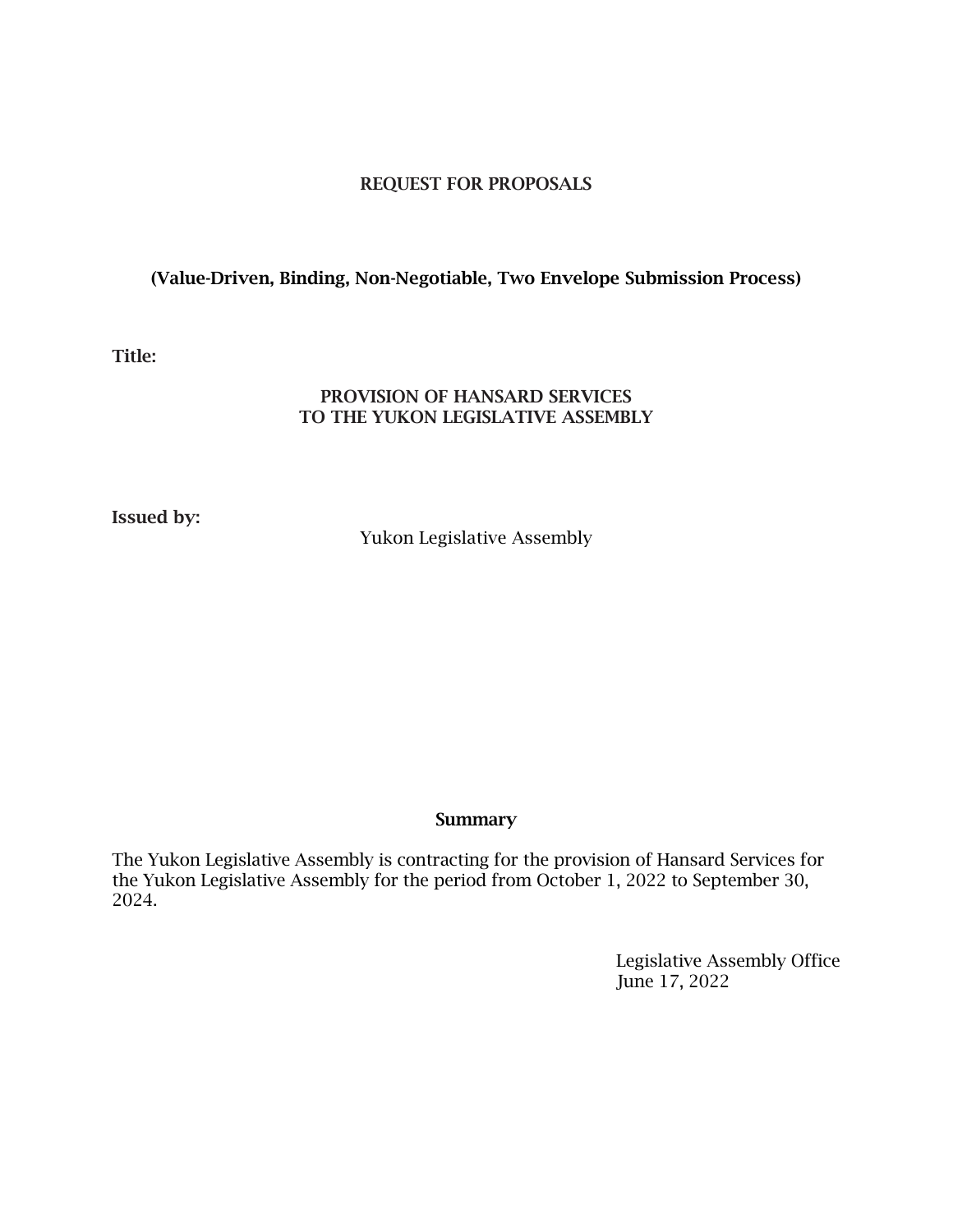#### TABLE OF CONTENTS

#### PROVISION OF HANSARD SERVICES TO THE YUKON LEGISLATIVE ASSEMBLY

- Part A Definitions and Interpretation
- Part B Instructions to Proponents
- Part C Submission Process and Content
- Part D Evaluation and Selection
- Part E Supplementary Instructions to Proponents
- Part F Contract, Specifications and Other Documents
- Part G Draft Hansard Contract

Schedules to Draft Hansard Contract

- Schedule "A": Standing Order 72 of the Yukon Legislative Assembly, Editing Guidelines, Accuracy of Hansard Text, Accuracy of Hansard Index
- Schedule "B": Contract Rates, Billing and Payment Procedures

Proposal Forms

- Form "A" Technical Content
- Form "B" Proponent Information
- Form "C" Price Two Envelope Process

Appendices Blues Hansard Hansard Index Cumulative Index to Hansard Hansard Style Guide Memorandum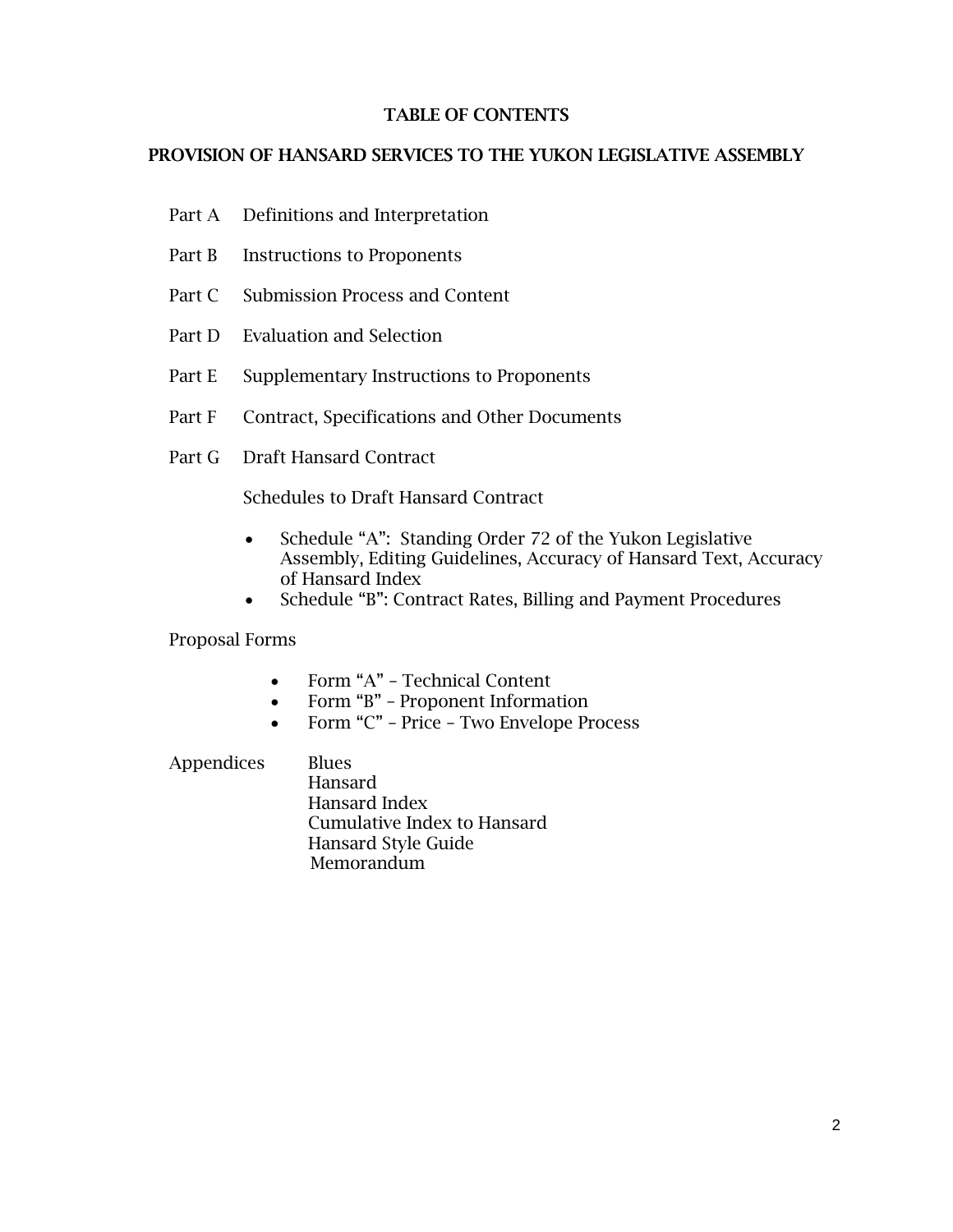### PART A: DEFINITIONS AND INTERPRETATION

# 1.0 Definitions

- 1. For the purposes of this RFP:
	- .1 "Business Day(s)" means a day that is not a Saturday, a Sunday, or a statutory holiday in the Yukon;
	- .2 "Closing Location" means the specified location for the submission of Proposals as described under Part B: Instructions to Proponents;
	- .3 "Closing Time" means the date and time Proposals must be duly received by the Owner in accordance with section 1.0 – Closing Time under Part B: Instructions to Proponents and the terms of this RFP;
	- .4 "Contract" means the contract, which may be awarded by the Owner under this RFP for the performance of the Work, and includes Part F: Contract, Specifications, and Other Documents including: general terms and conditions, schedules, appendices, and any supplementary or project specific terms and conditions and Part G: Draft Hansard Contract;
	- .5 "Owner" means the Yukon Legislative Assembly or duly authorized representative of the Yukon Legislative Assembly;
	- .6 "Proponent" means an individual, partnership, corporation, or other valid legal entity recognized under this RFP that submits a Proposal to perform the Work;
	- .7 "Proposal" means a Proposal submitted by a Proponent in response to and in accordance with the terms of this RFP, and includes both the technical and price submission, and any proposal forms described under this RFP;
	- .8 "RFP" means this Request for Proposal and any addenda issued in accordance with the terms of this RFP;
	- .9 "Specifications" or "Scope of Work" means the work, services, standards, requirements, and plans as described under Part F: Contract, Specifications, and Other Documents in accordance with the terms under this RFP; and
	- .10 "Work" means everything done or to be performed by or a through the selected Proponent/Contractor under the Contract, as set out in the Contract and any specifications, including: preparation and provision of any Work, goods, services, materials, equipment, or deliverables required by the Contract and any ancillary or related work in accordance with the terms of this RFP;

# 2.0 Interpretation

- 1. In this RFP:
	- .1 The words shall have a plural, feminine or neutral meaning where the context so requires.
	- .2 No term of this RFP will be construed against or interpreted to the disadvantage of the Owner because the Owner has drafted the provision.
	- .3 Throughout this RFP, terminology is used that clearly identifies the relative importance of the Owner's requirements. Proponents must understand the meaning of each term as described below and take the meaning of each term into account in responding to this RFP:
		- 1. the words "must," "shall," and "will" have an imperative or mandatory meaning;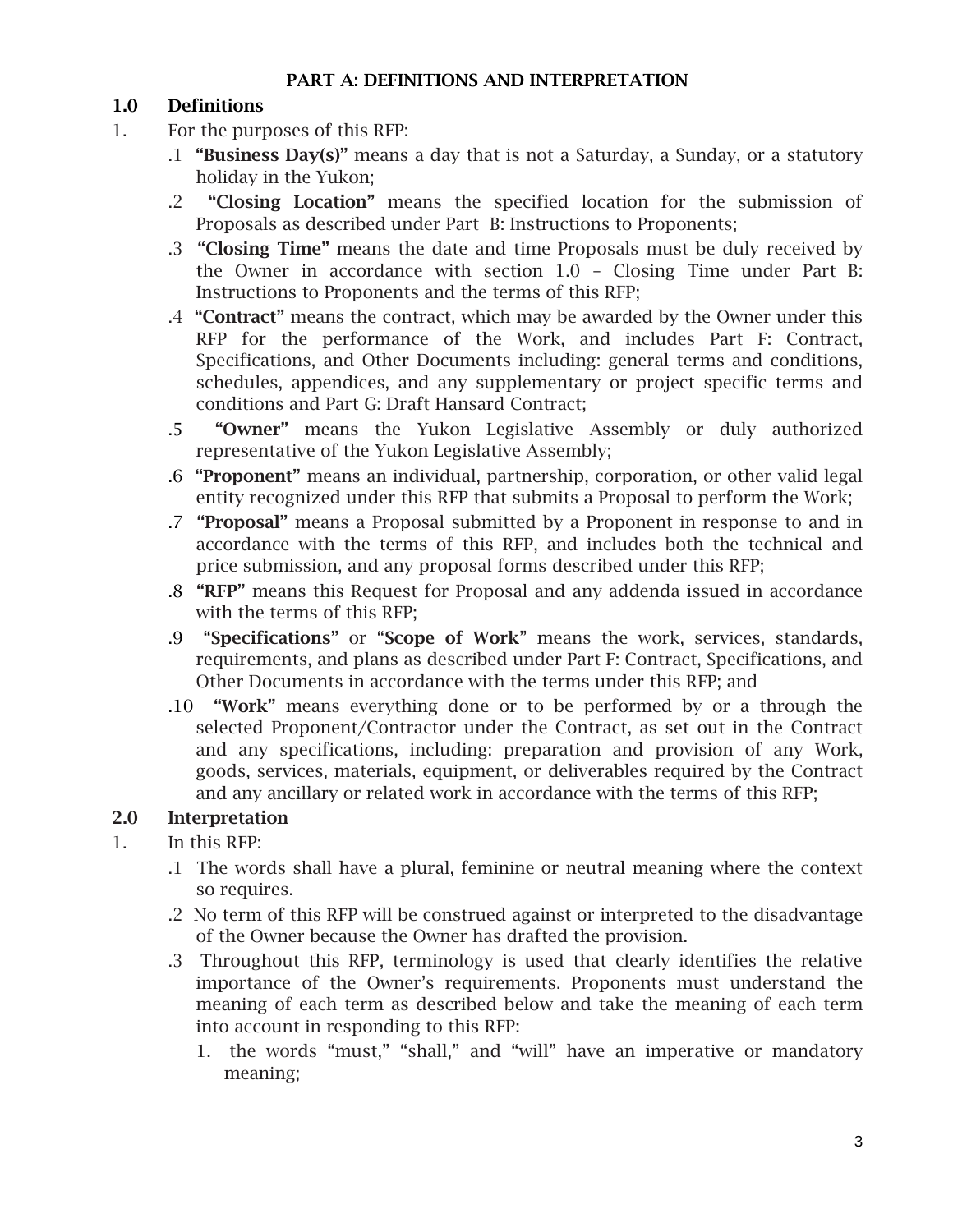- 2. the word "should" is not mandatory, but is recommended to be followed, and failure to comply may affect the acceptance of a Proposal, and failure to comply or follow the recommendation may, at the Owner's discretion, result in the rejection of a Proposal;
- 3. the words "includes" and "including," whether or not used with the words "without limitation" or "but not limited to," shall not be deemed limited by the specific enumeration of items but shall in all cases be deemed to be without limitation and construed and interpreted to mean "includes without limitation" and "including without limitation;"
- 4. where a right or discretion is given to the Owner under this RFP, whether using words such as: "in its discretion," "at its discretion", or "at the discretion of the Owner", such discretion shall be interpreted and deemed for all purposes to be exercisable by the Owner at the Owner's sole, absolute and unfettered discretion; and
- 5. where a term states it is "notwithstanding", "despite," or "regardless of" any other term in this RFP, the term shall take precedence and govern over all other provisions of this RFP that are inconsistent or conflict with the term.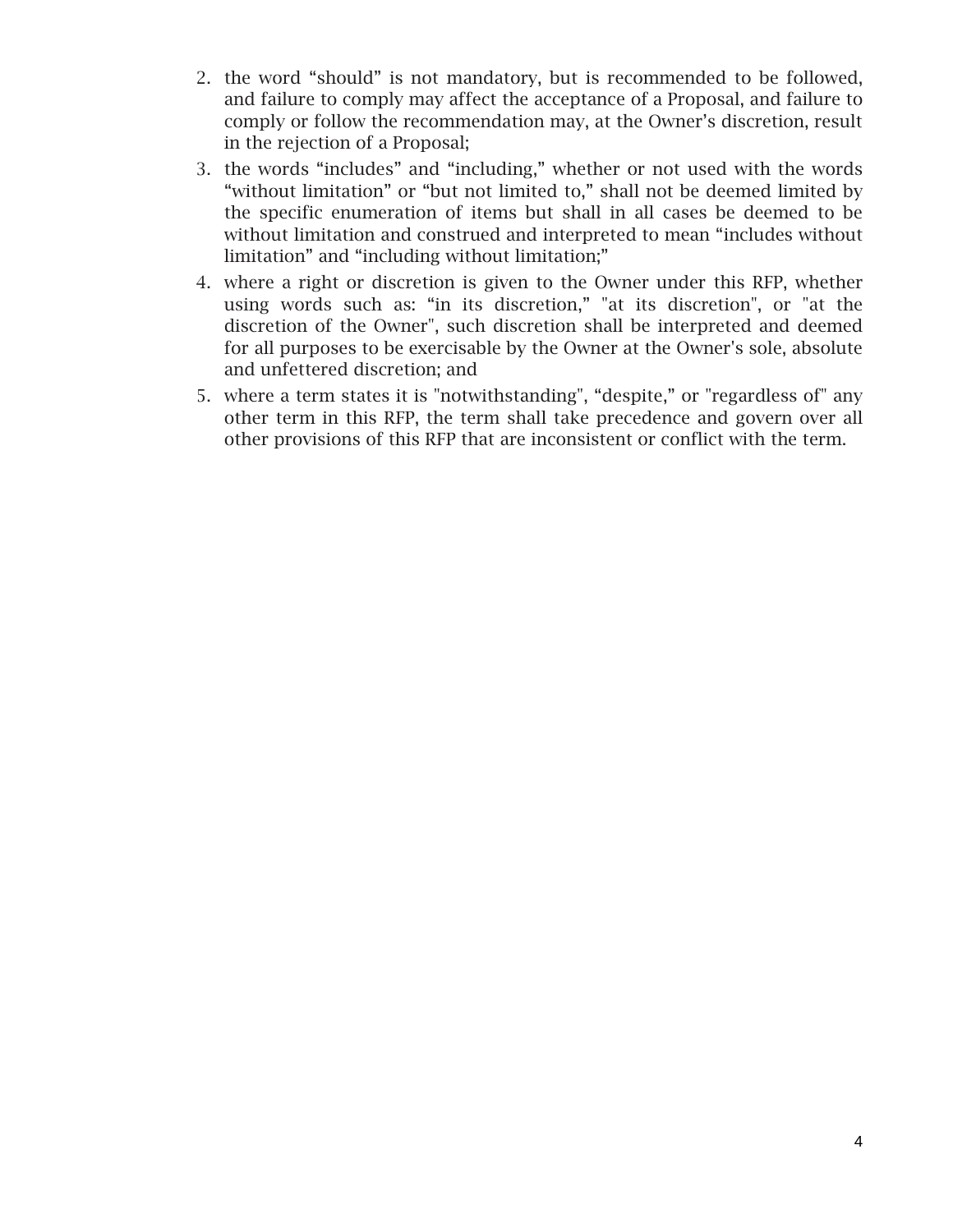#### PART B: INSTRUCTIONS TO PROPONENTS

Proponents are cautioned to carefully read and follow the instructions set out in this RFP, including all addenda, attached documents and materials, as any variation from them may result in the rejection of a Proposal. If a Proponent has any questions or concerns regarding the RFP, they may ask questions in accordance with the terms of this RFP. By submitting a Proposal, the Proponent acknowledges and agrees that they bear the full risk and responsibility for the rejection of their Proposal if they fail to follow the instructions or requirements of this RFP, fail to ask questions, or seek clarification from the Owner on any instructions, requirements, or matters related to this RFP, or fail to provide any information requested in the RFP.

Proposal must be submitted, including Proposal Forms provided using the two-envelope multi-stage process described with this RFP, and sealed in an enveloped, and:

| Mailed to:                         | OR | Hand Delivered to:                       |
|------------------------------------|----|------------------------------------------|
| <b>Yukon Legislative Assembly</b>  |    | <b>Yukon Legislative Assembly Office</b> |
| Box 2703, A-9                      |    | 2071-2 <sup>nd</sup> Avenue - YG Main    |
| Whitehorse, Yukon Y1A 2C6          |    | Administration Building (lower level)    |
| Attn: Helen Fitzsimmons, Director, |    | Whitehorse, Yukon                        |
| Admin, Finance & Systems           |    | Phone: (867) 667-5618                    |

#### 1.0 Closing Time

1. Proposals must be received at the Closing Location before the date and time stated in the "Bid Closing Date"

Proposal Closing Date: Thursday, July 21, 2022

Proposal Closing Time: before 4:00 p.m. as determined by the clock at the Yukon Legislative Assembly Office, YG Main Administration Building (lower level), 2071- 2 nd Avenue, Whitehorse, Yukon.

Proponents are reminded that most courier services to Whitehorse offer a minimum service time of two full business days or more. Delivery of a Proposal prior to the closing date and time is the sole responsibility of the Proponent.

- 2. The Yukon Legislative Assembly clock is deemed to be conclusively correct as to the date and time of receipt of Proposals. A Proposal will only be considered to have been submitted once it has been RECEIVED either in person or by mail before the date and time stated above. If a Proponent wishes to verify that their Proposal has been received prior to the Proposal closing time the Proponent will call the Project Manager. The Proponent must identify their business name before this information will be released. No other information concerning the Proposal will be released under any circumstances prior to the Proposal opening.
- 3. Questions regarding the submission of a Proposal may be directed to the Project Manager, Helen Fitzsimmons, Director, Admin, Finance & Systems at (867)667-5618 prior to the closing date and time.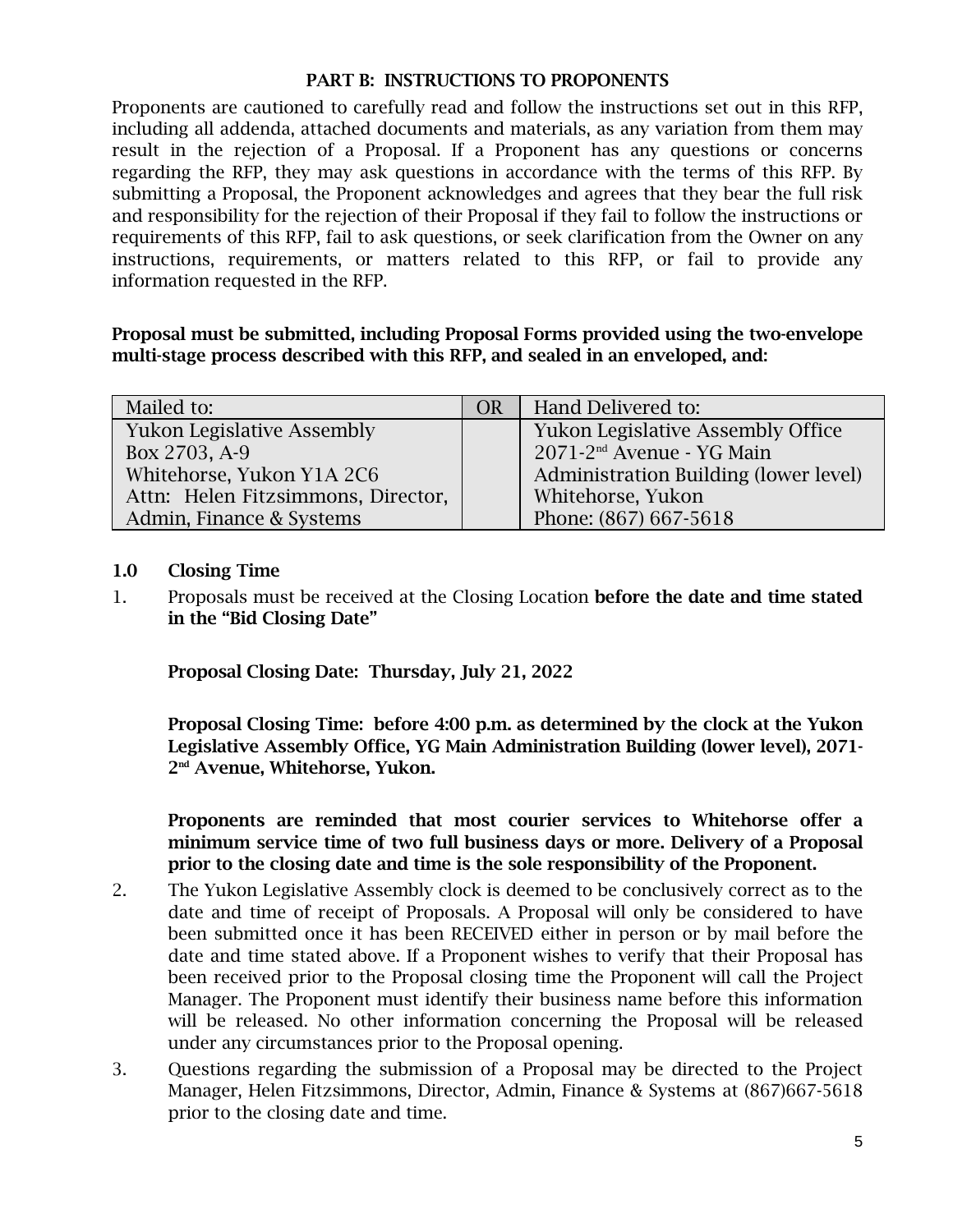- 4. Proposals must be submitted in hard copy form. Proponent's **must submit two hard** copies of the proposal. No Proposal faxed or emailed will be considered. Proposal must be submitted in sealed envelopes in accordance with the requirements, procedures and terms identified in this RFP.
- 5. Proponents acknowledge and agree that they bear the full risk and sole responsibility for following the requirements, procedures, and terms in this RFP in order to submit, amend, or resubmit a Proposal; asking questions or seeking clarification on any requirements, procedures, terms, or any other matters related to or arising from this RFP.
- 6. If a Proponent wishes to confirm that their Proposal has been received prior to the Closing Time, they may check by emailing [helen.fitzsimmons@yukon.ca](mailto:helen.fitzsimmons@yukon.ca) or by calling 867-667-5618.
- 7. To maintain the confidentiality of the PRICE PROPOSAL, an amendment to the PROPOSAL PRICE may only be submitted in a properly identified, sealed envelope, prior to the Proposal closing time.
- 8. Due to performance and contracting concerns, the Owner will not accept Proposals signed and submitted as a joint venture.

#### 2.0 Amendments by the Proponent

- 1. Once a Proposal has been submitted, Proponents may amend and resubmit their Proposal before the Closing Time in accordance with the terms of this RFP. Amendments received after the Closing Time will not be considered regardless of the reason for their late delivery.
- 2. Any amendments by a Proponent to their submitted Proposal must be made in accordance with the requirements, procedures, and terms of this RFP. After an amendment is made to a Proposal, Proponents must resubmit their hard copy Proposal.
- 3. Proponents are solely responsible for ensuring that any applicable Proposal/performance bond or unconditional irrevocable letter of guaranteed credit reflects and incorporates any amendments that may increase or decrease the price of their Proposal.
- 4. If any amendment to a Proposal is unclear, ambiguous as to its meaning or intent, or does not comply with the requirements of this RFP, then the Owner reserves the right, at its discretion to:
	- 1. reject the amendment and the original Proposal, including any previous amendment(s) to the Proposal; or
	- 2. where the amendment(s) has a non-material defect, remedy, and nonmaterial defect in accordance with the terms of this RFP and accept the amendment.
- 5. The Proponent bears the full risk that the internet, and Owner's equipment functions in a proper and timely manner with respect to the delivery of any amendment. The Owner does not assume any risk, responsibility, or liability, and makes no representation or warranty in any way, including in contract or tort (including negligence) to any person or the Proponent that the internet, or any equipment is able to transmit or receive transmissions or information in an accurate, reliable, or timely manner or communication is received by the Owner in its entirety or within any time limit specified under this RFP. If Proponents are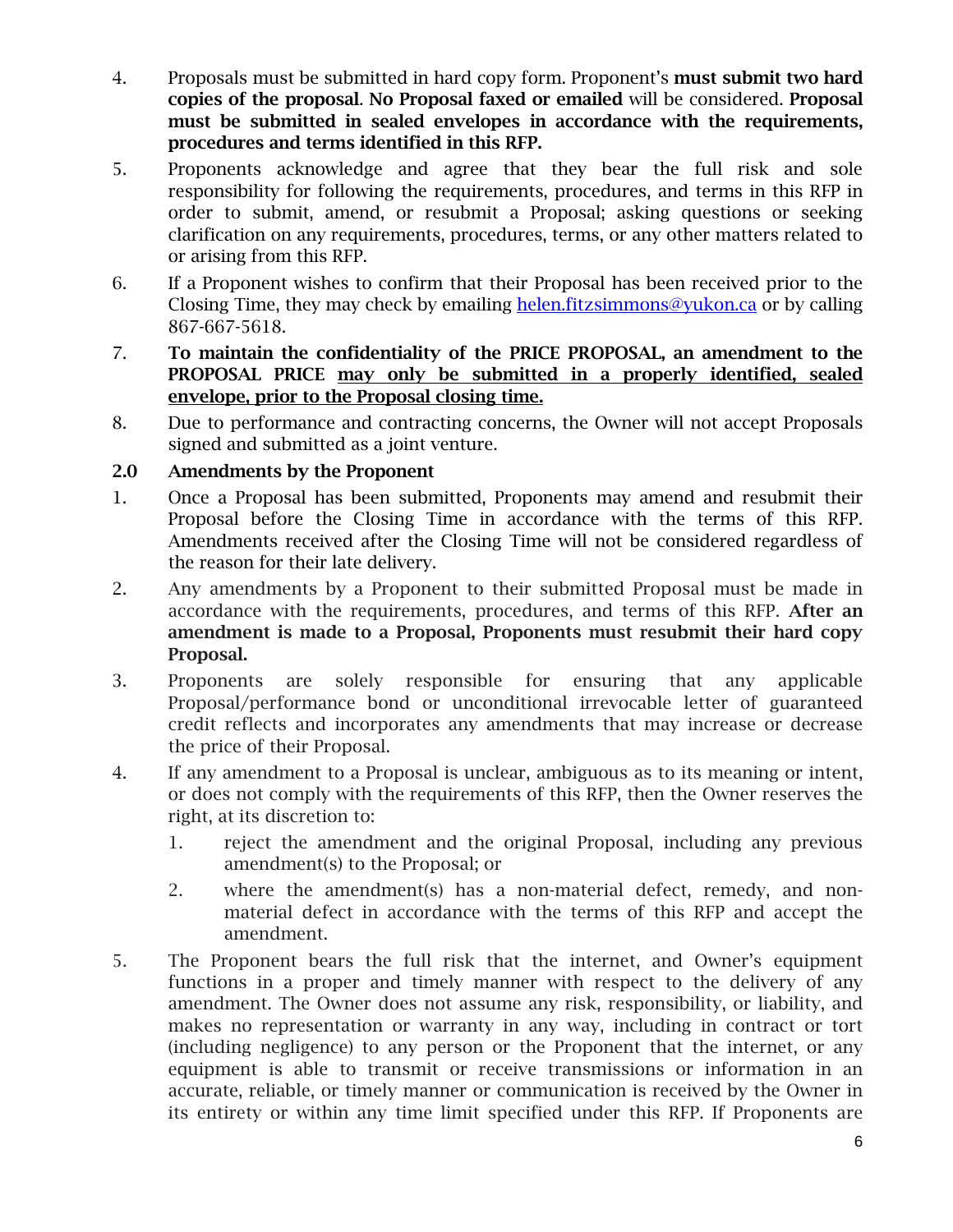concerned about the delivery of information or amendments, they are fully and solely responsible for ensuring that such information or amendments are received in accordance with the terms of this RFP and before the Closing Time.

# 3.0 Withdrawal of Proposal Prior to Closing Time

- 1. Prior to the Closing Time, Proponents may withdraw their Proposal through and in accordance with the terms and requirements in this RFP.
- 2. If a Proponent withdraws and re-submits a Proposal, then the Proposal with the latest time and date stamp will be deemed to be the official Proposal and supersedes entirely anything submitted previously.

# 4.0 Addenda

- 1. To receive addenda or notice of addenda for this RFP, Proponents must email [helen.fitzsimmons@yukon.ca](mailto:helen.fitzsimmons@yukon.ca) or call (867)667-5618.
- 2. The Owner may, at any time prior to the Closing Time, issue addenda to amend the terms of the RFP, including adding, modifying, or deleting terms or information; correcting errors, discrepancies, or omissions in the RFP; or clarify the meaning or intent of any provision therein. All addenda are deemed to be incorporated into the RFP or subsequent Contract (as applicable). The Owner will determine the form and content of any addenda. Written addenda issued by the Owner are the only means of amending or clarifying this RFP. No other form of communication whether written or oral, will in any way amend or be included in this RFP and must not be relied upon by Proponents.
- 3. If the Owner issues an addendum within three (3) Business Days of the Closing Time, then the Owner will extend the Closing Time.
- 4. If a Proposal has been submitted and a subsequent addendum has been issued, then such Proposal will be deemed incomplete and automatically withdrawn and Proponents are solely responsible for resubmitting their Proposal in accordance with the terms of the RFP prior to the Closing Time.
- 5. Proponents are solely responsible for checking and ensuring that they have received all addenda and incorporated such addenda into their Proposal.

# 5.0 Responsibility for Proposal Costs

1. Proponents are solely responsible for all costs or expenses related to the preparing, presenting, and delivery of their Proposals, including obtaining and providing any documentation, certifications, materials, applicable Proposal/performance bond or unconditional irrevocable letter of guaranteed credit; attending any information meetings or site visits, if required; or reviewing or responding to, or incorporating any addenda.

# 6.0 Irrevocability Period

1. Proponents acknowledge and agree that their Proposal shall be unconditional, irrevocable, and open to acceptance by the Owner at any time within sixty (60) calendar days after the Closing Time and any extension thereof. Within this sixty (60) calendar day irrevocability period, the Owner reserves the right, at its discretion, to extend the irrevocability period for an additional Thirty (30) calendar days upon written notice to Proponents. Failure by the Proponent to receive such notice will not alter or affect the extension of the irrevocability period, and Proponents are solely responsible for ensuring that their Proposals are open to acceptance for the additional thirty (30) calendar day irrevocability period. If, after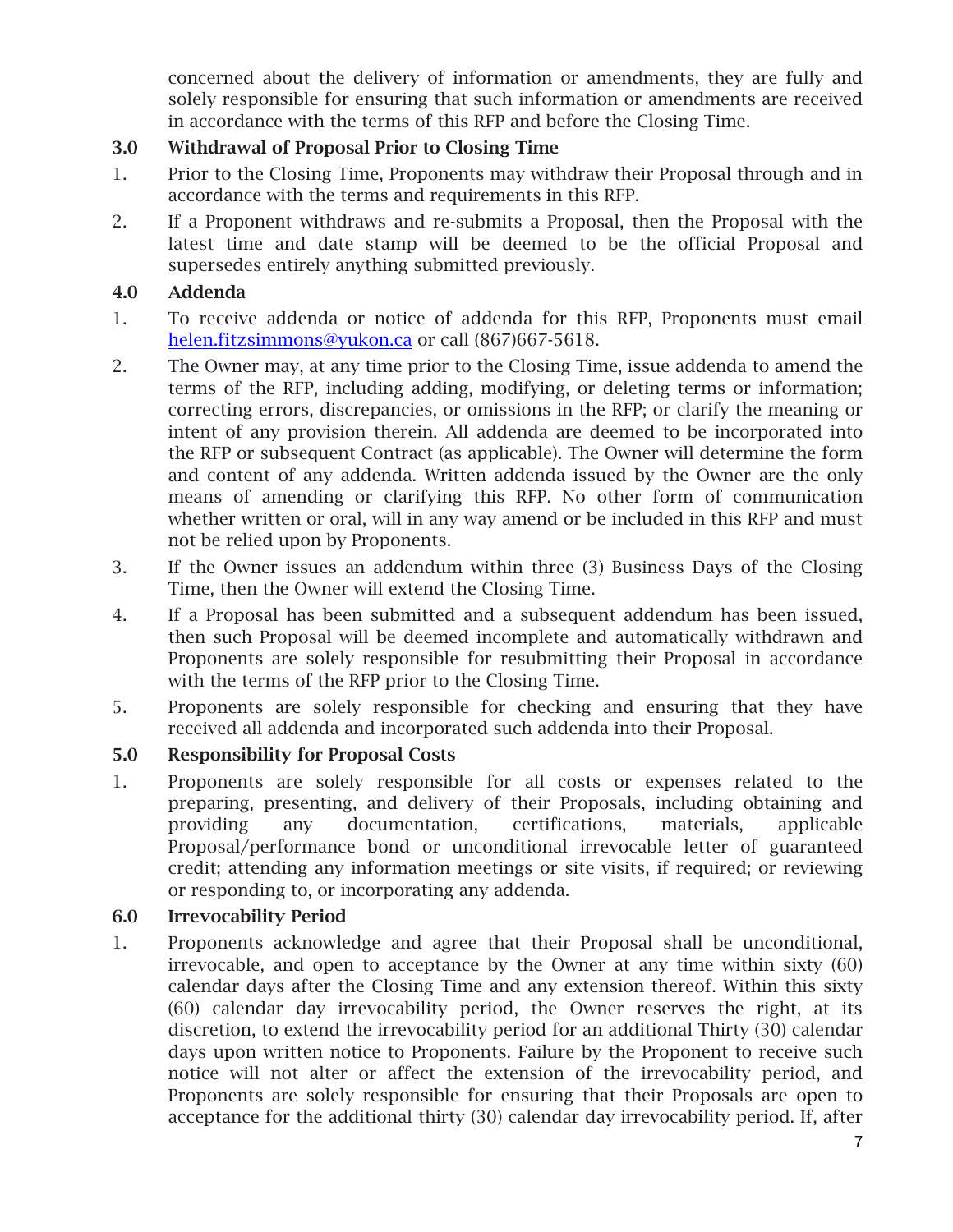the irrevocability period of this RFP or any extension thereof, the Proponent has not revoked its Proposal in writing, the Owner may accept the Proposal.

# 7.0 Opening of Proposals

- 1. After the Closing Time, Proposals are opened and viewed.
- 2. Once Proposals are opened, they become the sole property of the Owner, and will not be returned, unless otherwise stated in the RFP. The Proponent agrees that the Owner may make additional copies of all or part of the Proposal for: the Owner's internal use, or any other purpose required or allowed by law.
- 3. The prices or amount of the Proposal and any other information or materials disclosed or posted by the Owner are unverified and shall not constitute acceptance of the Proposal, price/amount, or other information or materials until review, verification, calculation, and adjustment by the Owner in accordance with the terms of this RFP.

# 8. Right to Cancel RFP

1. This RFP does not commit the Owner in any way to award or execute a Contract. Despite any other terms in this RFP, at any time prior to execution of the Contract, the Owner reserves the right, at its discretion, to cancel this RFP without cause and for convenience or for any other reason without liability, award, or compensation to Proponents. Proponents acknowledge and agree that by submitting a Proposal, the prices of the Proposal may be made public, and the Owner reserves the right to reissue this RFP upon the same or different terms and conditions, including in circumstances where Proposals or pricing (in whole or in part) have been made public.

## 9.0 Right to Reject Proposal

- 1. Failure to comply with any instructions or terms contained in this RFP may be deemed sufficient cause by the Owner for the rejection of a Proposal. Any items omitted from, or any terms, conditions, assumptions, or qualifications added to the Proposal may cause the Proposal to be rejected or affect the evaluation of the Proposal. Any Proposal submitted on forms other than those provided or in a form or through a system not explicitly authorized under this RFP may also be rejected. No escalation clauses will be accepted, unless explicitly authorized under this RFP.
- 2. The Owner need not necessarily accept the lowest priced, highest ranked, or any Proposal. Without limiting the generality of the foregoing, the Owner reserves the right, at its discretion, to reject a Proposal and has no duty or obligation in any way to accept a Proposal, award, or execute a Contract if:
	- 1. the Proposal is not submitted on the required form(s) or in accordance with the terms of this RFP, is non-legible, or has significant errors or omissions of requested information;
	- 2. the Proponent fails to submit or complete the Proposal forms, or misrepresents the Proponent's own forces in the Proposal forms;
	- 3. the Proposal is not submitted or signed by a duly authorized person representing the Proponent;
	- 4. the Proponent fails to submit applicable Proposal/performance bond or unconditional irrevocable letter of guaranteed credit in accordance with the terms of this RFP;
	- 5. the Proposal includes additional terms, conditions, assumptions,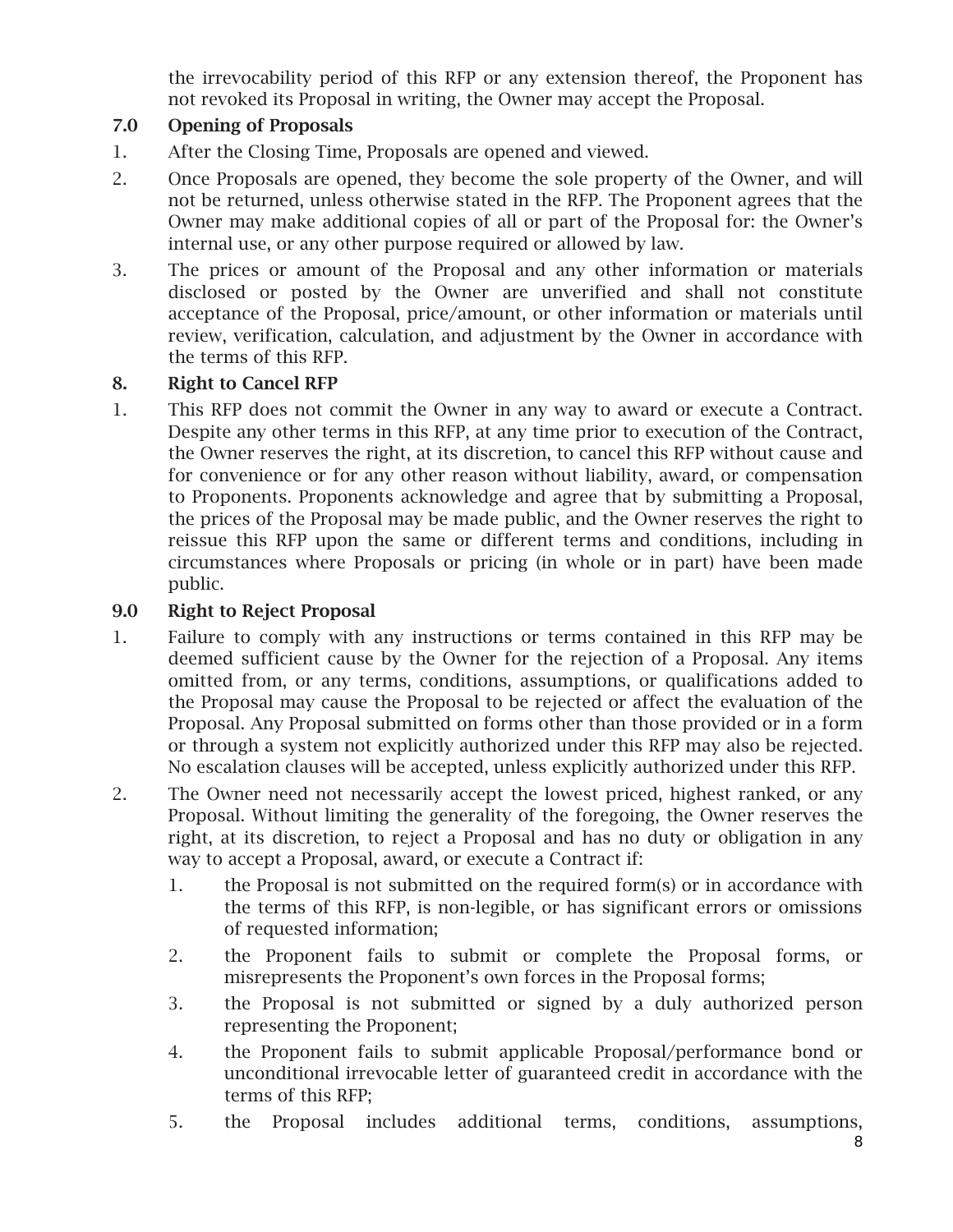qualifications, or changes;

- 6. the amounts in the Proposal are unbalanced, including pricing that is too low or too high (in whole or in part);
- 7. the Proposal is in excess of the Owner's available funds or budget for the Work, materially in excess of the prices received for similar work in the past, or the Proposal is too low and is 25% or more, lower than the Owner's estimated budget for the Work;
- 8. there is evidence that the Proponent would be unable to properly perform or carry out the Contract, including: lack of experience, qualifications, equipment, materials, or resources to satisfactorily perform the Work; ability to perform the Work or satisfactorily meet the schedule for the Work; difficulty working with the Contractor; or past proclivity of disputes with the Owner or claims by the Proponent;
- 9. there is evidence that the Proponent, its officers, employees, or other members of the Proponent's team have been involved in fraud, bribery, misrepresentation, illegal or criminal activity;
- 10. the Proponent fails to comply with the terms and instructions for the "Two-Envelope Submission Process" as described in this RFP, including: failing to review a Proposal and ensure that all pricing information is only included in the price envelope;
- 12. the Proponent fails to follow or comply with any instructions or the terms of this RFP; or
- 13. in the discretion of the Owner, best value for the Owner or the financial or other interests of the Owner would best be served by rejecting or not accepting a Proposal or not executing a Contract.

The above list is non-exhaustive, and the Owner reserves the right, at its discretion, to reject a Proposal that otherwise fails to comply with this RFP or for other reasonable causes.

3. Proposals that include any: special conditions, assumptions, additional terms or contract clauses, disclaimers, qualifications, additional pricing of work, math errors or ambiguous pricing, or any other changes to the Work, Contract, or RFP (collectively, the "Counter Terms") may be rejected. Such Counter Terms may constitute a counter-offer, create uncertainty or unfairness, or affect the cost or performance of the Contract. Proponents are cautioned to review their Proposals for any Counter Terms and assume the full risk and responsibility for rejection or disqualification of their Proposal if they include such Counter Terms in or with their Proposal.

# 10.0 Pre-Award Process and Proposal Review Meeting

1. After the Owner has evaluated the Proposals, it may discuss the Work and the Proposal with the selected Proponent at a review meeting. The Owner will advise the selected Proponent of the date and time for such a meeting. The selected Proponent should be prepared and available to attend the review meeting and should prepare a preliminary schedule for completion of the Work in accordance with the Contract and any other information or materials related to the Work for the Owner's review at the meeting.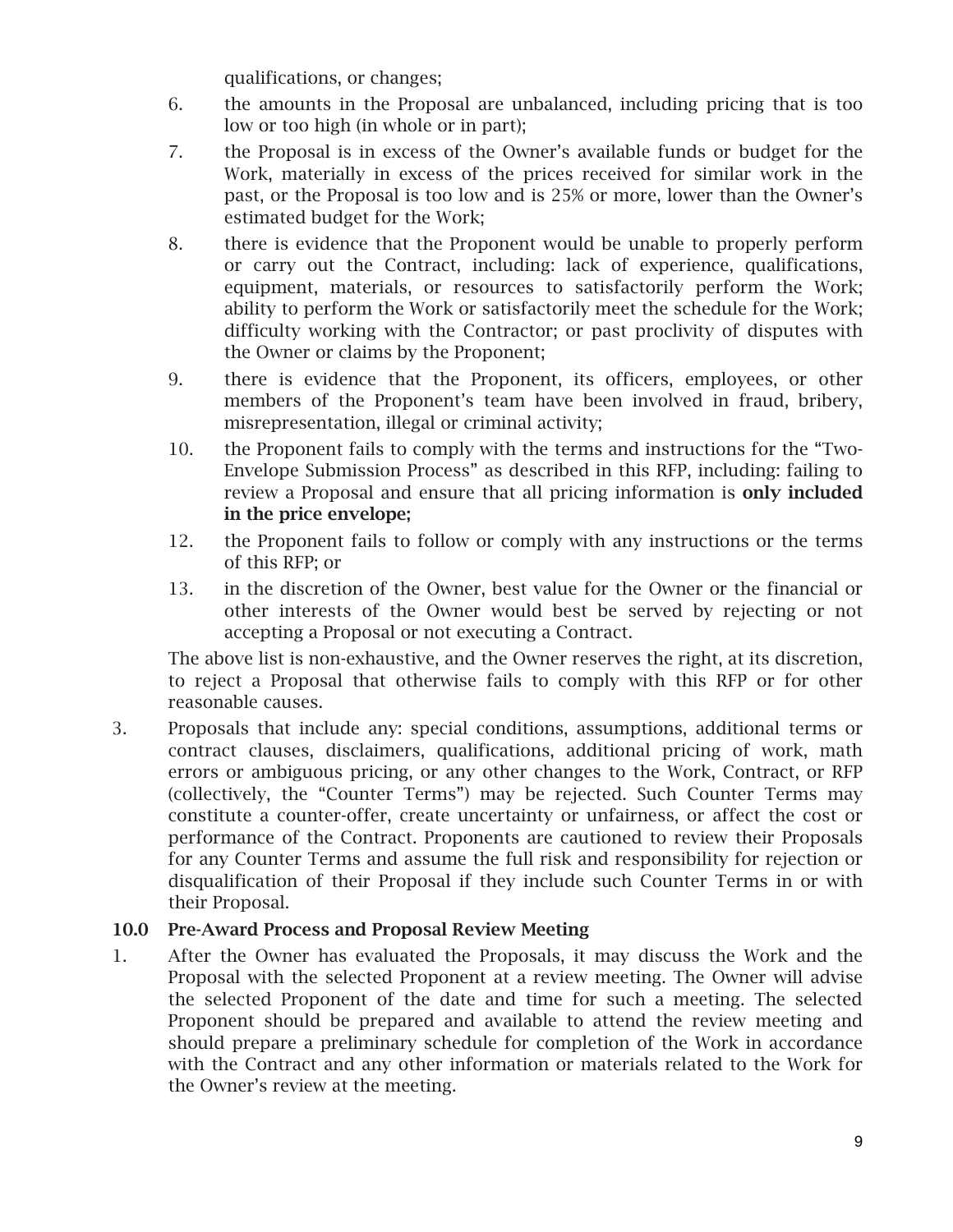# 11.0 Award and Execution of Contract

- 1. Subject to section 11.2, should the Owner, at its discretion, decide to award and execute a Contract, it will provide written notice to the selected Proponent. The Owner will, at its discretion, determine the date of execution of the Contract within the irrevocability period stated in this RFP or any extension thereof, and Proponents must be fully prepared and ready to promptly sign and execute the Contract upon notice of award from the Owner.
- 2. At any time upon request by the Owner, the Proponent must provide to the Owner, in a form and with content acceptable to the Owner:
	- 1. Letter of Compliance from the Yukon Workers' Compensation Board, including the Proponent's Workers' Compensation number, or proof of compliance under *Yukon Workers' Compensation Act* to be provided within five (5) Business Days from notice of award;
	- 2. Insurance Coverage, including sufficient proof of any applicable insurance coverage and amounts stated in the Contract to be provided within five (5) Business Days from notice of award;
	- 3. Performance Bond or Unconditional Irrevocable Letter of Guaranteed Credit in accordance with this RFP within seven (7) Business Days from notice of award;
	- 4. List of Equipment including any equipment to be used in the performance of the Work or any equipment required or stated in this RFP or the Contract;
	- 5. Legal Entity Status, including registration or status under the Yukon *Business Corporations Act*, RSY 2002, c.20, *Partnership and Business Names Act*, RSY 2002, c. 166, or any other applicable legislation;
	- 6. Valid Municipal Business License; and
	- 7. Any Other Additional Information or Documentation requested by the Owner that may be material to the performance of the Work or reasonably necessary in order for the Owner to make the final decision to award and execute the Contract, to be provided within the timeframe requested by the Owner. For greater certainty, the right to request additional information or documentation does not entitle the Proponent with an opportunity to substantially change or repair its Proposal.

Proponents must be fully prepared and ready to promptly provide the information or materials above upon request by the Owner. If the selected Proponent fails to provide the information or materials within the time frame prescribed by the Owner, then the Owner reserves the right, at its discretion, to award and execute a Contract with the next highest ranked Proponent who meets the terms of this RFP or cancel the RFP.

- 3. If the selected Proponent is incapable of performing the Contract or fails or refuses to promptly enter into the Contract in accordance with this RFP, then the Owner reserves the right, at its discretion, to award and execute the Contract with the next highest ranked Proponent who meets the terms of this RFP or cancel the RFP.
- 4. Proponents acknowledge and agree that if the Owner accepts a Proposal and executes a Contract with the selected Proponent, the Contract, Specifications, and any applicable addenda, documents and materials included with or attached to the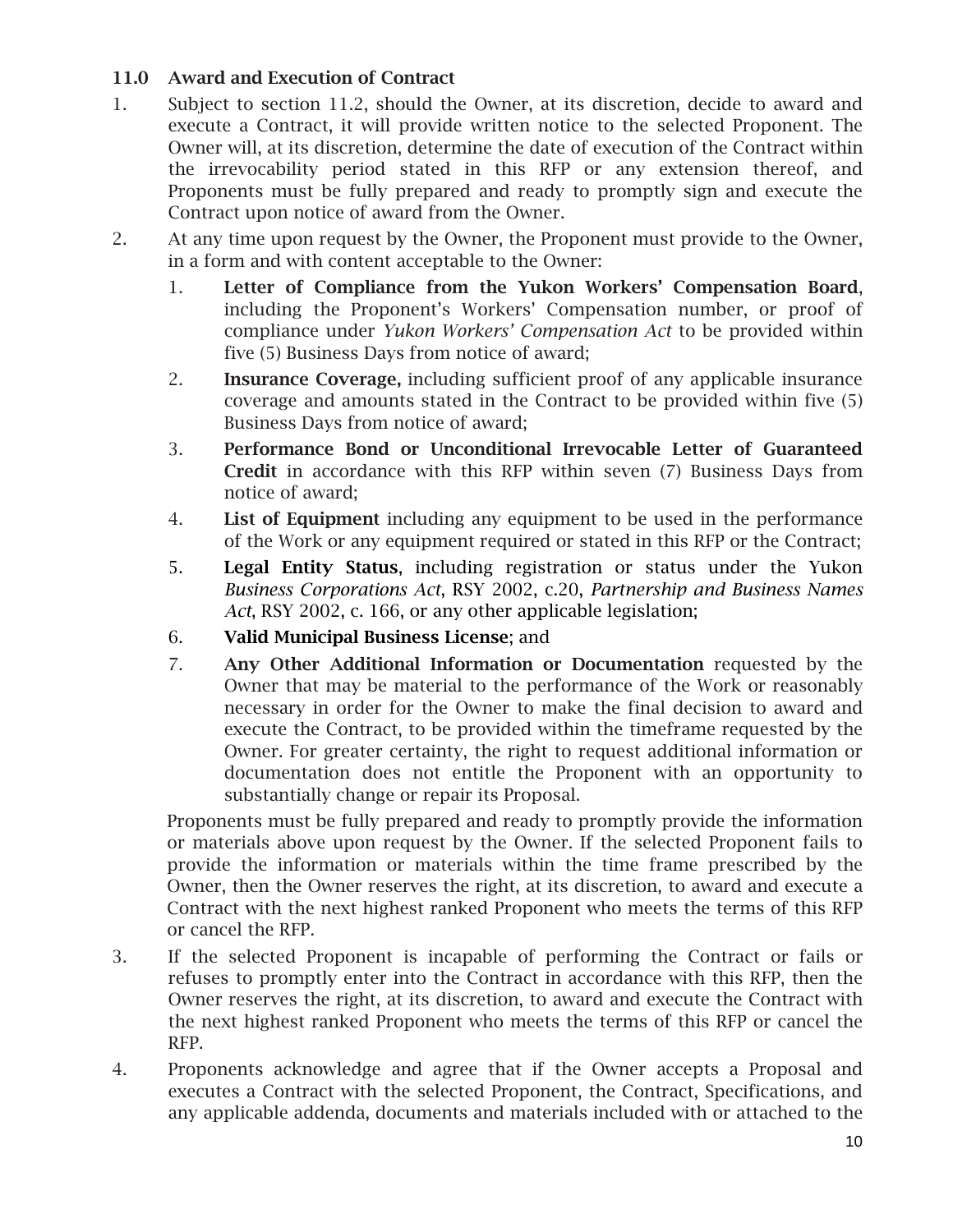Contract and this RFP shall constitute the entire agreement and be binding on the parties. The Owner may, at its discretion, attach or include terms or portions of the selected Proposal in the Contract, which the Proponent shall be bound by as part of the Contract.

## 12.0 Acceptance of Terms

- 1. By submitting a Proposal, Proponents fully acknowledge and agree to enter into a Contract on the terms and conditions set out under this RFP and to fulfill such terms and conditions, including: the terms and conditions under the Contract, Specifications, addenda, and any attachments thereto.
- 2. Without limiting any other rights or remedies the Owner have under this RFP or in law, if the selected Proponent does not accept the terms of the Contract, then the Owner reserves the right, at its discretion, to award and execute the Contract with the next highest ranked Proponent who meets the terms of this RFP or cancel the RFP.

# 13.0 Discretion to Make Minor Changes to Contract Terms

1. After final evaluation of Proposals, the Owner may, at its discretion, make minor changes or corrections to the terms and conditions of the Contract with the selected Proponent without invalidating this RFP or Contract. Such changes or corrections, if any, shall not substantially change the terms of the Contract, be within the general scope of the Contract, and limited to those terms and conditions, which would not have an effect on the ranking of Proposals or provide a substantially unfair advantage with respect to other Proponents. The Owner does not have a duty or obligation in any way to exercise its right to make minor changes/corrections, and such right will not entitle the Proponent with an opportunity to substantially change or repair its Proposal.

# 14.0 Dispute Resolution and Exclusion of Liability

- 1. Each Proponent, by submitting a Proposal, irrevocably agrees that:
	- 1. If the Proponent has any dispute related to or arising from this RFP process, the Instructions to Proponents, or any of this RFP documents, then the Proponent will attend a debrief with the Owner and make good faith efforts to resolve the dispute by amicable discussions with the Owner, and the Proponent shall provide frank, candid and timely disclosure of all relevant facts, information and documents relating to the dispute to the Owner's.
- 2. Despite any other terms under this RFP, each Proponent by submitting a Proposal, permanently and irrevocably agrees to waive and release the Owner, its elected officials, officers, employees, and agents from any and all claims, liabilities, actions, proceedings (including any judicial review or injunction application), damages (including: direct, indirect, consequential, incidental, general, special or exemplary damages, any economic losses, lost profits, lost opportunities, or all other costs, expenses and losses of any type or for any reason), or any other legal remedy in any way or for any reason, whether unknown or unforeseen, whether in law or in equity or pursuant to statute or regulation (collectively, the "Claims") arising from or related to this procurement process or this RFP, including: any actual or alleged breach of any duty or obligation of: fairness or "Contract A"– based tendering law duties or obligations (express or implied) on the part of the Owner at any stage of the procurement process or this RFP, including: the receipt, acceptance, rejection, or evaluation of Proposals; any errors or omissions in the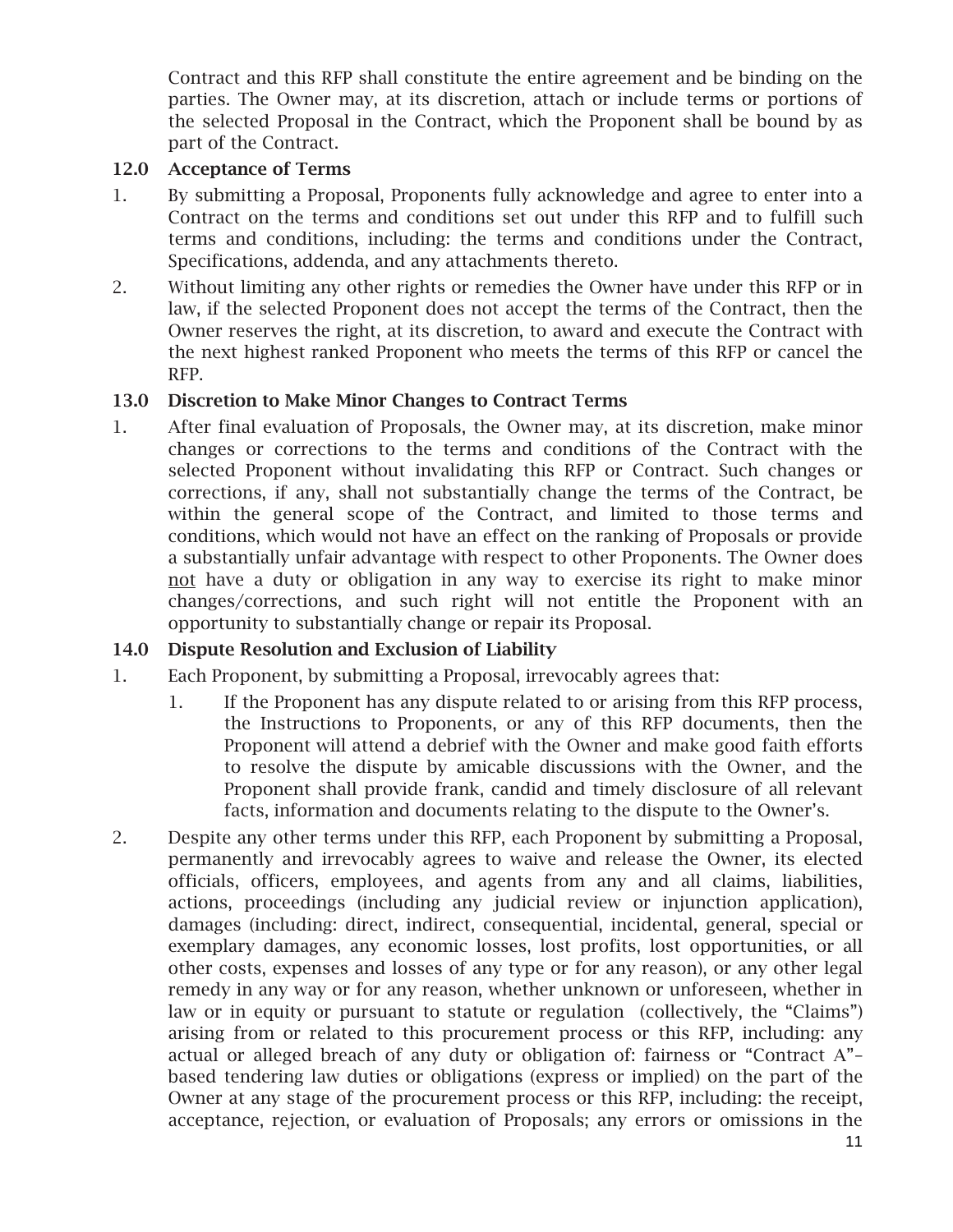evaluation of Proposals; any breach of the Owner's policies or directives; any breach of a statutory or other duty; failure by the Owner to award or execute a Contract regardless of the reason; cancellation of this RFP or re-procurement of the Work on the same terms or other terms; acceptance by the Owner of a noncompliant Proposal; rejecting a compliant Proposal; access to or use of the content, veracity, accuracy, availability, suitability, reliability, usability, functionality, compliance, completeness or timeliness of Proposals or any failure to receive or transmit a Proposal or any part of a Proposal in an accurate, sufficient, or timely manner; negligence, misrepresentation (negligent or otherwise), or any other tort; bad faith or violation of common law duties; any breach or fundamental breach of express or implied duties or terms of this RFP; breach of contract; or any decisions, acts, omissions or errors by the Owner related to or arising from this procurement process, RFP, or the formation and execution of the Contract. This clause shall survive the Closing Time, expiry, or cancellation of this RFP.

3. If section 14.2 is inapplicable, unconscionable, contrary to policy, substantially incontestable, or otherwise unenforceable or invalid, in whole or in part, or where the Proponent is otherwise entitled to a remedy or compensation at common law (including for breach of the duty of good faith) or otherwise, from the Owner in relation to this procurement process or RFP, the sole and absolute remedy and total maximum compensation for any and all Claims against the Owner in relation to or arising from this procurement process or RFP, either individually or cumulatively, will not exceed the lesser of: the Proponent's reasonable and direct costs of preparing its Proposal or \$5,000.00, and in no way or for any reason shall the Owner be liable to the Proponent for an amount greater than this amount. Multiple claims will not enlarge this limit. This clause shall survive the Closing Time, expiry, or cancellation of this RFP.

#### 15.0 Assumption of Risks

- 1. By submitting a Proposal, the Proponent represents and warrants that the Proponent is satisfied as to the practicality of executing the Work in accordance with the Contract, and has exercised due diligence to investigate all facts and conditions that are related to or affect the Work under the Contract and included this into the price of their Proposal, including: the nature, condition, and location of the work site; delivery dates or dates for progress or completion of the Work; existing structures and the surrounding environment; soil and subsurface conditions; the quantities and nature of the Work; the labour resources required to complete the Work; certifications or specialized knowledge or expertise; materials and equipment necessary for the completion of the Work, including the cost of any tariffs, duties, freight and shipping; means of access to the site; any travel or accommodations that may be required; health and safety requirements; environmental requirements; permitting, licensing or other regulatory requirements; Proposal/performance bond or unconditional irrevocable letter of guaranteed credit and insurance requirements; taxes; and any other costs, expenses, risks, contingencies or other circumstances which may arise from or relate to the Work.
- 2. The Owner and its advisers make no representation, warranty, or guarantee as to the accuracy of the information contained in this RFP or any addenda. Any quantities shown or data contained or provided under this RFP or provided by way of addenda are for the sole purpose of indicating to Proponents the general scale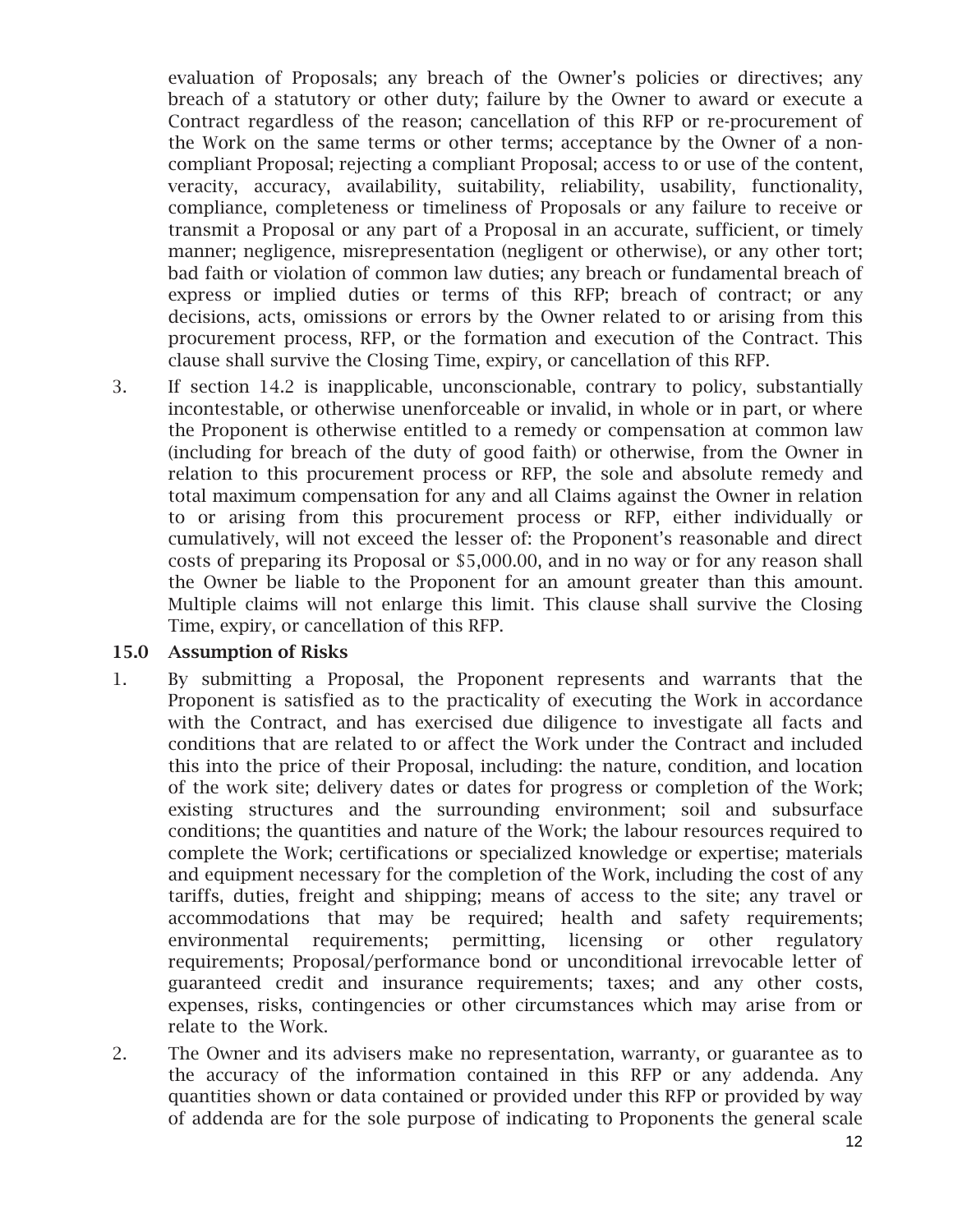and scope of the Work. It is the Proponent's responsibility to obtain all the information necessary to prepare a Proposal in response to this RFP. The Owner also makes no guarantee in any way as to the value or volume of Work to be assigned to the selected Proponent under the Contract.

# 16.0 Conflict of Interest, Restricted Parties, and Prohibited Activities

- 1. The Owner reserves the right, at its discretion, to reject or disqualify a Proponent without award or compensation to the Proponent, if the Proponent has a conflict of interest related to or arising from this RFP, including where the Proponent assists in the preparation and planning of this RFP, or obtains any material information not disclosed to other Proponents related to or arising from such planning or preparation.
- 2. The Owner may, at its discretion, designate a person as a restricted party under this RFP or through an addendum ("Restricted Party"). Each Proponent is solely responsible for ensuring that they do not use or seek advice or assistance from a Restricted Party.
- 3. The Owner also reserves the right, at its discretion, to reject or disqualify a Proponent without award or compensation to the Proponent, if the Proponent has engaged in any of the following conduct or activities:
	- 1. uses or seeks advice or assistance from a Restricted Party, directly or indirectly, including using or seeking advice or assistance from a Restricted Party to prepare its Proposal or participate in this RFP; or including a Restricted Party on the Proponent's team or as an officer, employee, advisor, or consultant to the Proponent or one of its team members;
	- 2. engages in any illegal activities, including bid-rigging, price-fixing, bribery, fraud, coercion, or collusion;
	- 3. lobbying or communicates or attempts to communicate, directly or indirectly, with any employee, contractor, representative or elected official of the Owner to unduly influence the outcome of accepting or rejecting a Proposal to the Proponent's advantage or favor, or makes any misrepresentation or provides misleading or inaccurate information; or
	- 4. engages in any unethical conduct or conduct which substantially and adversely affects the fairness or integrity of the procurement process. (collectively, the "Prohibited Activities").
- 4. By submitting a Proposal, each Proponent represents and warrants that they do not have a conflict of interest and have not engaged in any Prohibited Activities.
- 5. Each Proponent and member of the Proponent's team is solely responsible for promptly and fully disclosing to the Owner any conflict of interest or Prohibited Activities.
- 6. A potential Proponent or a prospective team member or advisor of a Proponent who has any concerns regarding whether the Proponent or a current or prospective employee, advisor or team member of the Proponent has: a conflict of interest or has engaged in any Prohibited Activities, is encouraged to submit a written request for an advance decision from the Owner, not less than 10 Business Days prior to the Closing Time. Such request must include the following information:
	- 1. names and contact information of the Proponent and the person for which the advance opinion is requested;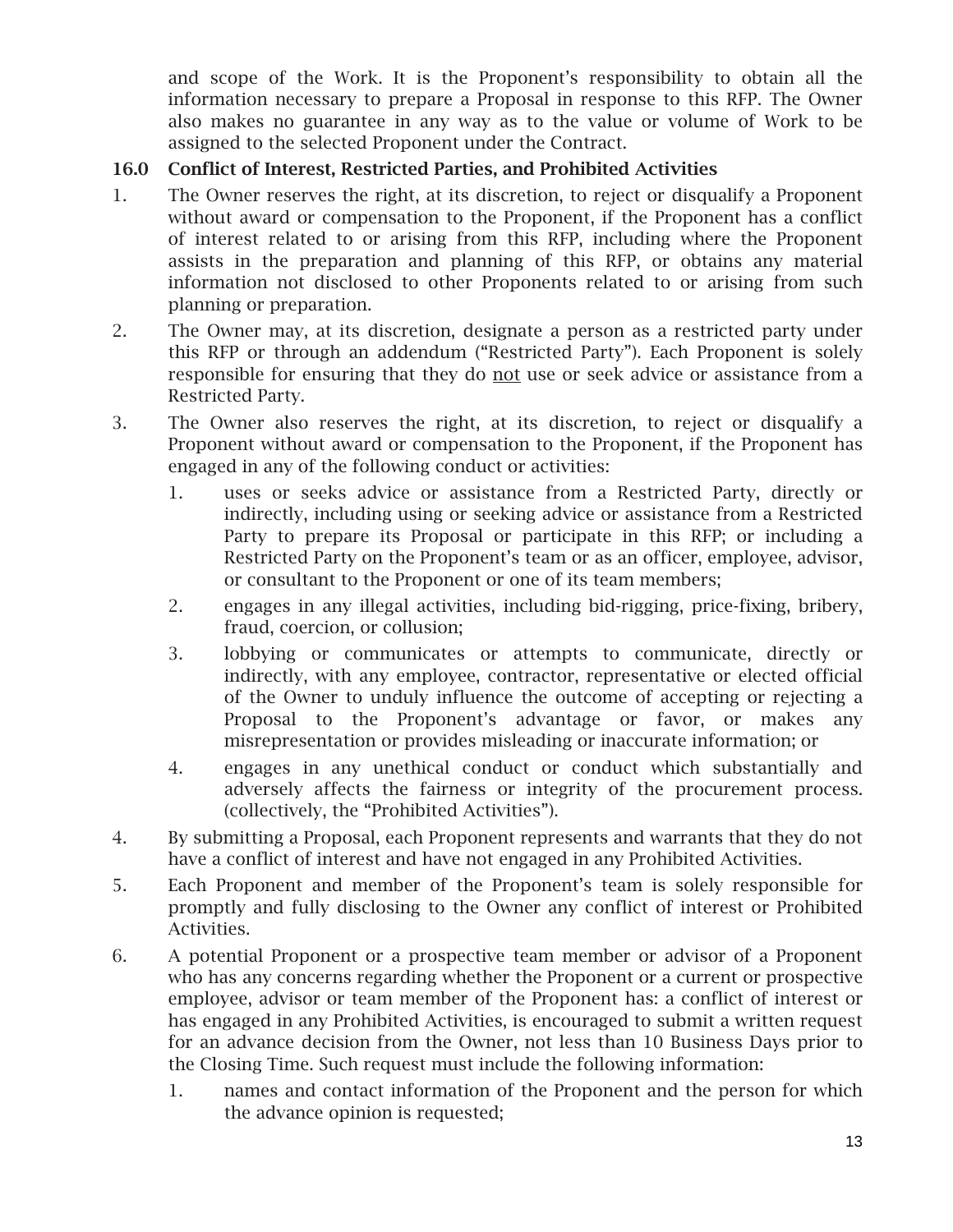- 2. a sufficient description of the circumstances related to the conflict of interest or Prohibited Activities; and
- 3. a sufficient description of the steps taken to date, and future steps proposed to be taken, to mitigate the conflict of interest or Prohibited Activities.
- 7. The Owner may, at its discretion, make an advance decision or may refer the request for an advance decision to a third party adjudicator for resolution. If the Owner refers the request to a third party for adjudication and resolution, the Owner may, at its discretion, and upon notice to the affected party, make its own submission to the third party adjudicator.
- 8.0 The Owner or the third party adjudicator, as applicable, shall establish the relevant processes from time to time to address a conflict of interest or any Prohibited Activities, including: consideration of further facts or circumstances in which a decision may be amended or supplemented, or impose conditions on the participation of a Proponent or any other person.
- 9.0 The person(s) requesting the decision and all other related parties shall fully cooperate with the Owner or third party adjudicator related to any process to address any conflict of interest or Prohibited Activities. Upon request by the Owner or third party adjudicator, the Proponent shall, in a form and with content acceptable to the Owner or third party adjudicator, provide the Owner or third party adjudicator with any additional relevant documentation, information, or materials.
- 10. The onus is solely on the person(s) requesting the decision to clear or resolve any conflict of interest or Prohibited Activities. The decision of the Owner or third party adjudicator, as applicable, is final and binding on the person(s) requesting the ruling and all other parties, including: any Proponents or current or prospective employee, advisor, or team member of a Proponent.

# 17.0 Information Meeting

1. The Owner may, at its discretion, conduct one or more information meetings prior to the Closing Time to provide Proponents with an opportunity to clarify and confirm the requirements of this RFP or Work. If the Owner decides to conduct such a meeting, it will provide written notice of the time and location of the meeting and any other terms or requirements in this RFP or via addendum. Attendance at an information meeting is not mandatory. Proponents who do not attend an information meeting will be deemed to have accepted the full risk and responsibility for not attending the information meeting and not receiving any information or materials related to or arising from the information meeting.

# 18.0 Site Visit

1.0 The Owner may, at its discretion, conduct one or more site visits prior to the Closing Time to provide Proponents with an opportunity to clarify and confirm the requirements of this RFP or Work. If the Owner decides to conduct such a visit, it will provide written notice of the time and location of the site visit, and any other terms or requirements in this RFP or via addendum. Attendance at a site visit is not mandatory. Proponents who do not attend a site visit will be deemed to have accepted the full risk and responsibility for not attending the site visit and not receiving any information or materials related to or arising from the site visit.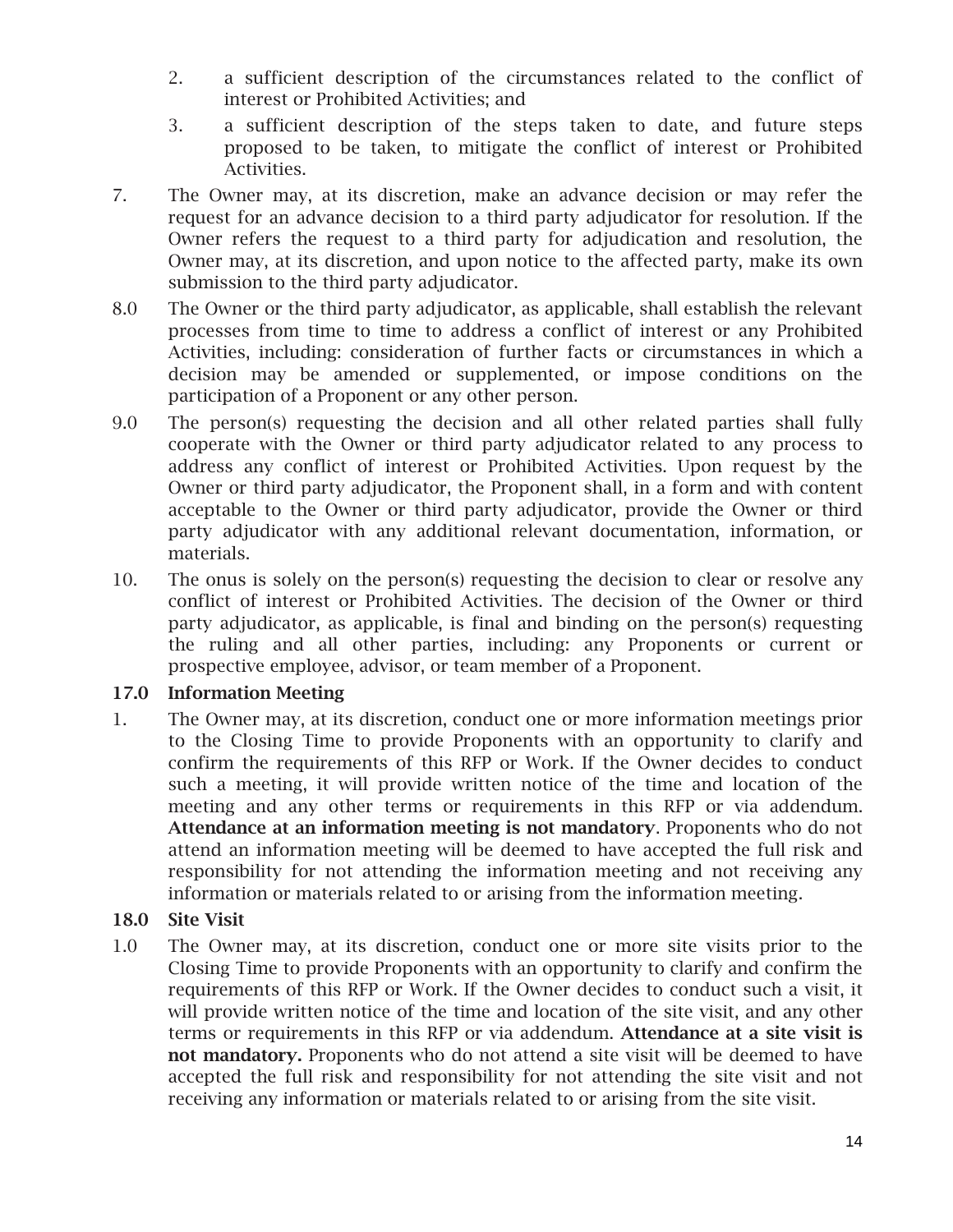# PART C: SUBMISSION PROCESS AND CONTENT

IMPORTANT: Proponents are solely responsible for ensuring that the form(s), content, and submission of their Proposal is complete and in accordance with this RFP. Failure to comply with, omit, or vary the form(s), content, or submission of the Proposal as outlined in this RFP may result in the rejection of a Proposal. Proponents acknowledge and agree that they bear the full risk and responsibility for the rejection of their Proposal if they fail to follow the instructions or requirements of this RFP or fail to ask questions or seek clarification from the Owner on any instructions, requirement, or matter related to this RFP.

# 1.0 Forms and Contents of Proposal

- 1. Proponents shall include the following as part of their Proposal:
	- 1. PROPOSAL FORMS: Proponents shall use the Proposal forms that are provided in this RFP and authorized by the Owner, including a Schedule of Prices to be filled out. Proposal forms may contain multiple pages; and
	- 2. any other forms, information, documents, or materials required under this RFP, including the ability to provide a proposal/ performance bond or unconditional irrevocable letter of guaranteed credit within seven days (7) after the notification of intent to award shall be cause for rejection of the Proposal.
- 2. Please read and fill out the Proposal forms carefully, as any failure to complete or submit the latest Proposal forms provided in their entirety may result in the rejection of a Proposal or a Proposal being ineligible for submission.
- 3. Other than inserting information where explicitly requested, Proponents are advised to not alter or change the Proposal forms (in whole or in part), which may result in the rejection of their Proposal.
- 4. To avoid uncertainty and potential rejection of a Proposal, please do NOT leave mandatory pricing blank when filling out pricing information in the Proposal form(s). Proponents acknowledge and agree that they bear the full risk and responsibility for the rejection of their Proposal if they: leave mandatory pricing blank or fail to ask questions or seek clarification from the Owner on any instructions, requirements, or matters related to this RFP.
- 5. Proponents should not include the Goods and Services Tax or Harmonized Sales Tax (GST/HST) in the pricing of their Proposals. The property and/or services contracted for, are for the use of, and are being purchased by the Owner with public funds and are not subject to the Goods and Services Tax or Harmonized Sales Tax (GST/HST).

# 2.0 Authority to Submit Proposal

- 1. The Proposal forms must be submitted only in the name of a single individual, a single partnership, or a single corporation, and shall be signed and submitted as follows:
	- 1. if the Proponent is an individual or sole proprietor carrying on business in their own name, signed by the Proponent in its personal capacity;
	- 2. if the Proponent is a registered partnership, signed by a duly authorized partner who has authority to sign for and bind the partnership; or
	- 3. if the Proponent is a corporation, signed by a duly authorized officer of the corporation.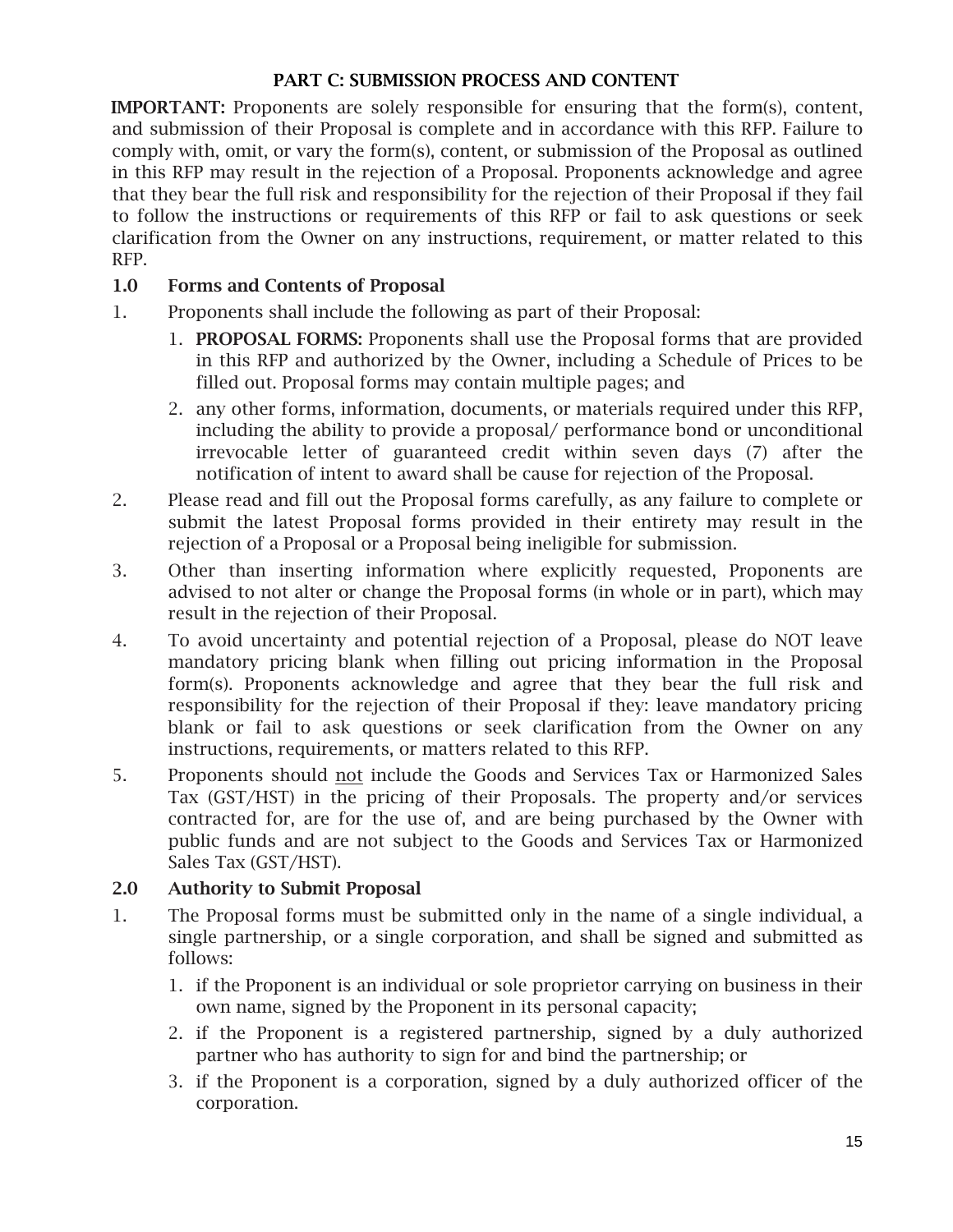- 2. If the Proponent is carrying on business under a name other than its own, it must be signed by the registered owner of the business name, or by an authorized official of the registered owner if the owner is a corporation.
- 3. Every Proponent must be an entity capable, as a matter of law, of entering into and being bound by a Contract with the Owner. Proponents should be aware of the requirements of the *Partnerships and Business Names Act, R.S.Y. 2002, c. 166* and the *Business Corporations Act, R.S.Y. 2002, c. 20.* Failure to comply with the requirements of those statutes, particularly those requiring registration as an extra-territorial entity, may result in the rejection of a Proposal, at the discretion of the Owner.
- 4. Proponents bear the full risk and responsibility for the rejection of their Proposal if they: submit a Proposal in the name of more than one legal entity in their proposal forms; fail to properly name a legal entity or ensure that the entity named on the Proposal forms is an entity capable, as a matter of law, of entering into and being bound by a contract with the Owner.
- 5. The Owner reserves the right, at its discretion, to reject any Proposal where the named Proponent is not a valid legal entity, or the Proposal includes more than one legal entity as the named Proponent.

3.0 Submission of Proposal and Two Envelope/Multi-Stage Process

- 1. Proposals must be submitted in accordance with the "two-envelope/multi-stage submission process" as set out below ("Two Envelope Process") and in Part E: Supplementary Instructions to Proponents. The Two Envelope Process consists of:
	- 1. a section containing all non-price, technical information, and materials (the "Technical Submission"); and
	- 2. a separate section containing all pricing information;
- 2. The Technical Submission should only include information directly relevant to the technical evaluation criteria and should be provided in a clear, organized, and consistent manner. NOTE: In preparing Proposals, Proponents are cautioned to review their Technical Submission carefully and make sure the Technical Submission does NOT contain or include any pricing information, and that all price information is separated and ONLY contained in the Price Submission section.
- 3. Proponents are cautioned to review their Proposals carefully prior to submission to ensure that all pricing information are only contained in the Price Submission. Failure to ensure that pricing information is only contained in the Price Submission or failure to follow the Two Envelope Process and terms of this RFP will be deemed sufficient grounds by the Owner to reject a Proposal. Proponents bear the full risk and responsibility for complying with the Two Envelope Process, and for the rejection of their Proposal if they fail to follow the Two Envelope Process or terms of this RFP.
- 4. To maintain the confidentiality of a Proposal, Proponents shall not disclose the original total prices OR actual total amended prices of the Proposal to the Owner prior to the Closing Time. Disclosure of the total pricing of the Proposal prior to the Closing Time may result in rejection of a Proposal.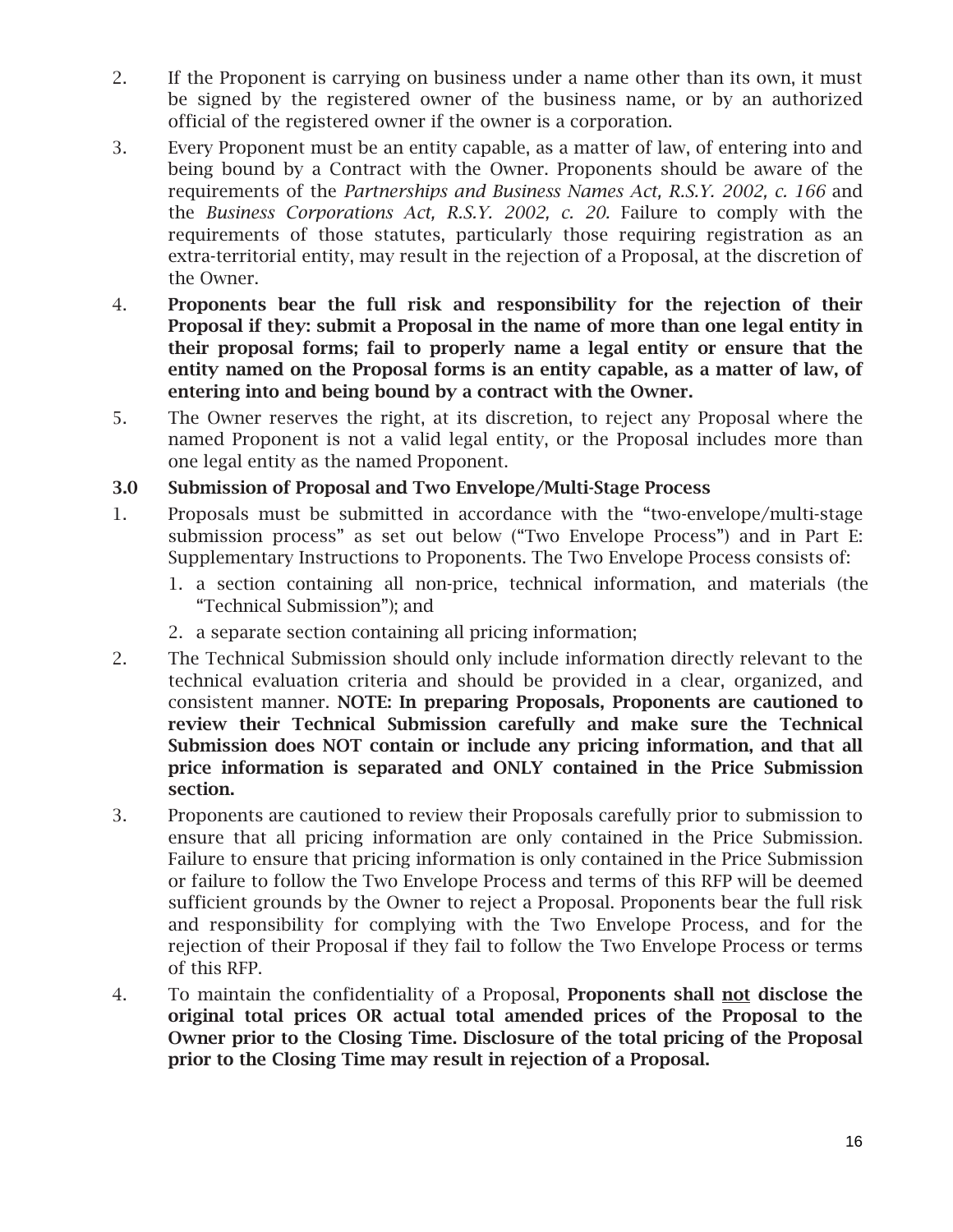# PART D: EVALUATION AND SELECTION

## 1. Method of Evaluation

An Evaluation Committee comprised of the Clerk of the Yukon Legislative Assembly and the Director of Administration, Finance & Systems for the Yukon Legislative Assembly will evaluate the Proposals.

Proposals will be evaluated only on the basis of criteria listed in this RFP documents and only on information contained in the Proposal submitted prior to Proposal closing date and time. The Evaluation Committee, however, may request clarification from a Proponent about the contents of its Proposal. Such clarification may not result in a material or substantive change to the Proposal.

The first action taken by the Evaluation Committee will be to determine which of the Proposals conform to the requirements set out in this RFP for the Provision of Hansard Services to the Owner. To this end, Proposals must be clear and concise and must provide sufficient information for the Evaluation Committee to determine that they meet all the requirements of this RFP. Proposals that do not conform may be rejected.

The Evaluation Committee will then evaluate the Proposals that do conform by progressing through the following stages:

- (a) Technical evaluation
	- The Proposal must receive a minimum score of 840 points, or 70% or more of the possible points on the technical evaluation, to proceed to the next stage.

(b) Reference checks

- The Proposal must receive a minimum score of 210, or 70% or more of the possible points on the reference checks, to proceed to the next stage. The Proponents reference checks, providing in Proposal Form "A" or within the Proponents tender package shall demonstrate the Proponent's, minimum of one-year related experience for completing a similar contract. An overall 5 year minimal accumulative experience is required between all references provided.
- The Owner will contact at least two of the Proponent's reference(s) or as many references as required to meet the 5-year minimal accumulative experience requirement. The Owner will only attempt to contact the references twice and the references must reply within three business days of the Owner's telephone call. If references do not reply within three business days, the Proponent bears the risk that the Proposal may not pass the threshold stated above to move onto the price envelope opening.
- Reference check information shall include contracts of a similar nature, reference(s), and phone number(s), as well as a brief description of the work performed for each reference and the period of time covered by that work. Reference checks shall include the Proponents Northern Knowledge and Experience as set out in this RFP.

Proponents that do not achieve the minimum acceptable score at any of these first two stages (a) technical evaluation and (b) reference checks will not proceed to the next stage and their Price Envelope will not be opened.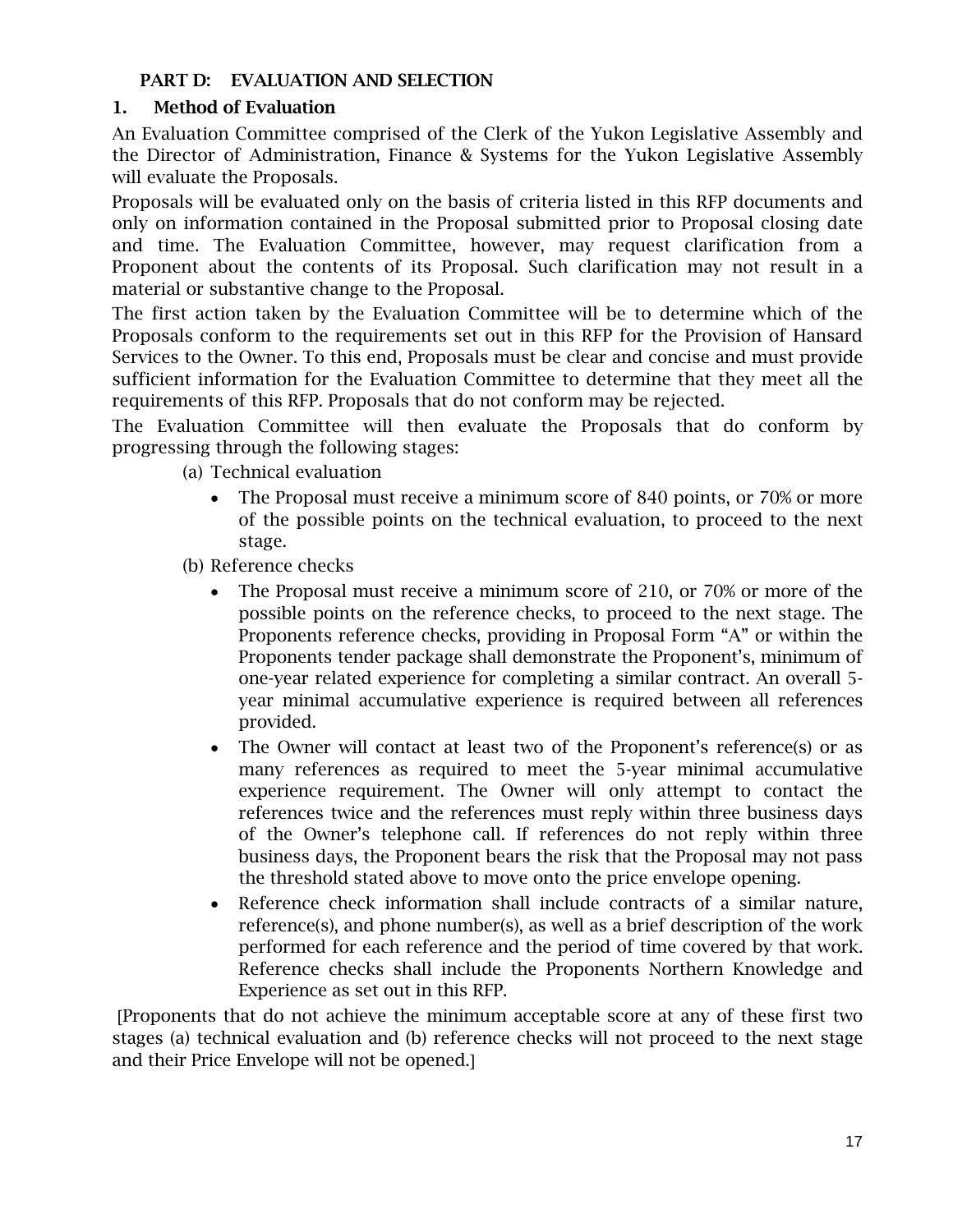- (c) Price
	- Upon completion of the technical evaluation and reference check(s) the Proponents price envelope will be opened. The Project Manager will return, unopened, the Proponents Proposal Price Envelope to the Proponents who do not meet the mandatory requirements or the terms of this RFP.
	- The Proposal that has reached this stage and contains the lowest combined cost per quarter hour will receive the maximum score of 500 points. (Combined cost per quarter hour = cost per quarter hour for Hansard transcription + cost per quarter hour for subtitling (captioning)). The price score will be added to the technical evaluation and reference checks scores.
	- Any other Proposal(s) that have reached this stage shall be awarded points on a basis that reflects the proposal price found in those Proposal(s) in comparison to the lowest Proposal. For example: lowest price / current price = Proposal %. Proposal  $\%$  x 500 (total points) = price score.
- 2. The Technical Submission shall be opened and evaluated before the Price Submission. After the technical evaluation is complete, the submission containing the price criteria will be opened and evaluated. Both the technical and price evaluation are subject to any applicable mandatory requirements or terms in this RFP. If there is a minimum technical threshold or score stated in this RFP, those Proposal(s) which meet or exceed the minimum acceptable technical scores stated in this RFP will have their Price Submission evaluated. Proposals that do not meet the minimum technical threshold or score will be rejected and not considered for further evaluation and excluded from a Contract.
- 3. Proposals will be evaluated on the basis of criteria listed in this RFP and on the contents of the Proposal submitted, including any responses from project references. Proponents are solely responsible for ensuring that their Proposals are complete, clear, and succinct, and have sufficient detail to enable the Owner to evaluate their Proposal on the basis of this RFP criteria.
- 4. Where applicable, Proponents are solely responsible for ensuring that the Proponent is properly registered. Proponents bear the full risk and responsibility for the rejection of their Proposal, a reduction in scoring, or not being awarded points for the failure by the Proponent to properly register.
- 5. The Owner reserves the right, at its discretion, to reject a Proposal, exclude a Proponent from a Contract, or adjust the evaluation scoring of a Proponent if the Proposal or Proponent's submission contains any misrepresentations or any other inaccurate, misleading, or incomplete information.
- 6. The Owner reserves the right, in its sole and absolute discretion, to investigate or request verification or clarification from a Proponent with respect to the contents of its Proposal, without being obligated to seek verification or clarification from any or all other Proponent(s). Such further verification or clarification may include details of qualifications or certifications of any personnel, current legal entity status, verification, or clarification that the Proponent are duly registered, status of security, financial capability, business practices, references for previous work or services, or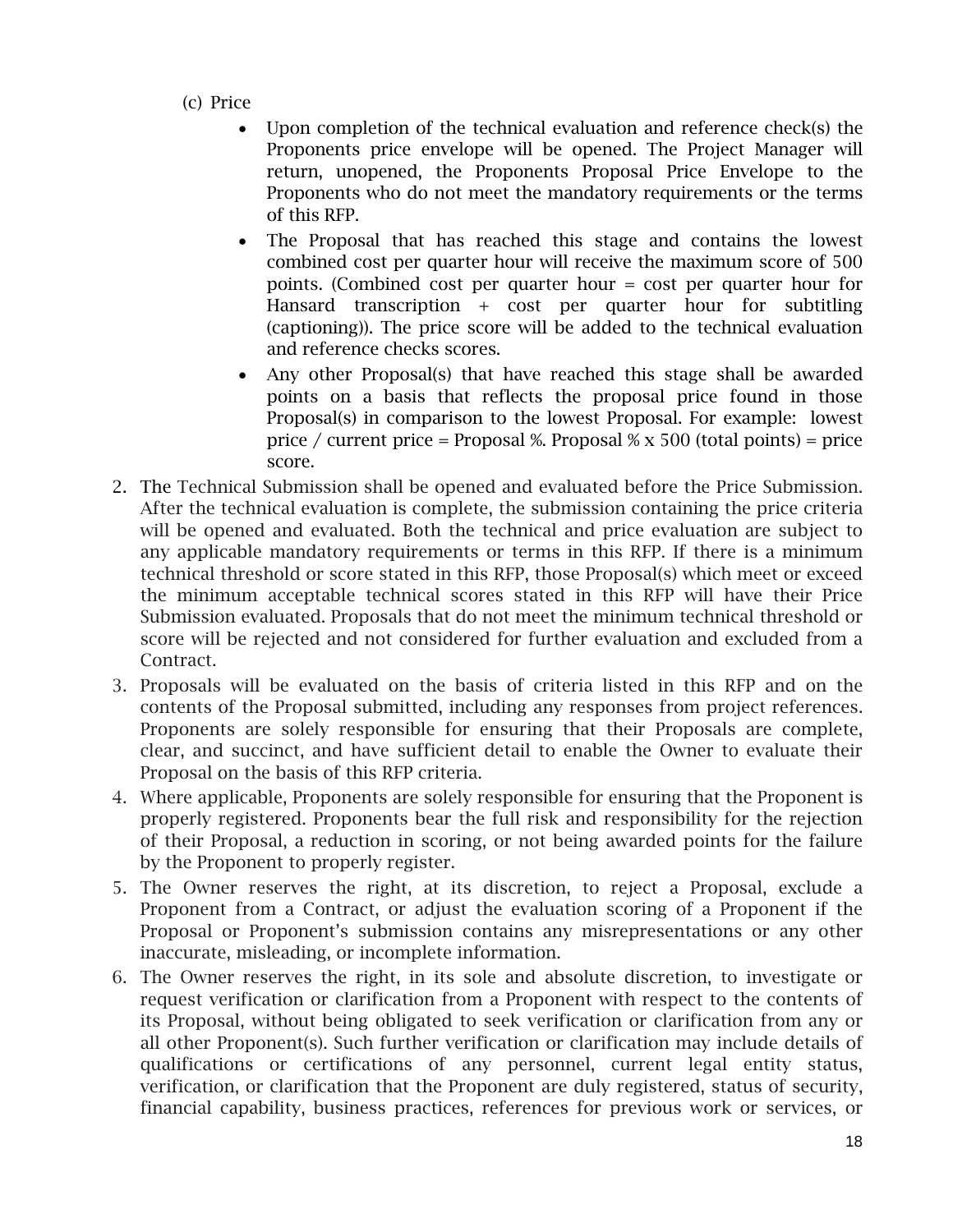the ability of the Proponent to perform the Work or meet the requirements of the Contract. The Proponent agrees to permit and fully cooperate with the Owner in seeking verification or clarification respecting the contents of their Proposal. There is no duty or obligation on the Owner in any way to exercise its right to request or seek verification or clarification, and such right does not entitle the Proponent with an opportunity to substantially change or repair its Proposal. The Owner will be under no duty or obligation in any way to further verify, clarify or receive further information, whether written or oral, from any Proponent. The Owner is under no duty or obligation in any way to Proponents to perform any investigations or to otherwise verify or clarify any statements or representations made in a Proposal.

7. If all the Proposal(s) submitted under this RFP are all non-compliant, over-budget, or otherwise unacceptable to the Owner, then the Owner reserves the right, at its discretion, to do any one or more of the following: cancel this RFP, re-procure the Work on the same or different terms and conditions regardless of whether prices of the Proposal have been made public or not, or take such other action as the Owner deems fit.

| %   | <b>Summary</b>         | <b>Description</b>                                                        |
|-----|------------------------|---------------------------------------------------------------------------|
| 100 | Excellent              | superlative response that surpasses Owner's<br>requirements               |
| 80  | Good                   | sound response that fully meets Owner's requirements                      |
| 60  | Acceptable             | acceptable response that meets basic requirements with<br>acceptable risk |
| 40  | Unacceptable           | unacceptable response that falls short of meeting basic<br>requirements   |
| 20  | Seriously<br>Deficient | response deficient in many areas; poses serious<br>problems               |
|     | Unacceptable           | response completely unacceptable or missing                               |

# 2. Criteria Weighting

Criteria are awarded a percentage of the total points according to the following:

# 3. Evaluation Criteria

Proposal(s) will be evaluated based on the criteria listed below. Proponents must ensure that the information they provide includes sufficient material to assess the Proponent's capabilities in the areas indicated below. Proposals will be graded to reflect the quality of the response.

The Owner may disqualify a Proponent or rescind a contract subsequently entered into if the proponent's response contains misrepresentations or any other inaccurate, misleading, or incomplete information.

Where two or more Proposals are ranked equally, the Proposal with the highest technical score will be recommended for award of a contract.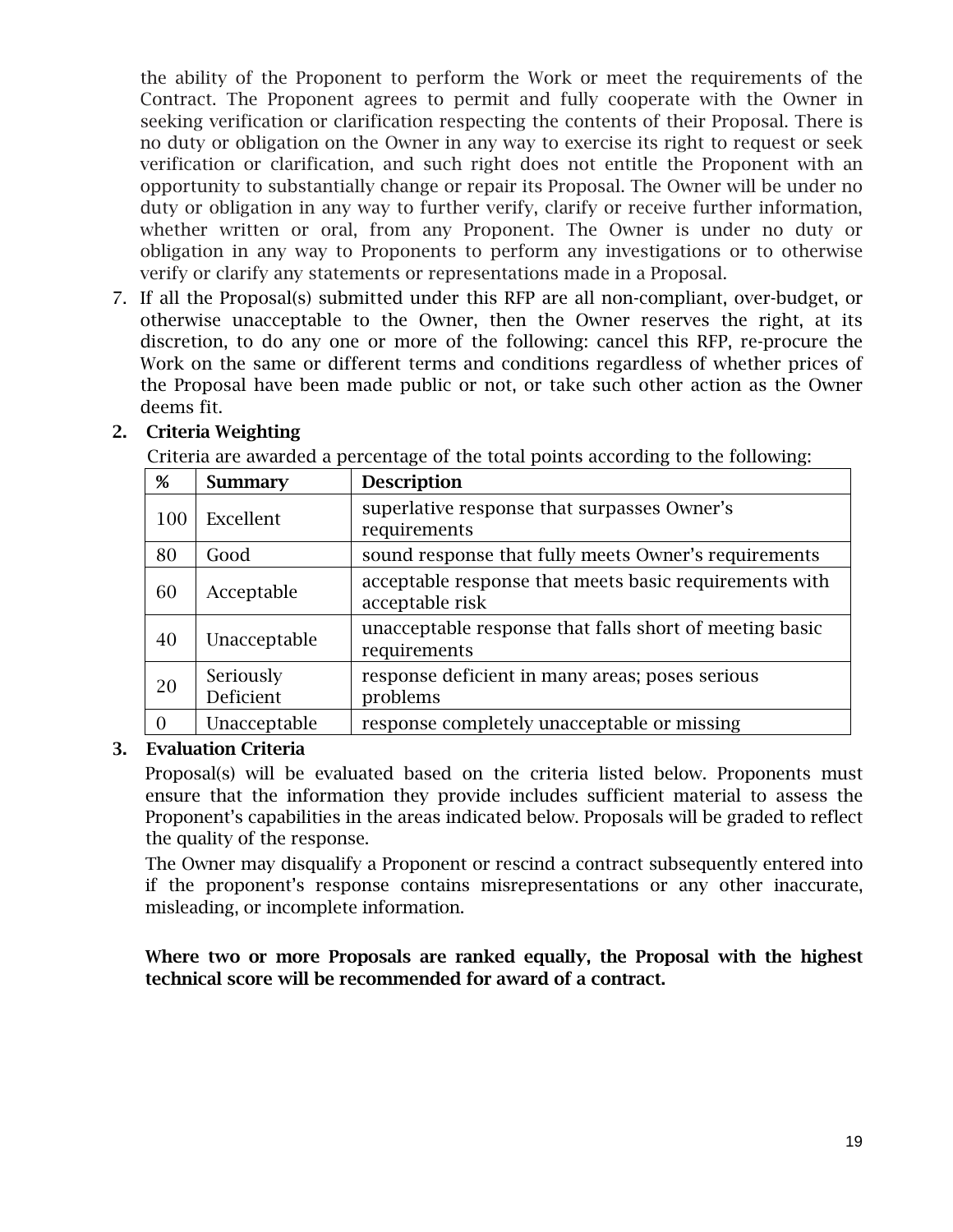|     | <b>TECHNICAL EVALUATION</b>                                                                                                                                                                                                                                                                                                                                                                                                                                                                                                                                                                                                                                                                                                                                             | <b>Total</b><br><b>Points</b> |
|-----|-------------------------------------------------------------------------------------------------------------------------------------------------------------------------------------------------------------------------------------------------------------------------------------------------------------------------------------------------------------------------------------------------------------------------------------------------------------------------------------------------------------------------------------------------------------------------------------------------------------------------------------------------------------------------------------------------------------------------------------------------------------------------|-------------------------------|
| 1.1 | <b>Organizational Depth and Qualifications:</b><br>Demonstrates that the Proponent has the internal resources<br>to meet contract requirements (150 points maximum)<br>Demonstrates qualifications and related experience of the<br>Proponent and of the Proponent's employees who will be<br>working on the contract (150 points maximum)<br>Demonstrates experience through listing of past and<br>$\bullet$<br>successfully completed projects similar to this contract (150)<br>points maximum)                                                                                                                                                                                                                                                                     | 450                           |
| 1.2 | <b>Related Experience:</b><br>Demonstrates experience using a Harmony Workflow<br>audio/recording systems (125 points)<br>Demonstrates experience using other systems for audio<br>recording and transcription (75 points)<br>Demonstrates knowledge of the subtitling (captioning) or<br>similar system in order to provide captioning (125 points)                                                                                                                                                                                                                                                                                                                                                                                                                    | 325                           |
| 1.3 | Understanding Requirements and Business Process and<br><b>Methodology</b><br>Demonstrates an understanding of the contract<br>requirements and expectations and of the methodology and<br>equipment required to provide the services to the Yukon<br>Legislative Assembly and to transcribe audio recordings of<br>Assembly proceedings (100 points maximum)<br>Demonstrates an understanding of the Yukon Legislative<br>Assembly, its business, and the technical environment<br>within which the contract operates (100 points maximum).<br>Demonstrates an understanding of the editing processes<br>required to ensure Hansard accuracy and quality control,<br>and processes to ensure timeliness and correct use of<br>complex terminology (125 points maximum). | 325                           |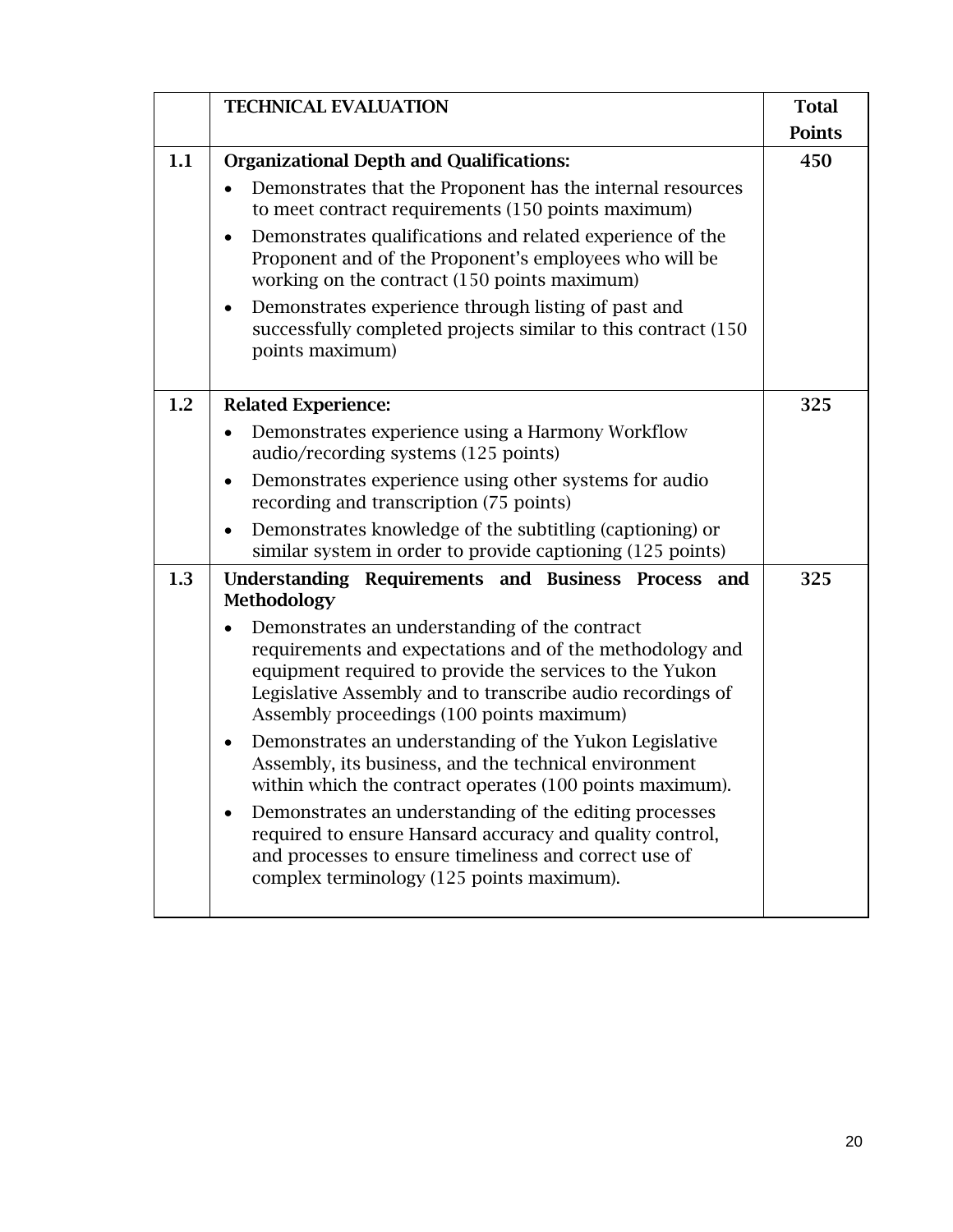| 1.4 | Northern Knowledge and Experience                                                                                                                                                                                                                                                                                                                                                                                                                 |       |  |
|-----|---------------------------------------------------------------------------------------------------------------------------------------------------------------------------------------------------------------------------------------------------------------------------------------------------------------------------------------------------------------------------------------------------------------------------------------------------|-------|--|
|     | The Proponent should demonstrate their experience working in<br>the North by providing information related to the following:                                                                                                                                                                                                                                                                                                                      |       |  |
|     | The Proponent's knowledge of the Yukon and the Yukon<br>Legislative Assembly and its business and procedures,<br>potential challenges and opportunities that might be<br>encountered during completion of the Work. (75 points)<br>The Proponent's experience working in remote, northern<br>communities or sites similar to the service area and providing<br>on-site services and remote work options as specified in this<br>RFP. (25 points). |       |  |
|     | <b>TOTAL TECHNICAL EVALUATION</b>                                                                                                                                                                                                                                                                                                                                                                                                                 | 1,200 |  |
| 1.5 | <b>Reference Checks</b>                                                                                                                                                                                                                                                                                                                                                                                                                           | 300   |  |
|     | Proponent's experience, knowledge and skills confirmed<br>through reference checks.                                                                                                                                                                                                                                                                                                                                                               |       |  |
|     | <b>TOTAL REFERENCE CHECKS</b>                                                                                                                                                                                                                                                                                                                                                                                                                     | 300   |  |
| 2.0 | Price                                                                                                                                                                                                                                                                                                                                                                                                                                             |       |  |
|     | The Proponent with the lowest combined cost per quarter<br>$\bullet$<br>hour will receive the maximum points available. (Combined<br>cost per quarter hour = cost per quarter hour for Hansard<br>transcription $+$ cost per quarter hour for subtitling<br>(captioning)).<br>Other Proponent(s) will receive scores relative to that of the<br>$\bullet$                                                                                         | 500   |  |
|     | lowest Proposal Price (Refer to Part D - Evaluation and<br>Selection.                                                                                                                                                                                                                                                                                                                                                                             |       |  |
|     | <b>TOTAL POINTS OVERALL</b>                                                                                                                                                                                                                                                                                                                                                                                                                       | 2,000 |  |

#### Organizational Depth and Qualifications

The proponent will describe the areas of expertise and depth of its organization. This will include a statement of the number of years of experience the proponent has in providing transcribing and editing services, past experience, and any similar contract(s). The proponent will also provide references and the phone number(s) of the references (5-year minimal accumulative experience is required).

More specifically, the proponent will provide a list of related contracts that it has carried out. For each project cited the proponent will include details about the customer, a description of the project, and activities undertaken to complete the project. Proponents should include in this list, projects where the requirements were similar to those listed in Part G - Draft Hansard Contract and Schedule "A," including but not limited to the following: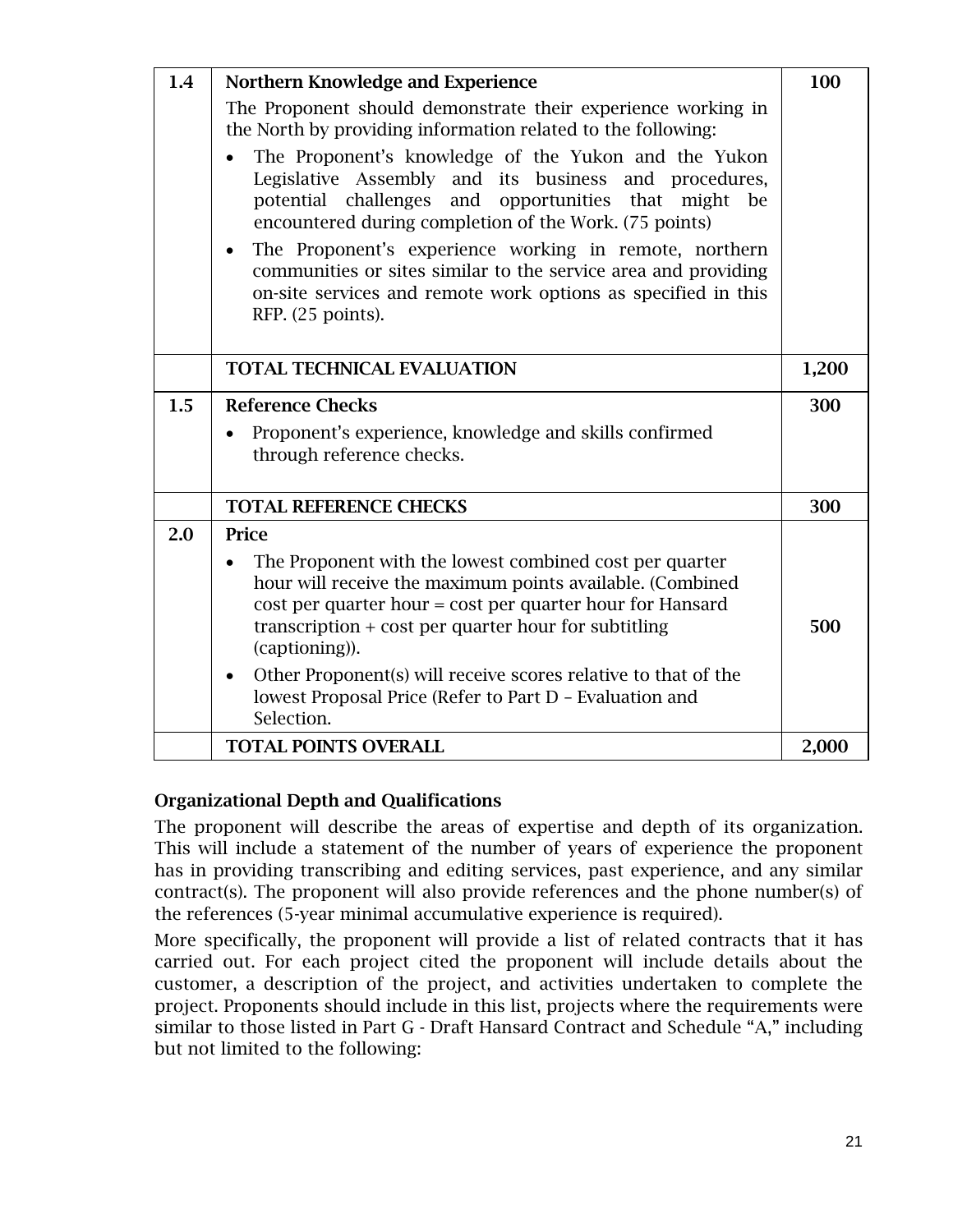- (1) projects which consisted of a draft transcript of an afternoon meeting, consultation, etc. which was produced and made available within four hours of the proceedings.
- (2) projects which required the operating of a sound system including console operation/microphone switching.
- (3) projects which consisted of transcribing substantially verbatim where nothing which adds to the meaning of the speech or illustrates the discussion is left out but omitting repetition, redundancies, and obvious mistakes.
- (4) projects which required weekly cumulative indexing; and
- (5) projects which required subtitling (captioning) services.

The Proponent will provide information in sufficient detail to outline the qualifications of its employees relative to the services required to be provided under the Contract. This information will include a description of the overall organizational structure that would be put in place to perform the Work of the Contract.

Although a Proponent may not have all their employees in place for the purpose of this Contract, the Proposal should include an identification of as many employees as possible. In reference to each employee, the Proponent should provide a description of the person's education and experience that are relevant to the Work of this Contract. If an employee does not currently have applicable experience, the Proponent must demonstrate how and when the necessary skills will be obtained. Further, the Proposal should set out the manner in which a Proponent intends to recruit employees when so required.

In order to assist the Owner in determining the Proponent's ability to carry out the Contract, the Owner reserves the right, to make any investigations of a Proponent's business experience, financial capability and business practices as deemed necessary. The Proponent agrees to permit and cooperate with such investigations.

#### Related Experience

Proponents must demonstrate past experience using a Harmony Workflow System for audio recording and transcription.

If Proponents have not used the Harmony Workflow System for audio recording and transcription the proponent must demonstrate past experience using other systems for audio recording and transcription.

Proponents must demonstration past experience providing subtitling (captioning) services.

#### Understanding Requirements and Business Process and Methodology

Proponents should provide a clear and concise written response detailing their understanding of the Contract and the services that are to be provided. There should be a demonstrated awareness of pertinent issues and potential problems the successful Proponent will have to deal with related to the provision of services under the Contract.

Proponents should also demonstrate an understanding of the Owner. The response should include, but not be limited to, a description of the kind of business conducted in the Yukon Legislative Assembly and the technical environment within which the successful Proponent will have to operate.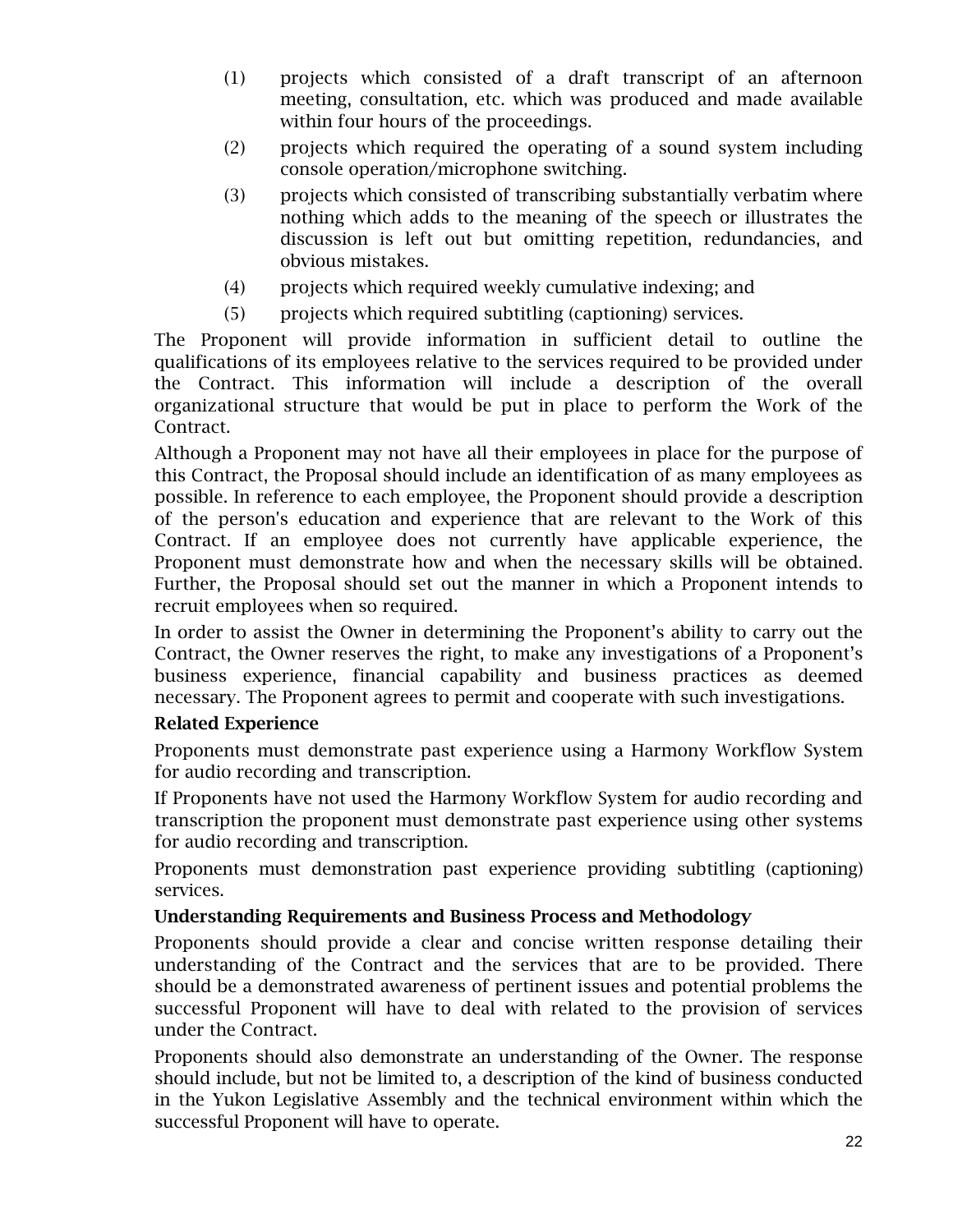Proposals must identify how the service will be delivered and must include information to show how the required level of quality and service will be maintained for the duration of the Contract. The submission must also contain information about the methodology and technology that will be used to perform the work of the Contract.

Proponents must provide information that demonstrates they will be able to provide all the services required in the Contract by October 1, 2022.

Proponents must provide details of the methodology they plan to use to accurately transcribe Legislative Assembly proceedings. The description of equipment must show the service level the equipment will provide and must include a listing of the number of units of each type of equipment and of backup systems and equipment.

Proponents must describe how they will ensure that the services will be maintained in cases of equipment breakdown, computer downtime, and where inadequacies are identified with equipment (e.g., inaudible records are produced).

Proponents must describe how they plan to:

- provide transcripts that are accurate to the standards set out in the Contract and in the format set out in the Hansard Style Guide.
- monitor and evaluate the ongoing quality of services under the Contract, including proof-reading and editing.
- ensure that complex terminology used in Legislative Assembly proceedings will be accurately transcribed; and
- provide transcripts in a timely manner to meet the requirements set out in the Contract.

#### Northern Knowledge and Experience

Proponents should provide a clear and concise written response detailing their knowledge of Yukon and the Yukon Legislative Assembly. The response must demonstrate the Proponents understanding of the Yukon Legislative Assembly and its business and procedures. There should be a demonstrated awareness of pertinent issues and potential challenges and opportunities the successful Proponent might deal with related to provision of the services under the Contract.

Proponents must also demonstrate their experience working in remote, northern communities or sites similar to the service area included in this RFP including providing on-site services and remote work options as specified in the RFP and in the Contract.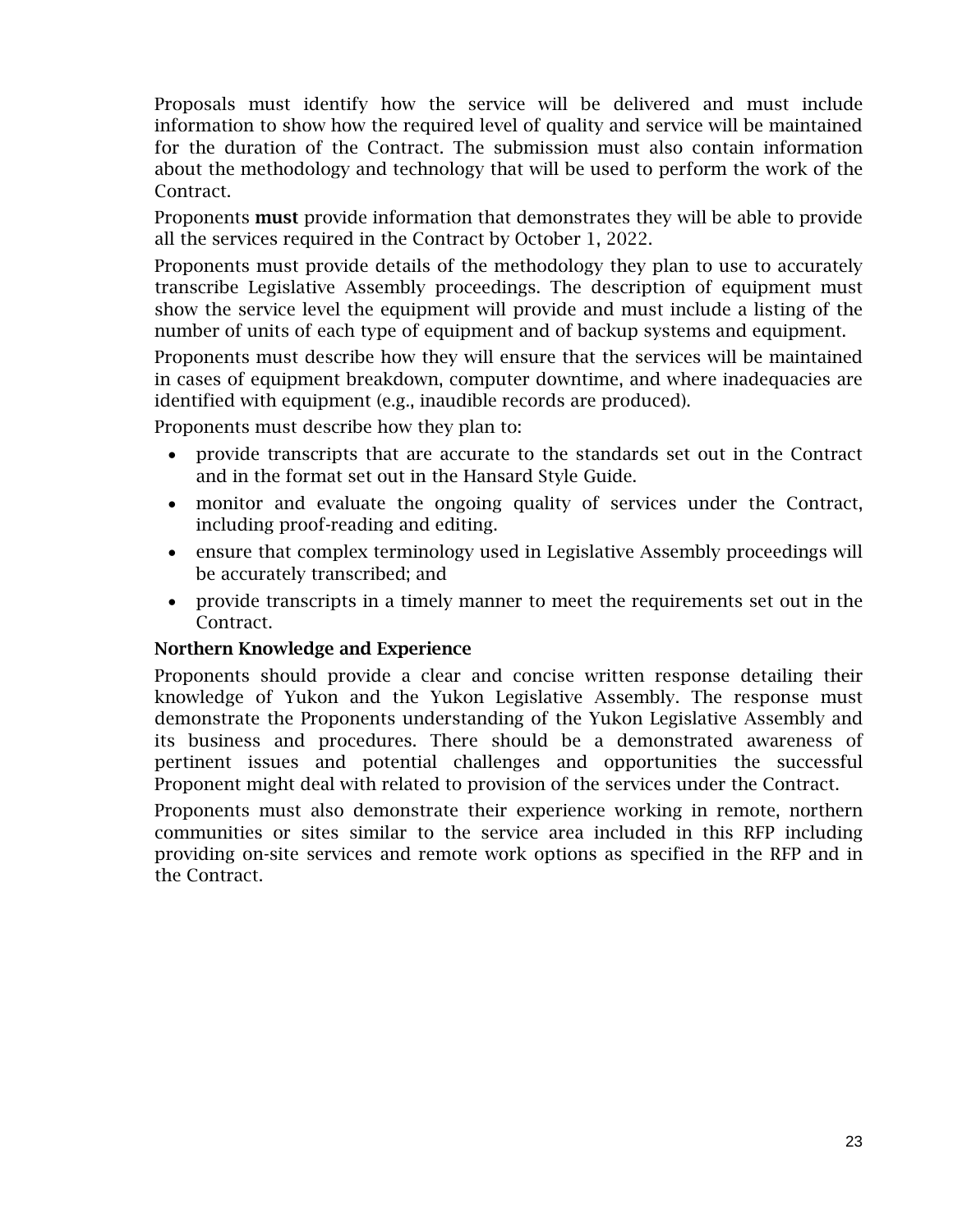#### PART E: SUPPLEMENTARY INSTRUCTIONS TO PROPONENTS

1. Direct all questions in reference to the work on this contract to the Project Manager at:

> Helen Fitzsimmons Director Administration, Finance & Systems Yukon Legislative Assembly P.O. Box 2703, A-9 Whitehorse, Yukon Y1A 2C6 Phone: (867) 667-5618 Email: [helen.fitzsimmons@yukon.ca](mailto:helen.fitzsimmons@yukon.ca)

# Information obtained from any other source is not official and may be inaccurate.

- 2. Any questions regarding this RFP should be communicated to the project manager no less than 7 business days prior to the closing date and time, to allow the project manager sufficient time to reply. Questions submitted after this time might not be answered.
- 3. The price proposal must be submitted in Canadian currency.
- 4. This will be a value driven procurement. Proposal(s) will be evaluated on the basis of the evaluation criteria included in this RFP (Part D – Evaluation and Selection).
- 5. Proposal must be submitted using the two-envelope system as identified in this RFP.
	- .1 Proposal Form "A" must be completed, or the information required in Proposal Form "A" can be included on a separate page in the Proponent's technical Proposal. Proposal Form "A" should be enclosed in an envelope, with Proposal Form "B," or packaged appropriate because of bulk, with the return envelope, attached, or labelled with the information requested in accordance with the terms of this RFP.
	- .2 Proposal Form "B" shall be submitted as a cover page of the technical Proposal. It must be completed in full and include the signature(s) of a person(s) authorized to bind the Proponent to the contents of the Proposal and the clauses included on Proposal Form "B." The entire Proposal should be enclosed in an envelope or packaged appropriately because of bulk with the return envelope, attached, or labelled with the information requested in accordance with the terms of this RFP.
	- .3 Proposal Form "C" (Price Information) shall be submitted in a second envelope (white envelope), separate from the rest of the Proposal. It also must be completed in full and include the signature(s) of a person(s) authorized to bind the Proponent. This second price envelop is then sealed and enclosed in the Proposal package, or green tender envelope.
	- .4 Both envelopes should clearly be labelled, including the name of this RFP, Proposal closing date and the Proponent's company name and address; the same name as is on Proposal Forms "B", and "C".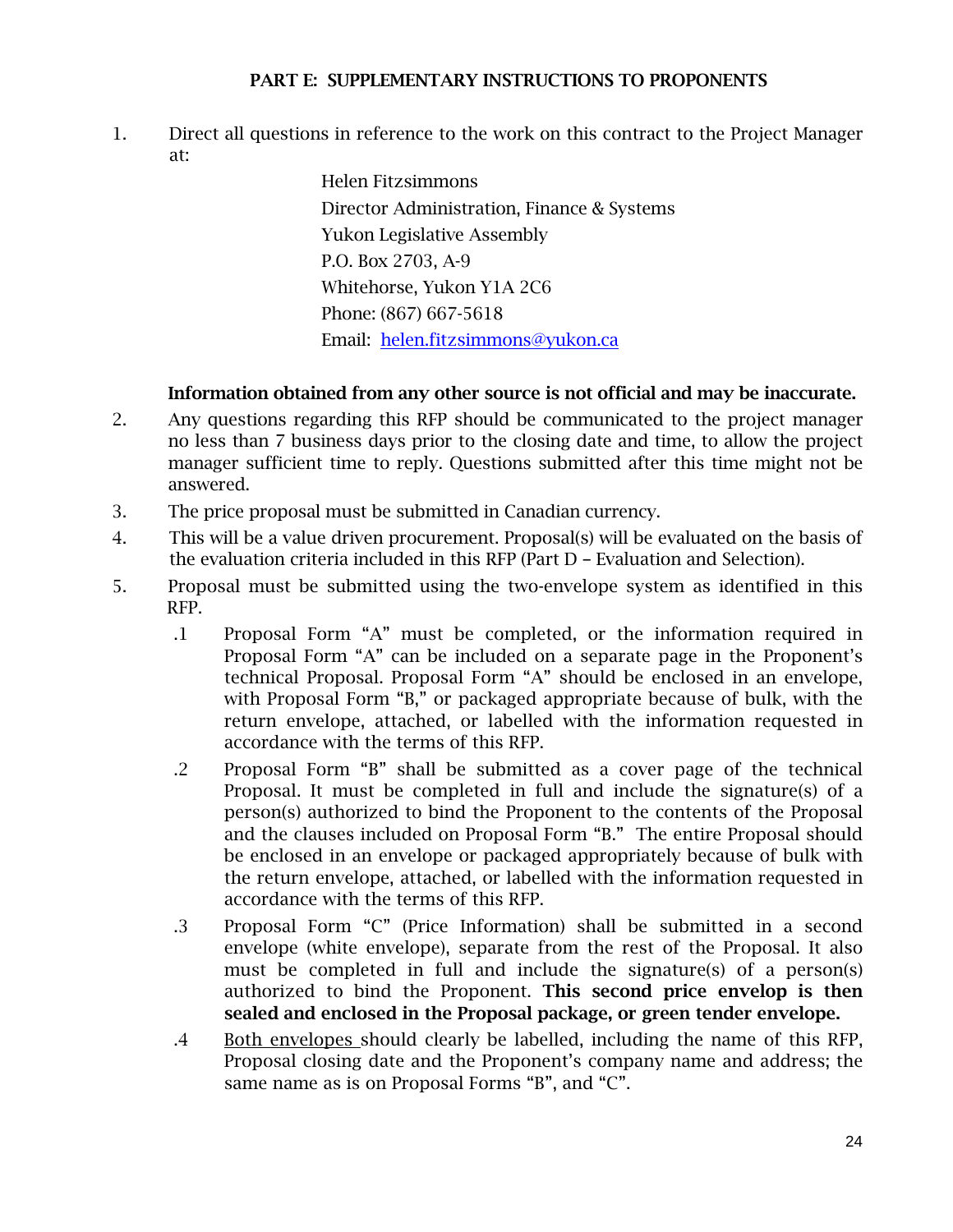- .5 When the non-price technical evaluation is complete, those Proposals which meet or exceed the minimum acceptable score identified, will have the Price Envelope opened. Price will then be scored according to the evaluation criteria.
- 6. Within seven days of notification of the intent to award the contract. The successful Proponent must provide either a "Consent of Surety" from a duly licensed surety company authorized to transact a business of suretyship in the Yukon, providing that the surety will issue a performance bond in the amount of \$100,000.00 OR an unconditional, irrevocable letter of guaranteed credit acceptable to the Owner, in the amount of \$100,000.00.

# FAILURE TO PROVIDE A PERFORMANCE BOND OR UNCONDITIONAL, IRREVOCABLE LETTER OF GUARANTEED CREDIT IN THE AMOUNT OF \$100,000.00 SEVEN DAYS AFTER NOTIFICATION OF INTENT TO AWARD SHALL BE CAUSE FOR REJECTION OF THE PROPOSAL.

- 7. In the event that this document contains attachments or appendices in an electronic format the Owner is not responsible for the accuracy, completeness, utility, compatibility, or usability of such electronic materials.
- 8. Please note, all travel costs and disbursements are the responsibility of the Proponent and must be included in the price proposal. Such allowances must be included in the proposal price so that the total costs of all Proposals can be evaluated equally and fairly.
- 9. The schedule of events shall be as follows:

|           | <b>Advertise Proposal</b>    | Thursday, June 30, 2022        |
|-----------|------------------------------|--------------------------------|
|           | <b>Proposal closing date</b> | <b>Thursday, July 21, 2022</b> |
| $\bullet$ | <b>Tentative award date</b>  | Wednesday, July 27, 2022       |

A prospective Proponents' information meeting is scheduled for Monday, July 18, 2022, at 3:00 p.m. at the Yukon Legislative Assembly located at  $2071$ -2<sup>nd</sup> Avenue, Whitehorse, Yukon. Prospective proponents can conference call into the meeting by calling the Project Manager at 867-667-5618. Attendance at this meeting is not mandatory.

Proponents wishing to attend the Proponents' information meeting MUST advise the Project Manager at 867-667-5618 by Thursday, July 14, 2022, at 3:00 p.m.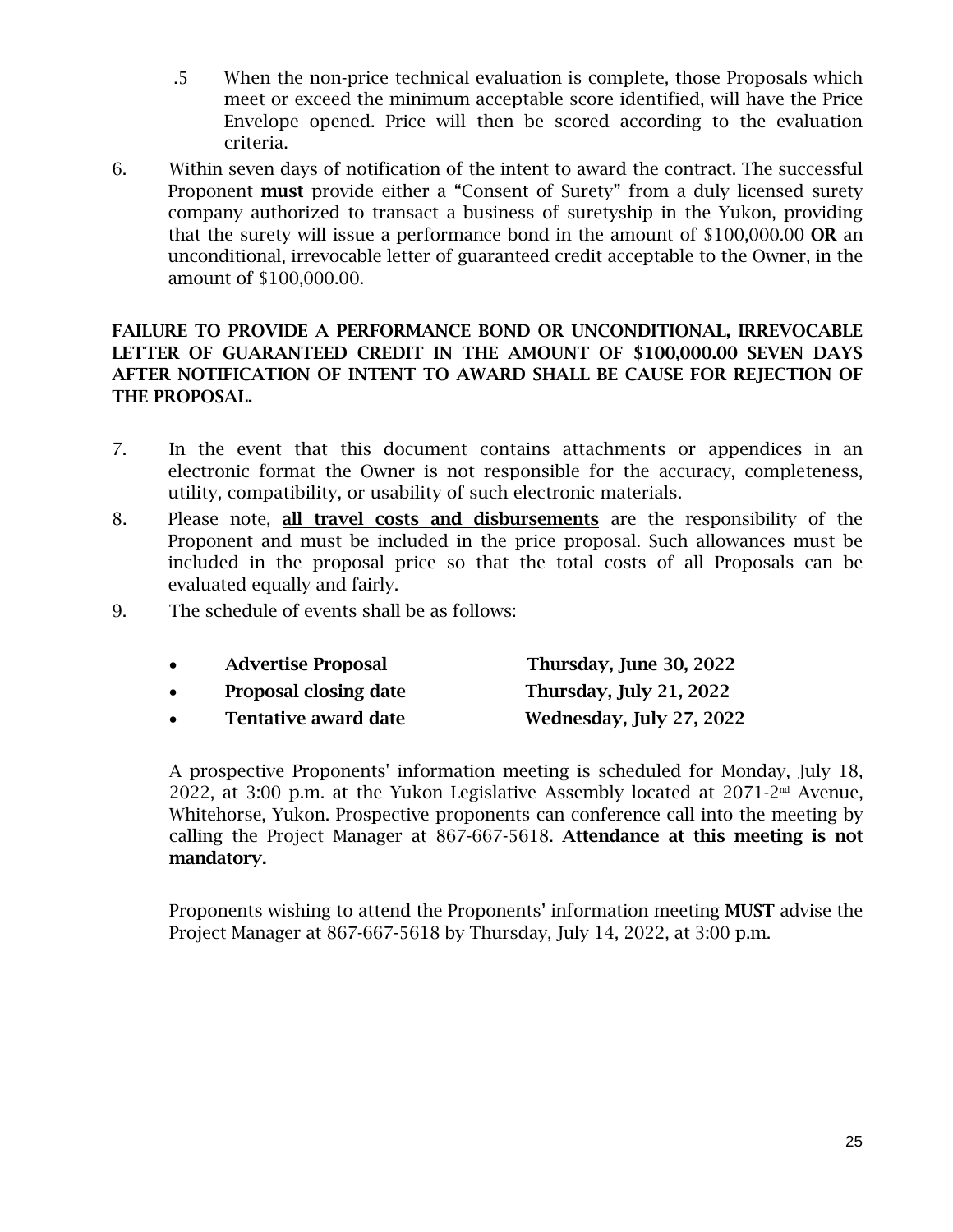#### PART F: CONTRACT, SPECIFICATIONS AND OTHER DOCUMENTS

# Contract Period

1. The term of the contract will be from October 1, 2022, to September 30, 2024, unless earlier terminated pursuant to the contract. The proponent will be required to be ready to provide Hansard services effective October 1, 2022.

# Renewal

2. Not Applicable.

# Contract Work

3. The contract includes responsibility for operating the sound system in the Legislative Assembly Chamber (including console operation/microphone switching), audio recording (for transcribing purposes), producing an edited Blues and Hansard transcript (in English only; for words spoken in a language other than English, refer to Guideline 10 of the Editing Guidelines in Schedule "A") of the proceedings of the Yukon Legislative Assembly and Committee of the Whole which take place in the Yukon Legislative Assembly Chamber in Whitehorse, and producing a Hansard index (on a weekly cumulative basis leading to the production of a final version at the end of each of the Spring and Fall Sittings). The Contractor shall transmit the Blues, Hansard transcripts and indexes to electronic distribution points designated by the Clerk of Assembly (Clerk) in one or more electronic formats as specified by the Clerk including Hypertext Markup Language (HTML), Portable Document Format (PDF) and Microsoft Office Word. Sample copies of the Blues, Hansard and Hansard index are appended to this Proposal package; arrangements to obtain or examine additional Blues, Hansards and Hansard Indexes may be made by contacting the Project Manager. Electronic versions of Blues and Hansards may be viewed at the website address <https://yukonassembly.ca/>

The contract also includes responsibility for providing subtitling (captioning). The contractor will be required to use Telestream Caption Maker Software (supplied by Owner) to produce the captioning files of the first hour of each sitting day (including all of Question Period). The captions are to reflect the Hansard style in terms of wording and procedural formatting. The captioning must be created as an industry-standard.vtt file and supplied to the webhosting provider either by uploading the captioning to the hosting server or as specified by the Owner. The Owner reserves the right to terminate the provision for subtitling (captioning) from the contract at any time for any reason, whatsoever. In the event of such termination, the Owner will pay the Contractor an amount that is equal to that portion of the work completed up to the date of termination.

• A USB-3 stick each sitting day will be provided to the Hansard contractor by 11:00 a.m. the day following a sitting day. The caption file for the provided video segment must be sent to Owner's webhosting provider by 1:00 p.m. on the sitting day that follows receipt of the USB-3 stick. For example, the USB-3 stick for a Monday will be provided to the Hansard contractor by no later than 11:00 a.m. on Tuesday, and the captioning file must be completed and submitted to the webhosting provider no later than 1:00 p.m. on Wednesday.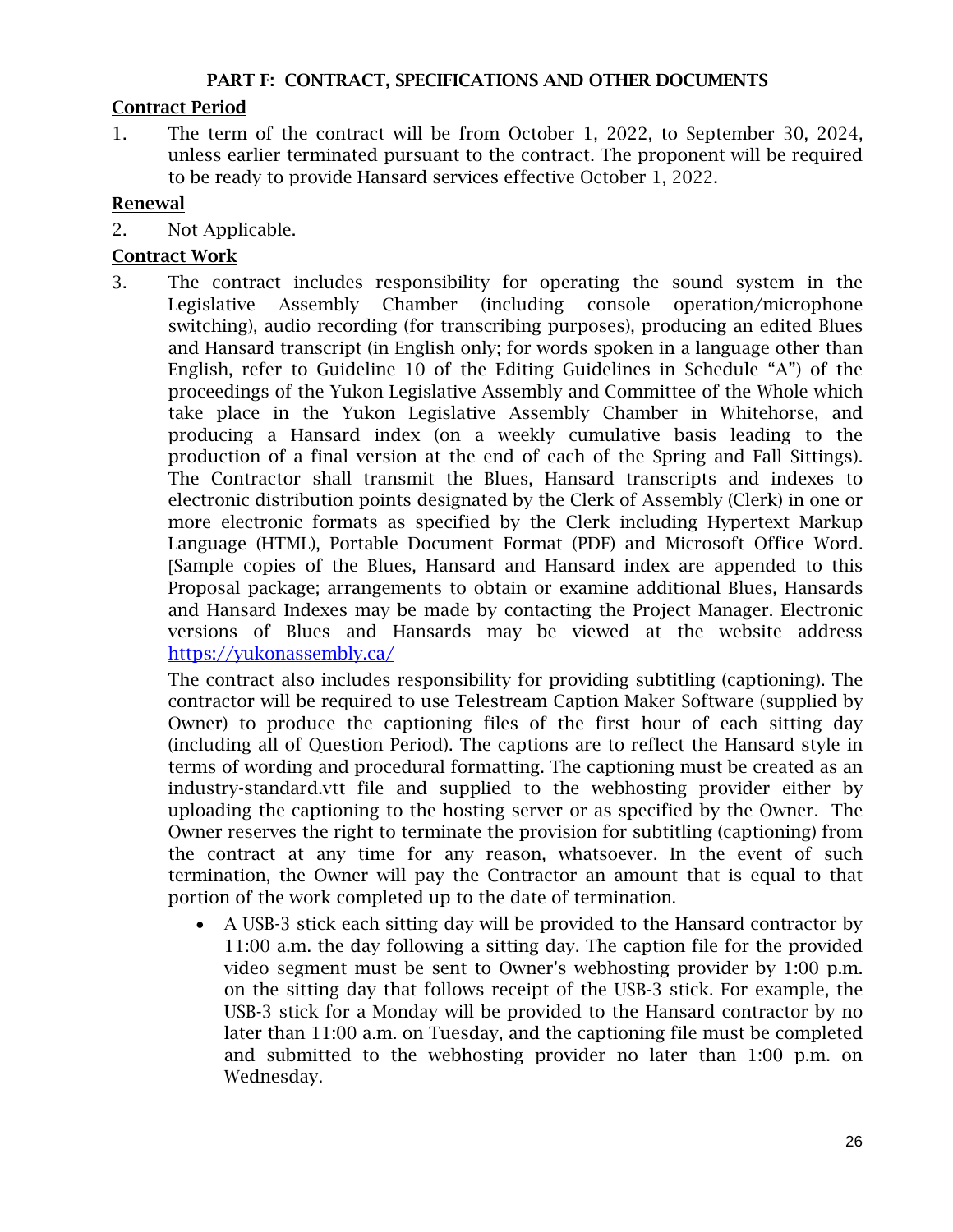## MANDATORY REQUIREMENT: The provision of Hansard Services for the Owner must be provided on-site. However, remote work options are permissible providing that at least four staff members are located on-site during a Sitting.

#### Method and Technology

4. The Contractor must be capable of providing transcribing services using the existing Sliq Media Technologies Harmony Workflow system for the preparation of the Blues and Hansard. The use of any other method or technology proposed by the Contractor will NOT be considered. A transcription procedure that requires reporters to be on the floor of the Yukon Legislative Assembly, in the fashion of court reporting, will not be accepted.

#### Staff, Office Space, Furniture, Equipment, and Software

- 5.1 The Contractor is responsible for providing all staff (including the console operator/microphone switcher for the sound system), with equipment to produce the required services. The Contractor is responsible for the computer hardware necessary to produce the required services. Office space, computer desks, office chairs, upgraded computer software, and audio recording system and the sound system in the Legislative Assembly Chamber, are provided by the Owner.
- 5.2 The Owner is responsible for ensuring that the sound system and its feeds to the media gallery and the Yukon Legislative Assembly's FM radio transmitter are tested prior to each Spring Sitting and Fall Sitting. The Contractor is notified of the timing of that testing and MUST be present to test the feeds to their equipment at that time. The Contractor is not expected to continue to function during periods of breakdown of the Yukon Legislative Assembly equipment.
- 5.3 The console operator/microphone switcher's duties, in addition to those assigned by the Contractor relating to production for transcribing, include:
	- (a) determining that the sound system is functioning and providing an audio feed each sitting day,
	- (b) ensuring that the feed from the sound system to the Yukon Legislative Assembly's FM radio feed is turned on and off at appropriate times (i.e., incamera),
	- (c) ensuring that microphone switching in the House is done in accordance with the directions of the Speaker (requires paying attention to debate and listening closely in order to anticipate who is to speak next, to deal with situations when the Speaker or Chair of Committee of the Whole is slow to recognize a member and to minimize the inappropriate switching of microphones), and
	- (d) dressing and behaving in a manner appropriate to the Yukon Legislative Assembly including not being noisy or obtrusive.
- 5.4 All staff of the Contractor will dress and behave in a manner appropriate to the Yukon Legislative Assembly.
- 5.5 The office space provided by the Owner must be kept clean and tidy at all times in a manner acceptable to the Owner

#### Volume of Work

6.1 It is understood that the Standing Orders of the Yukon Legislative Assembly respecting sitting times and the lengths of sittings are not binding and the Yukon Legislative Assembly may sit at any time of year for any number of days.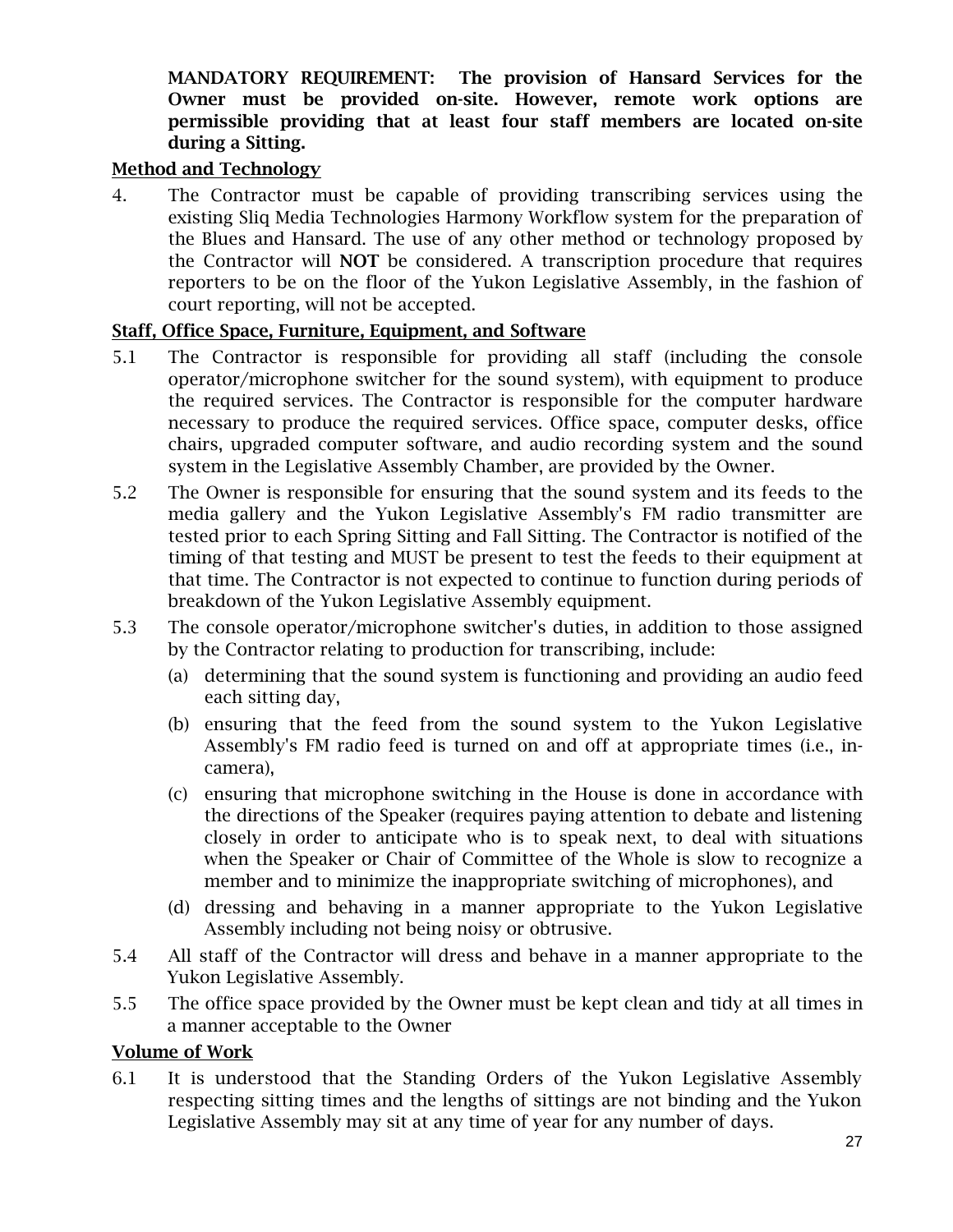- 6.2 It is understood that, while the Standing Orders of the Yukon Legislative Assembly set the sitting hours as 1:00 p.m. to 5:30 p.m. Monday to Thursday, the Yukon Legislative Assembly may change or extend its sitting hours at any time without notice.
- 6.3 The Standing Orders (rules) of the Yukon Legislative Assembly specify that:
	- (a) there shall be a maximum of sixty (60) sitting days per calendar year,
	- (b) the Spring Sitting shall be a minimum of twenty (20) sitting days and a maximum of forty (40) sitting days (based on agreement between House Leaders), and
	- (c) the maximum number of sitting days in the Fall Sitting shall be determined by subtracting the number of sitting days of the Spring Sitting from sixty (60) (the maximum for the year).

The number of sitting days, however, is subject to change as the Standing Orders permit the Yukon Legislative Assembly to:

- (a) sit beyond the specified number of sitting days in the Spring and Fall Sittings, and
- (b) hold Special Sittings outside the Spring and Fall Sittings.
- 6.4 The Standing Orders, therefore, provide guidelines respecting the timing and length of Sittings but it must be understood that the Yukon Legislative Assembly may sit at any time of the year for any number of days.
- 6.5 The contract also includes providing subtitling (captioning) and Hansard Services for Standing or Select Committees of the Legislative Assembly, when required.

# Payment Provisions for Extended Sittings

7. At the close of the sitting day the Yukon Legislative Assembly will, on occasion, sit a short time past the normal hour of adjournment (usually to receive the report of the Committee of the Whole and then to adjourn). In recognition of the fact that the Yukon Legislative Assembly will often adjourn prior to the normal hour of adjournment and that recesses are taken when the Yukon Legislative Assembly sits in Committee of the Whole, no payment will be made for the first five minutes of any quarter hour of extended time.

The rules respecting payments to be made in the event of the Yukon Legislative Assembly sitting beyond the normal hour of adjournment (5:30 p.m.) are as follows:

#### (a) First quarter hour of extended time

As stated, no fee will be paid for any extended time beyond the normal hour of adjournment when that time does not exceed five minutes. When the Yukon Legislative Assembly sits for an extended time greater than five minutes and less than 15 minutes, the full regular fee for one-quarter sitting hour will be paid.

#### (b) Second quarter hour of extended time

No fee will be paid for the first five minutes. If the Yukon Legislative Assembly sits for an extended time greater than five minutes and less than 15 minutes in the second quarter, the full regular fee for one-quarter sitting hour will be paid.

# (c) Third quarter hour and each subsequent quarter hour of extended time

Again, no fee will be paid for the first five minutes for the third and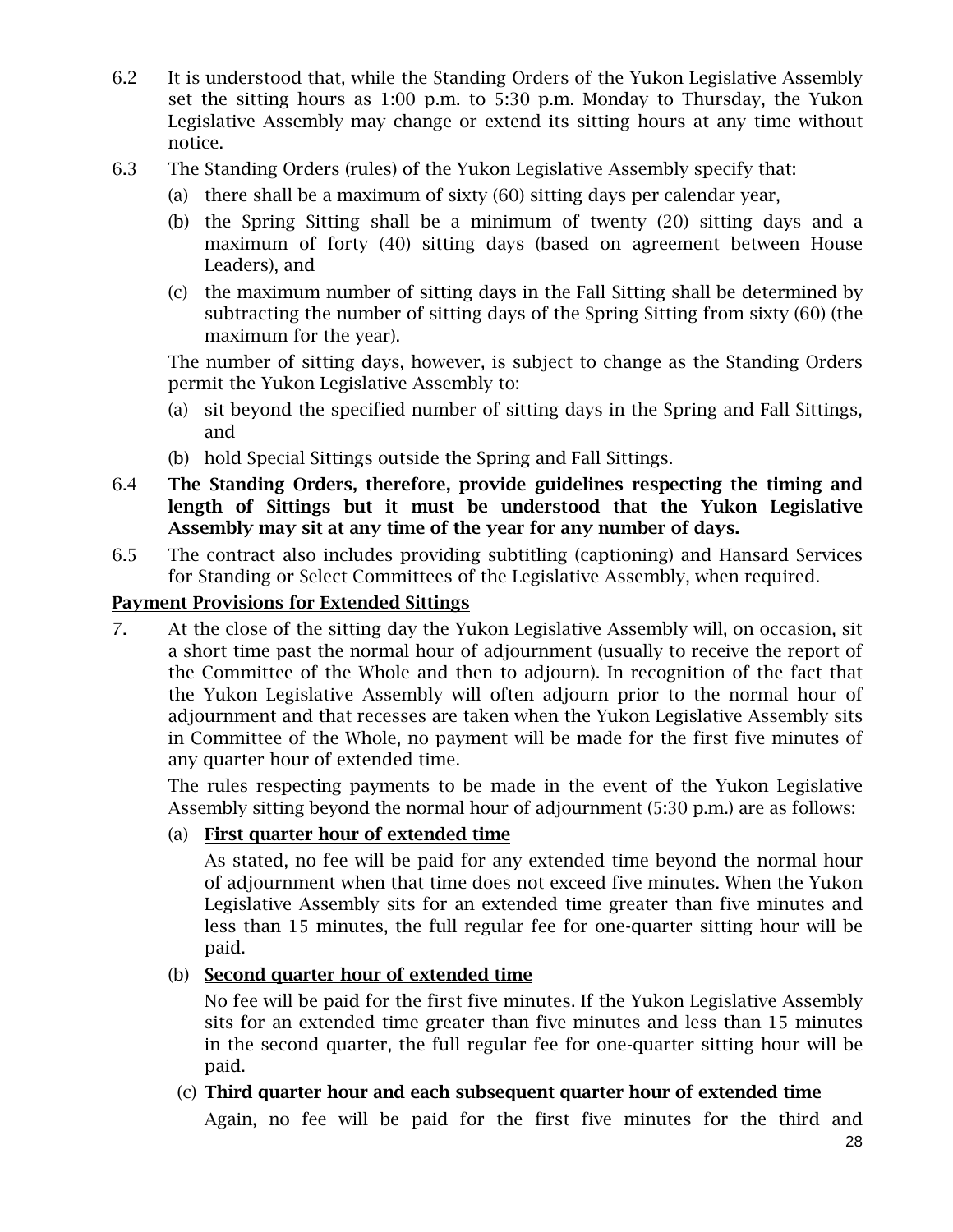subsequent quarter hour. If the Yukon Legislative Assembly sits for more than five minutes and less than 15 minutes in the third and each subsequent quarter hour, the quarter hourly fee will increase to one and one-half times the full regular fee for one-quarter sitting hour and becomes payable from the time when the third and subsequent quarter hour began. This overtime quarter hour fee is payable for any period of sitting between five and 15 minutes in the third and subsequent quarter hour of extended time.

#### Accuracy and Editing

- 8.1 The Hansard text produced must be virtually free of errors (refer to Schedule "A").
- 8.2 The index must be an accurate and a properly organized research tool.
- 8.3 Editing is a major component of the work. The Contractor must ensure that sufficient skilled personnel are available to perform this task. The Contractor must adhere closely to the limits defined by Standing Order 72 of the Yukon Legislative Assembly and must edit in accordance with the Yukon Hansard Style Guide.

Note: Refer to Schedule "A" of this tender package for the text of Standing Order 72, editing guidelines and further information on the required accuracy of the Hansard text and index. A copy of the Yukon Hansard Style Guide is appended to this proposal package.

# Final Products and Deadlines

- 9.1 The Contractor must supply:
	- (a) Each day's Blues (preliminary Hansard transcript which is subject only to minor change on the day following) in the electronic format specified by the Clerk to the electronic distribution points designated by the Clerk as follows:
		- (i) the Daily Routine, including the Question Period, no later than 8:00 p.m.; and
		- (ii) the full day's Blues no later than 10:00 a.m. the morning following the adjournment day.

The Contractor will upload the Blues and Hansard to the hosting server as specified by the Owner.

Note: If the Yukon Legislative Assembly sits up to an hour beyond the normal hour of adjournment, the deadline set in Clause 7 shall still apply. If the Yukon Legislative Assembly continues to sit for more than an hour beyond the normal time of adjournment, the Clerk, following consultation with the Contractor, may further extend the deadlines set out in this Clause. The Contractor will continue to provide for the transcription of the proceedings regardless of the number of hours of extended time.

- (b) Each day's final Hansard will be delivered in the electronic format specified by the Clerk to the electronic distribution points designated by the Clerk, at 10:00 a.m. three days (excluding Saturdays, Sundays, and Yukon statutory holidays) after that sitting day. Unless a holiday intervenes, the normal schedule for delivery will be as follows:
	- (i) the Hansard for Monday by 1:00 p.m. on Thursday or sooner,
	- (ii) the Hansard for Tuesday by 1:00 p.m. on Friday or sooner,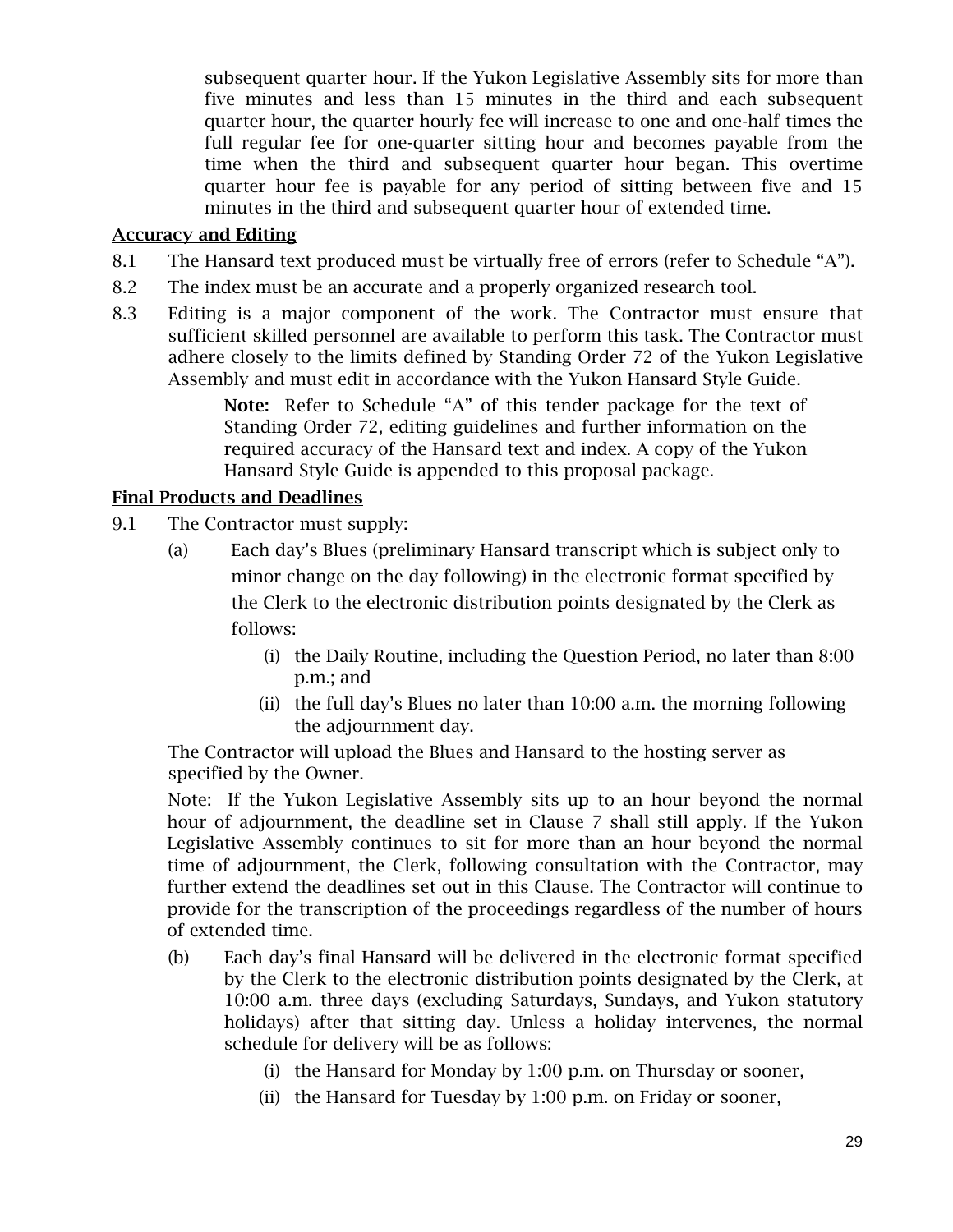- (iii) the Hansard for Wednesday by 1:00 p.m. on Monday or sooner, and
- (iv) the Hansard for Thursday by 1:00 p.m. on Tuesday or sooner.
- (c) The cumulative index of the Hansard text each week will be delivered in electronic format specified by the Clerk to the electronic distribution points designated by the Clerk no later than 5:00 p.m. on the Friday at the end of each week of sitting. Note: An index is not required on the  $1<sup>st</sup>$  Friday if the previous sitting day was the only sitting day of the week.
- (d) One draft hard copy of the final index will be delivered to the Clerk for review within two weeks of the end of each Spring and Fall Sitting. No later than 10 days after the Clerk returns the draft to the Contractor, the Contractor will provide to the Clerk a revised draft incorporating the Clerk's changes and corrections. When the Clerk has completed the review of the revised draft and all necessary changes are incorporated in it, the Contractor will provide the Clerk with one hard copy of the final index and will transmit it in the electronic format specified by the Clerk to the electronic distribution points designated by the Clerk. The requirement that the Clerk be entitled to review and submit changes to the index does not remove responsibility from the Contractor for ensuring the index is accurate and complete.
- (e) Three paper copies of the most recently updated Hansard Style Guide will be delivered to the Clerk by February 1, 2023 and February 1, 2024. The style guide is to be reviewed regularly in consultation with the Clerk and revised as necessary to reflect current editorial and Assembly practices. Revisions to the Hansard Style Guide must be submitted yearly to the Clerk for approval. The Contractor is also to provide a thumb drive of the Hansard Style Guide to the Clerk in the electronic format specified by the Clerk at the same time as the paper copies are delivered.
- (f) One thumb drive will be delivered to the Clerk in the electronic format specified by the Clerk within Sixty (60) calendar days of the conclusion of each Spring and Fall Sitting of each of the following:
	- (i) the Hansard for the full Sitting, and
	- (ii) the final Hansard index for the Sitting.
- 9.2 On occasion, the Contractor may be requested by the Speaker, Deputy Speaker, Members of the Yukon Legislative Assembly, or the Clerks, to produce printouts of selected portions of debate prior to the time set out in Clause 9.1. Such requests are to be satisfied on a "when possible" basis and the Contractor is entitled to consult with the Clerk to achieve a reduction in such requests should their volume interfere with the operations of the Contractor.

# Monitoring performance

- 10.1 The Clerk, pursuant to Standing Order 72(3) of the Yukon Legislative Assembly, shall monitor adherence to Schedule "A" by the Contractor. Monitoring shall be done by such means as the Clerk determines necessary including, but not restricted to:
	- (a) personal review,
	- (b) input from Members of the Yukon Legislative Assembly, and
	- (c) input from such other sources as the Clerk may choose.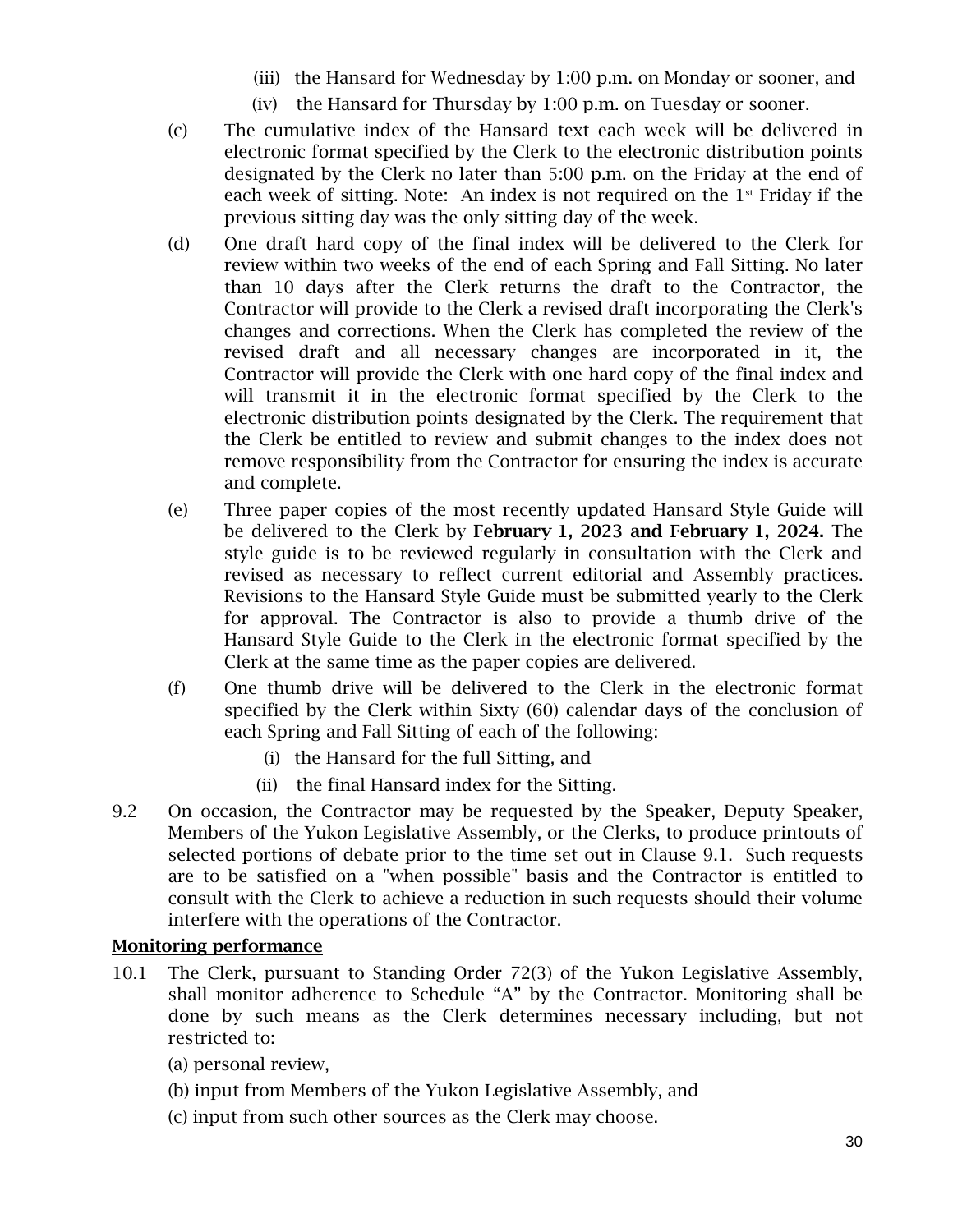10.2 The standards that the Contractor is expected to meet are as follows:

(a) not more than four errors per page in the Blues,

(b) not more than two errors per page in the weekly cumulative index,

(c) not more than one error per page in Hansard, and

(d) not more than one error per three pages in the final index.

An error is a violation of any provision found in Standing Order 72 or in the editing guidelines or a deficiency as set out in the Sections entitled "Accuracy of Hansard text" and "Accuracy of Hansard index" (refer to Schedule "A").

- 10.3 The Contractor is responsible for the reduction in the number of errors from the Blues to Hansard and from the weekly cumulative index to the final index. Although others, including Members of the Yukon Legislative Assembly, may suggest corrections, the Contractor is not entitled to rely on them to do proofing of the initial documents.
- 10.4 The Clerk shall meet with the Contractor on a timely basis to review the Contractor's performance in accordance with these standards. If the Clerk and the Contractor have a substantial disagreement on whether errors identified by the Clerk do, in fact, constitute errors pursuant to Schedule "A," the matter may be referred to the Speaker of the Yukon Legislative Assembly for determination.
- 10.5 When the performance of the Contractor does not meet the standards established in Clause 8 or the deadlines established in Clause 9, the Contractor is to provide the Clerk with an action plan detailing the activities to be undertaken by the Contractor to remedy the identified problems. The action plan is to include target deadlines for action on and completion of each of the activities being undertaken. The Contractor shall then provide reports to the Clerk, on a timely basis, outlining the progress made in meeting the target deadlines and in fulfilling the commitments made by the Contractor.
- 10.6 Clause 10.5 does not restrict the ability of the Owner to take such other action as it is entitled to pursuant to the provisions of this contract.

#### Membership in Hansard Association of Canada

11. The Contractor shall join the Hansard Association of Canada and shall attend the annual meeting (locations listed below – conferences usually take place in the summer months) of that association, in person or by representative, unless the Yukon Legislative Assembly is sitting at that time. All costs, including annual membership fees, travel expenses and conference registration fees, are the responsibility of the Contractor.

Hansard Association of Canada meeting schedule is (conference locations are subject to change):

| 2022 |
|------|
| 2023 |
| 2024 |
|      |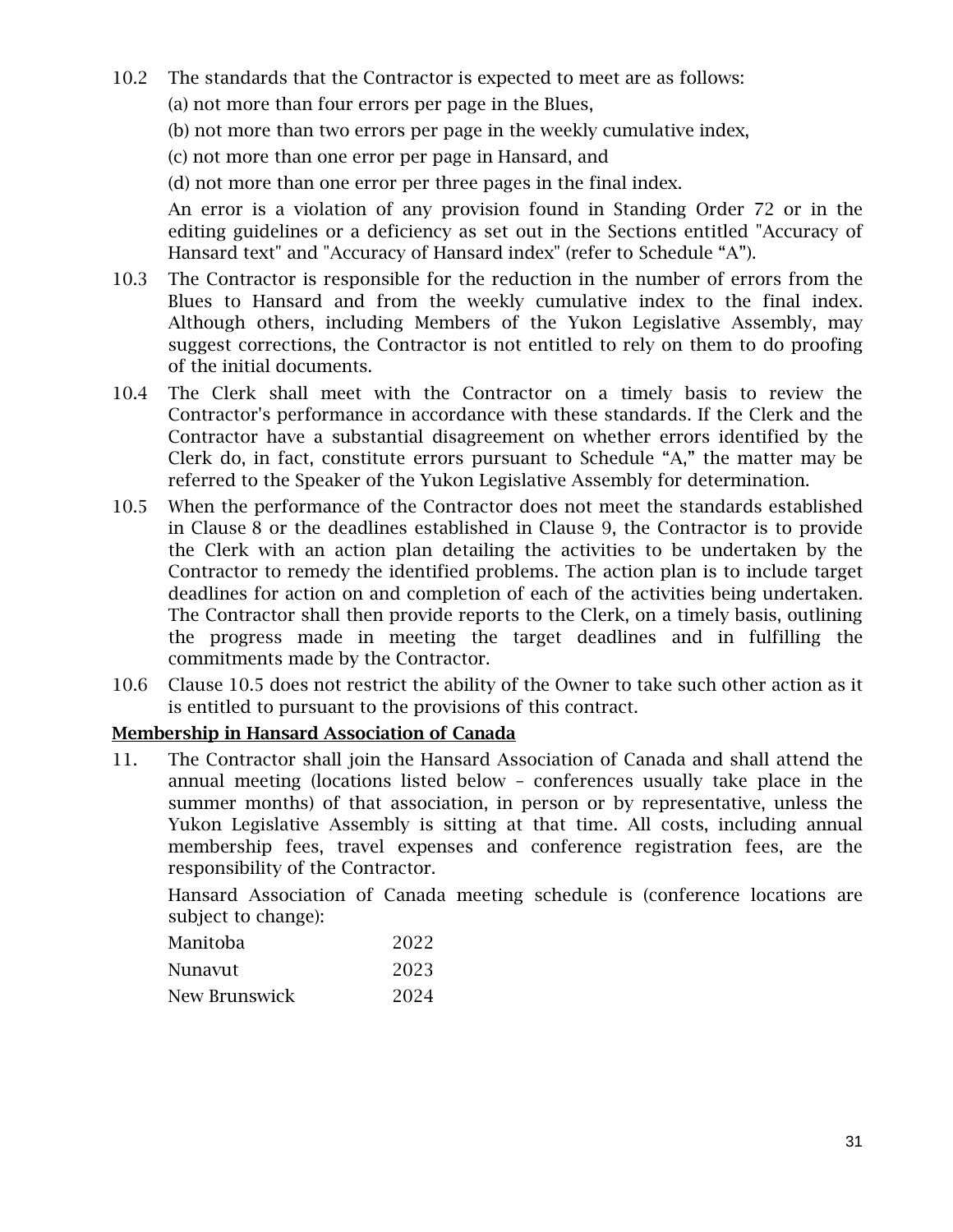#### PART G: DRAFT HANSARD CONTRACT

DATED THE \_\_\_\_\_\_ day of \_\_\_\_\_\_\_\_\_\_\_\_\_\_, 2022.

BETWEEN:

# YUKON LEGISLATIVE ASSEMBLY, as represented by the Clerk of the Assembly ("Yukon")

AND:

| (the "Contractor") |
|--------------------|

#### WHEREAS:

- A. Yukon has agreed to appoint and retain the Contractor to provide certain Hansard Services; and
- B. The Contractor has agreed to provide such Services for Yukon.

The parties agree as follows:

#### **DEFINITIONS**

- 1.01 In this contract, unless the context otherwise requires:
	- (a)"Yukon Government", "Owner" and "Yukon" means the Yukon Legislative Assembly and includes its authorized agents or representatives;
		- (b)"Hansard Services" and "Services" means the services and products specified in the Schedule "A," where applicable, the provision of those services and products in accordance with Part F and in accordance with the terms of this RFP;
		- (c)"Sitting" means a group of sitting days (usually being twice per year, the first called the "Spring Sitting" and usually taking place during the months of March, April, and May and the second called the "Fall Sitting" and usually taking place during the months of October, November, and December);
		- (d)"Sitting Day" means any individual day on which the Yukon Legislative Assembly sits;
		- (e)"Proposal Documents" means the Hansard Proposal package entitled "Provision of Hansard Services to the Yukon Legislative Assembly" of which the proposal closing date was July 21, 2022, and any addenda.

#### REPRESENTATIONS AND WARRANTIES

2.01 The Contractor represents and warrants to Owner that: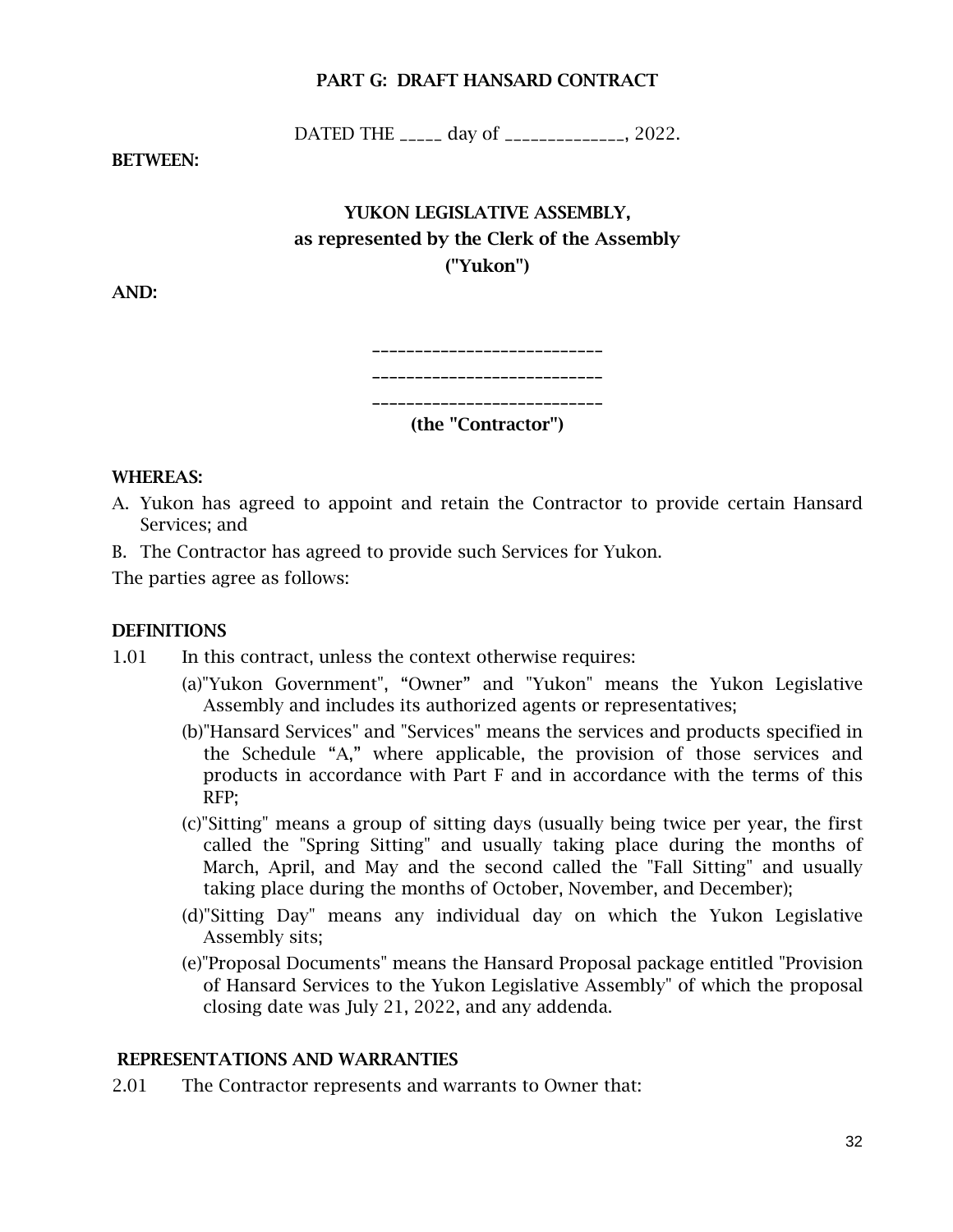- (a)if a corporation, it is in good standing and duly registered in accordance with the laws of Yukon;
- (b)if a partnership, evidence of the partnership is in existence;
- (c)if a sole proprietor operating under a trade name or business name, the trade name or business name is duly registered and in good standing, in accordance with the laws of Yukon;
- (d)it has the power and capacity to enter into this contract and to observe, perform and comply with the terms of this contract;
- (e)all necessary proceedings have been taken and done to authorize the execution and delivery of this contract;
- (f)the observance and performance of the terms and conditions of this contract will not constitute a breach by it or a default under:
	- (i) any statute, bylaw, or regulation of Canada or of the Yukon;
	- (ii) its constituting documents; or
	- (iii) any contract or agreement to which it is a party;

and

(g)all information, statements, documents, and reports furnished or submitted by the Contractor to the Owner in connection with this contract, including the proposal and any required documents submitted for the proposal closing date of July 21, 2022, are true and correct.

# TERM

 3.01 The term of this contract is October 1, 2022 to September 30, 2024, unless earlier terminated pursuant to this contract. The Contractor is to be ready to provide Hansard Services effective October 1, 2022.

#### THE CONTRACTOR

- 4.01 The Contractor will:
	- (a)notwithstanding the date of the execution and delivery of this contract, provide, during the term of this contract, the Services set forth in Part F of the tender in a timely fashion, in a manner satisfactory to the Owner and in accordance with the time guidelines set forth in Part F of the tender and, where applicable to the description of the Services set forth in Part F of the tender, and in accordance with the editing direction set forth in Schedule "A";
	- (b)provide and maintain at all times, sufficient staff, facilities, materials, appropriate equipment and approved subcontractual agreements in place and available to it to fully perform the Services;
	- (c)provide the Owner assurance in writing at least four working days prior to the first day of each Sitting that all equipment and staff are in place and that all systems are operational. The Contractor will be provided with a minimum two weeks' notice of the start of each Sitting;
	- (d)supply, at its own expense, all labour, materials, and approvals necessary to provide the Services;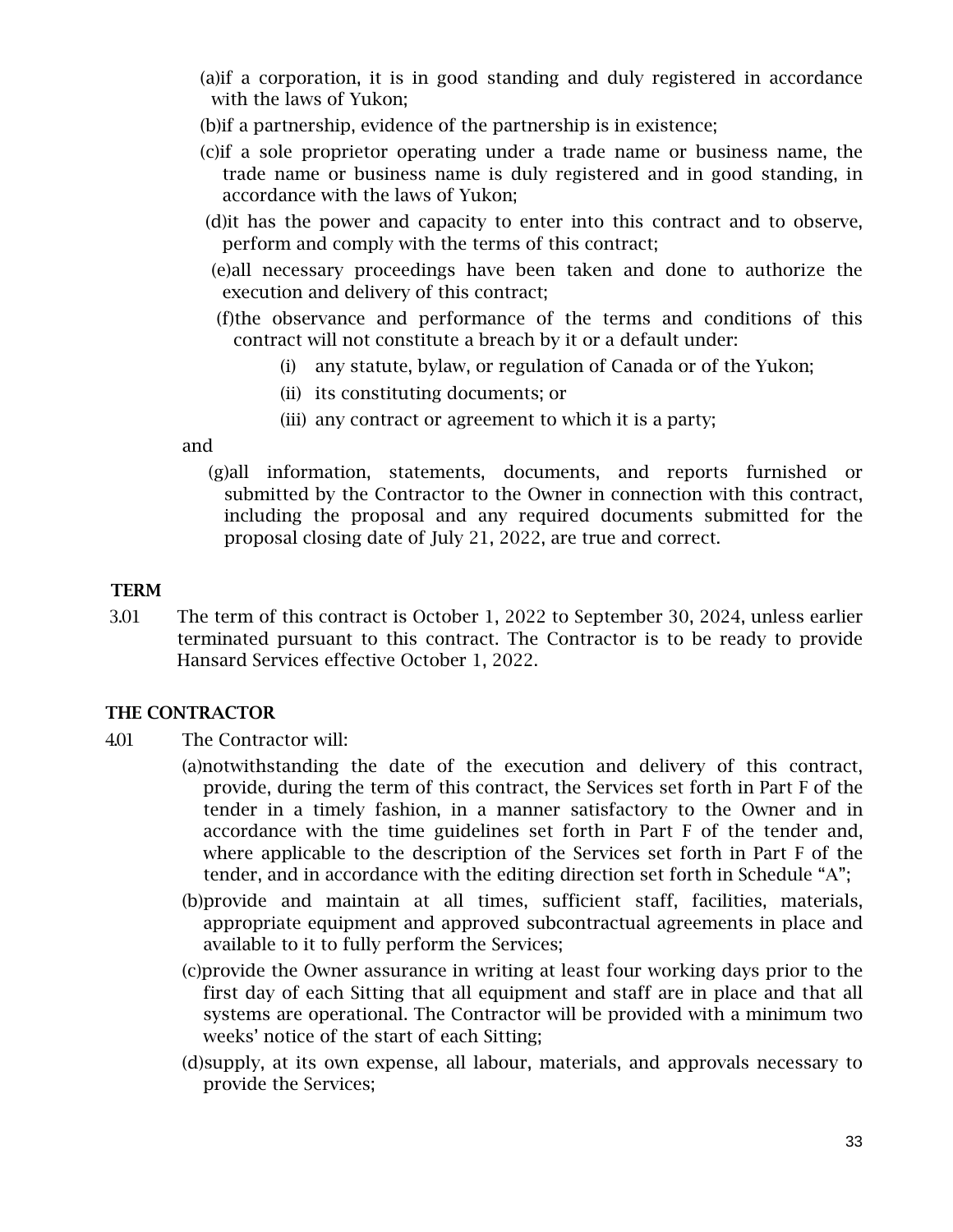- (e)upon request of the Owner, fully inform the Owner of the work done by the Contractor in connection with the provision of the Services;
- (f)permit the Owner or its representatives to always have access to the place of the work during the execution of the work and will cooperate fully with other Contractors or workers sent to the place of the work by the Owner;
- (g)comply with all applicable municipal, territorial, and federal laws;
- (h)comply with all laws and regulations applicable to the place of the work, whether federal, territorial, or municipal including the Fair Wage Schedule of the *Employment Standards Act* (Yukon), and pay for all permits and certificates required in respect of the contract;
- (i)not assign this contract or any of the Contractor's rights, benefits or monies accruing hereunder, nor subcontract any of its obligations under this contract, to any person, firm, or corporation without the prior written consent of the Owner;
- (j)establish and submit invoices in form and content satisfactory to the Owner;
- (k)on request by the Owner from time to time, provide to the Owner complete and accurate reports with respect to the provision and volume of the Services in the manner and forms specified by the Owner;
- (l)ensure that all persons employed in connection with the provision of the Services are competent to perform them and are adequately trained, fully instructed, and supervised;
- (m)discuss with the Owner any changes in technology that it wishes to implement during the course of the contract and obtain the Owner's written consent before such changes are put into effect.
- (n)comply with the on-site and remote work requirements.
- (o)keep office space provided clean and tidy at all times in a manner acceptable to the Owner.
- 4.02 The Contractor recognizes and will act in accordance with the following provisions:
	- (a) Hansard is produced under the authority of the Speaker of the Yukon Legislative Assembly;
	- (b) the responsibility for its production is delegated to the Clerk of the Yukon Legislative Assembly;
	- (c) the Clerk or, if necessary, the Speaker of Yukon Legislative Assembly, has the final say in the event of disagreements about editing policy as set out in Schedule "A;"
	- (d) the Clerk and the Director, Administration, Finance & Systems (Director) is to be kept informed by the Contractor of any problems experienced; and
	- (e) the Contractor, on October 1, 2022, and immediately prior to each Sitting, is required to provide to the Director in the Legislative Assembly:
		- (i) the names and titles of all staff employed in providing the Services; and
		- (ii) the name of the staff member, in the absence of the Contractor, responsible for day-to-day supervision.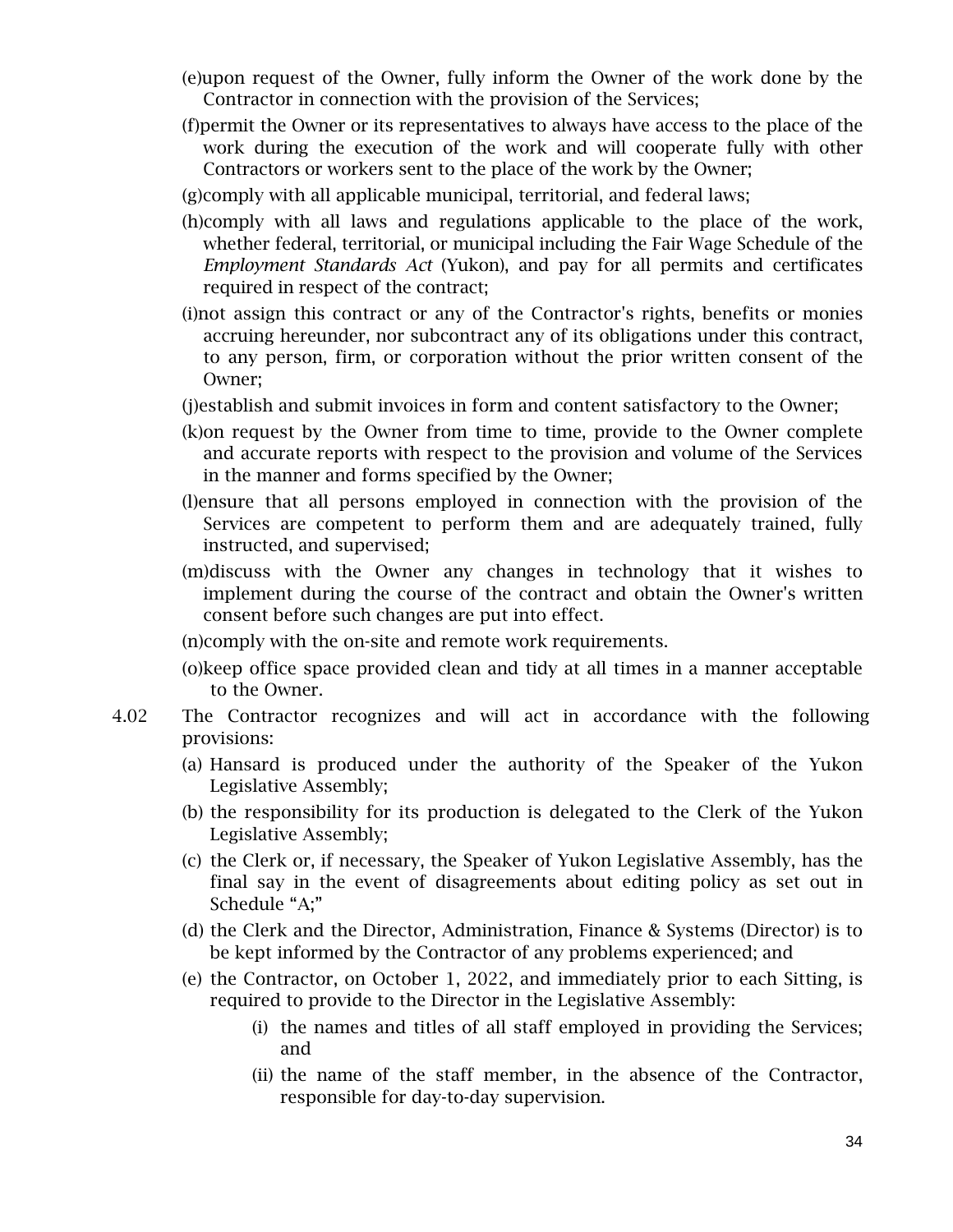4.03 The Contractor acknowledges that the information on the number of Yukon Legislative Assembly sitting days in the proposal documents is intended only to assist in estimating the service required, and that, as is set out in Part F of the tender, a minimum of 187 sitting hours is guaranteed during each year of the contract and a minimum of four sitting hours is guaranteed for each sitting day.

#### INDEPENDENT CONTRACTOR

- 5.01 The Contractor acknowledges that it is an independent Contractor and not the servant, employee, or agent of the Owner; and will not represent or hold itself out to be anything other than an independent Contractor.
- 5.02 The Contractor will:
	- (a)accept instructions from the Owner, with respect to the Services, provided that the Contractor will not be subject to the control of the Owner in respect of the manner in which such instructions are carried out except as specified in this contract;
	- (b)ensure that all personnel hired by the Contractor to provide the Services will be the employees or subcontractors of the Contractor and not of the Owner; and
	- (c)not in any manner whatsoever commit or purport to commit the Owner to the payment of any money except pursuant to this contract.

#### BUSINESS LICENSE, WORKERS' COMPENSATION, AND INSURANCE AND INDEMNIFICATION

- 6.01 The Contractor will provide proof of a business license appropriate for the location of the work on the contract prior to the first payment.
- 6.02 The Contractor must provide a "Letter of Good Standing" from the Yukon Workers' Compensation Health & Safety Board prior to the first payment and a "Letter of Clearance" from the Yukon Workers' Compensation Health & Safety Board prior to the first payment.
- 6.03 The Contractor will:
	- (a)indemnify and save harmless the Owner, its employees and agents, from and against any and all loss, claims, damages, actions, causes of action, costs and expenses that the Owner may sustain, incur, suffer or be put to at any time either before or after the expiration or termination of this contract, where the same or any of them are based upon, arise out of or occur, directly or indirectly, by reason of any act or omission of the Contractor or of any agent, employee, officer, director or subcontractor of the Contractor pursuant to this contract, excepting always, liability arising out of the independent negligent acts of the Owner;
	- (b)prior to the commencement of operations hereunder obtain, pay for, and maintain, for the duration of this contract, at the sole cost and expense of the Contractor the following insurance which shall apply to each occurrence forming a claim or claims:
		- (i) Commercial General Liability insurance, against claims for bodily injury, death, property damage or loss directly, or indirectly arising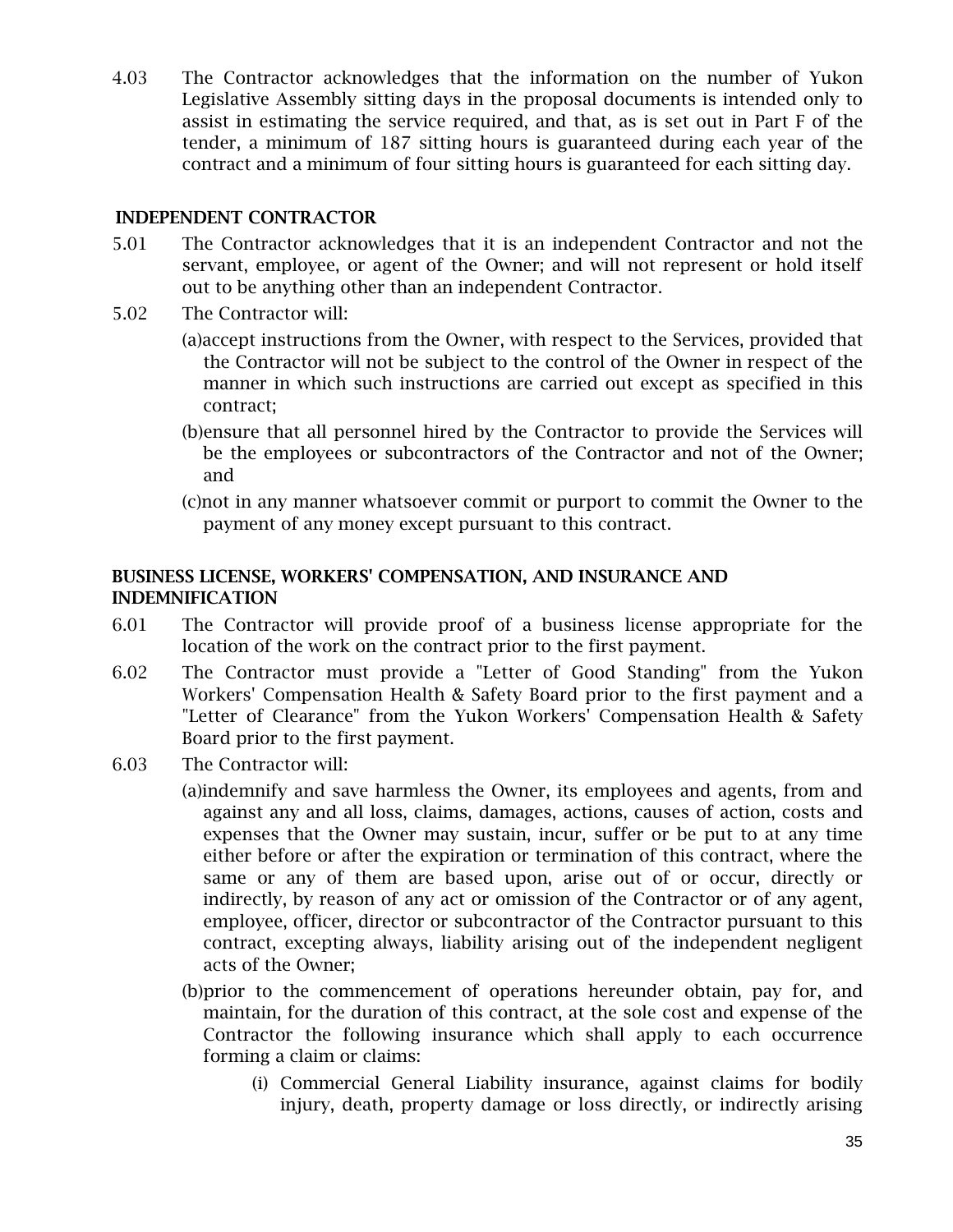out of the performance of this contract with a limit of liability of not less than \$2,000,000.00 per occurrence, containing the following provisions:

- a) contractual liability to insure the Contractor for its obligations under this contract,
- b) "cross liability" or "separation of interests" clause causing the policy to cover liability claims brought by one insured against another insured, and
- c) employer's liability covering each employee engaged in the operations contemplated hereunder where such employee is not subject to Workers' Compensation legislation,

and

- (ii) Automobile insurance insuring all vehicles used in the performance of this agreement required to be insured in accordance with all applicable legislation.
- (c)obtain such further insurance, at competitive rates and at Contractor's expense, as the Owner may from time to time require;
- (d)immediately upon execution, provide the Owner a certificate of insurance, signed by the insurer or its agent, confirming the existence of the insurance contemplated by this contract;
- (e)when requested, provide a certified true copy of any insurance policy contemplated by this contract;
- (f)specify the Owner as an additional insured on all insurance policies contemplated in this contract; and
- (g)bear entirely the amount of any deductible in any insurance policy required by this contract.
- 6.04 No insurance policy will be amended, cancelled, allowed to lapse, or any limits reduced without the insurer first providing 30 days advance notice in writing to the Owner. The Contractor will provide written evidence of replacement or renewal of insurance policies, on the Owner's form, at least 30 days prior to expiry or change of any existing insurance policy.
- 6.05 If any insurance required by this contract is not provided, lapses, is cancelled, becomes void or is altered for any reason, the Owner may require the Contractor, at the Contractor's risk and expense, to stop all work contemplated by the contract until satisfactory evidence of insurance is produced.

## CONTRACT SECURITY

- 7.01 The Contractor shall, within seven (7) days of notification of the intent to award a contract, provide either a "Consent of Surety" from a duly licensed surety company authorized to transact a business of suretyship in the Yukon, providing that the surety will issue a performance bond in the amount of \$100,000.00 OR an unconditional, irrevocable letter of guaranteed credit acceptable to the Owner, in the amount of \$100,000.00.
- 7.02 The Contract Security will be provided to ensure fulfilment of the contract. The Contract Security will be forfeited for default by the Contractor or by failure of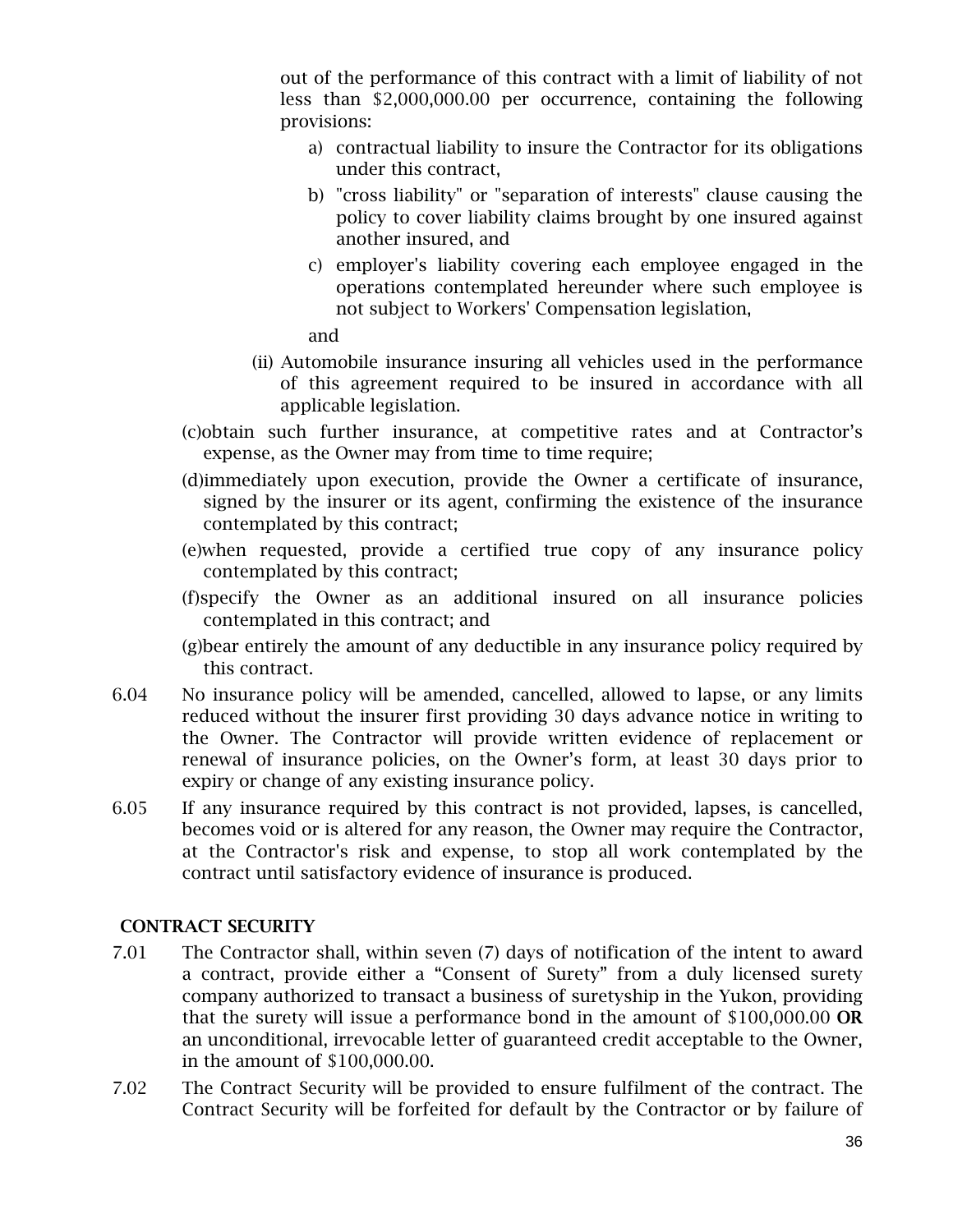the Contractor to complete the contract. Provision of security shall in no way limit the Contractor's obligations under paragraph 6.03(a) above.

#### **OWNER**

- 8.01 The Owner will:
	- (a)make available to the Contractor all information and materials considered by the Owner to be necessary for the provision of the Services and which are requested by the Contractor, as soon as is reasonably possible after receipt of such request; and
	- (b)pay the Contractor the applicable contract rates for all Services supplied to the Owner at the Owner's request in accordance with the procedures set out in Schedule "B," Contract Rates, Billing and Payment Procedures.
- 8.02 The Owner may obtain the Services from other than the Contractor where, in the opinion of the Owner, there is an immediate necessity caused by the Contractor failing to provide the Services.

#### THE MATERIAL

9.01 The material, including hard and electronic copies of the Blues, the Hansard, the Hansard index, and the Hansard Style Guide, will:

(a)be the exclusive property of the Owner; and

(b)if not delivered earlier, be delivered by the Contractor to the Owner immediately following the expiration or sooner termination of this contract.

9.02 On receiving a written request from the Owner for the material, the Contractor will deliver the material to the Owner.

#### **NOTICE**

 10.01 Any notice, document, statement, report, demand, or payment to be given will be delivered by hand or mailed to:

> Helen Fitzsimmons Director Administration, Finance & Systems Yukon Legislative Assembly (A-9) 2071 Second Avenue P.O. Box 2703 Whitehorse, Yukon Y1A 2C6

| If to the Contractor: ______________ |  |
|--------------------------------------|--|
|                                      |  |
|                                      |  |
|                                      |  |
|                                      |  |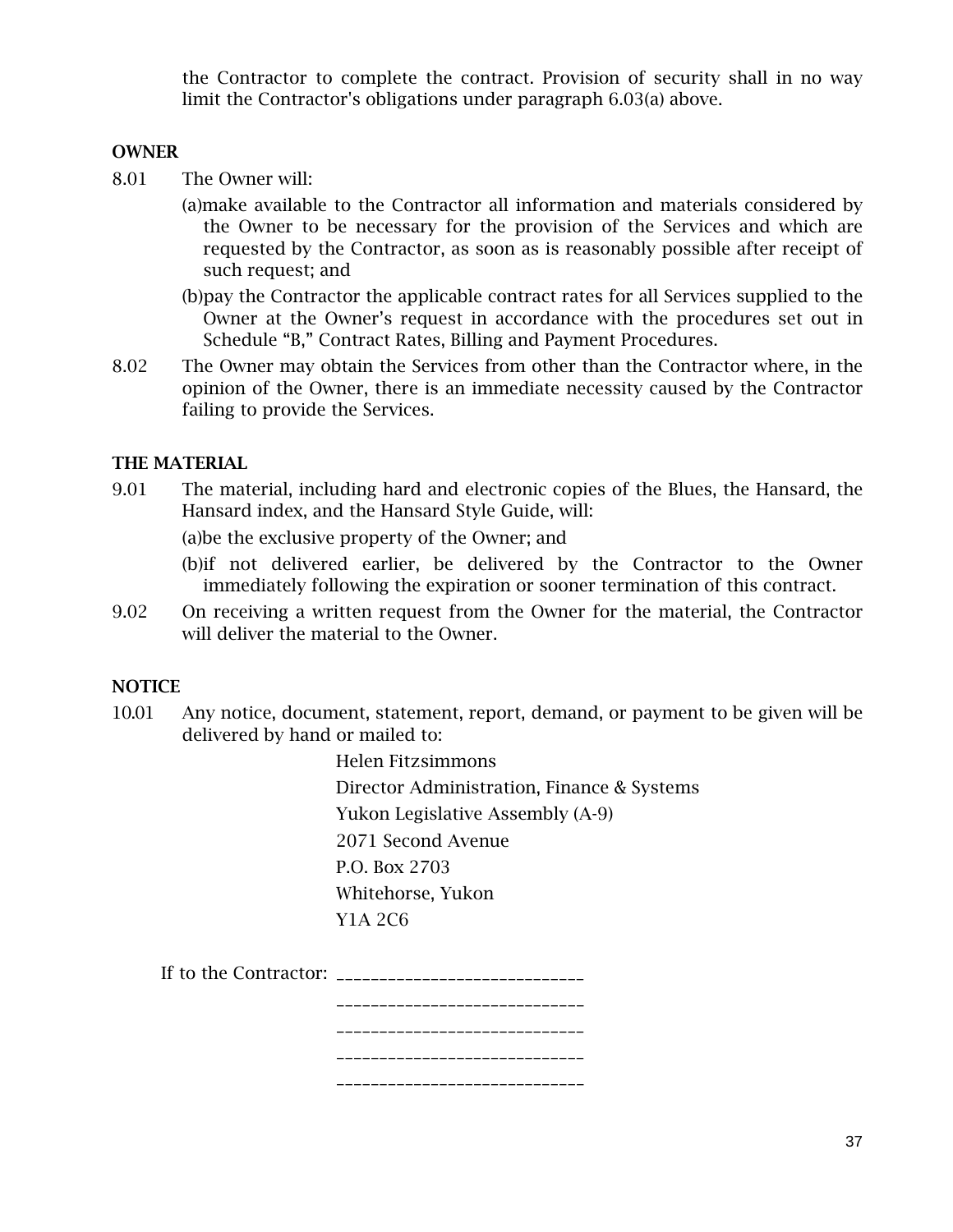and any such notice, document, statement, report, demand, or payment so mailed will be deemed to be received 48 hours after mailing.

#### CHANGES AND TERMINATION

- 11.01 Changes to this contract will only be made on receipt of written instructions from the Owner. Any resulting adjustment to the contract price will be agreed upon by the Owner and the Contractor and will represent the reasonable and proper costs incurred by or savings accruing to the Contractor.
- 11.02 Should the Contractor fail to observe, perform, or comply with any provision of this contract on the part of the Contractor to be observed, performed, or complied with, and not immediately rectify such failure, or not, in the reasonable opinion of the Owner, proceed to rectify such failure within ten (10) days of written notice thereof, the contract may be terminated by the Owner forthwith by notice in writing. The Owner's obligation to make payment to the Contractor will cease when payment for work satisfactorily performed has been made.
- 11.03 Alternatively, where the Contractor fails to comply with the provisions of this contract, the Owner may pursue such remedies, as it deems necessary.

# GENERAL

- 12.01 A reference to a statute in this contract, whether or not that statute has been defined, means a statute of Yukon.
- 12.02 The headings or captions in this contract are inserted for convenience only and do not form a part of this contract and in no way define, limit, alter or enlarge the scope or meaning of any provision of this contract.
- 12.03 The schedules form an integral part of this contract.
- 12.04 This contract constitutes the entire agreement between the parties.
- 12.05 This contract will be binding upon the Owner and its assignees and the Contractor and its successors and permitted assignees.
- 12.06 All dollar amounts expressed in this contract refer to lawful currency of Canada.
- 12.07 A waiver of any provision or breach by the Contractor of this contract will be effective only if it is in writing and signed by the Owner and will not be deemed to be a waiver of any subsequent breach of the same or any other provision of this contract.
- 12.08 Time will be of the essence in this contract.
- 12.09 The copyright in the material will belong exclusively to the Owner.
- 12.10 Sections 4.01(d), 4.01(k), 5.01, 6.01, 9.01 and 9.02 of the Hansard contract will, notwithstanding the expiration or earlier termination of this contract, remain and continue in full force and effect.
- 12.11 The Owner certifies to the Contractor that the Services purchased by the Owner under this contract are for the use of the Owner and therefore are not subject to the Goods and Services Tax.
- 12.12 Notwithstanding any other provision of this contract, the payment of money by the Owner to the Contractor under this contract is subject to there being sufficient monies available in an appropriation as defined in the *Financial*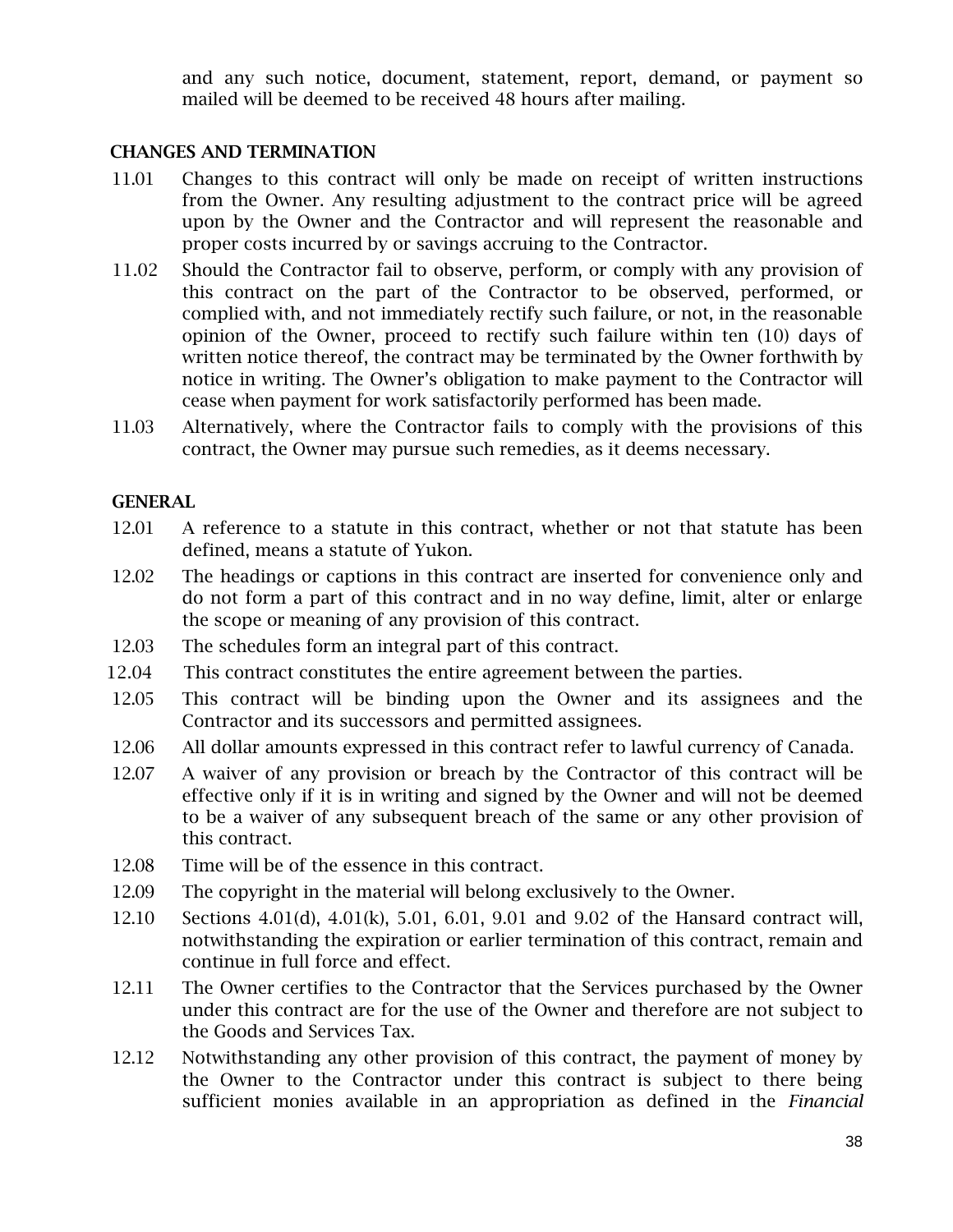*Administration Act,* to enable the Owner, in any fiscal year or part thereof when any payment of money by the Owner to the Contractor falls due under this contract, to make that payment.

IN WITNESS WHEREOF the parties hereto have executed this agreement effective the day and date first above written, by their authorized officers or representatives in that regard.

YUKON LEGISLATIVE ASSEMBLY as represented by the Clerk of the Assembly:

\_\_\_\_\_\_\_\_\_\_\_\_\_\_\_\_\_\_\_\_\_\_\_\_\_\_\_\_\_\_\_\_\_\_\_\_\_

THE CONTRACTOR

Per:\_\_\_\_\_\_\_\_\_\_\_\_\_\_\_\_\_\_\_\_\_\_\_\_\_\_\_\_\_\_\_\_\_\_

Per:\_\_\_\_\_\_\_\_\_\_\_\_\_\_\_\_\_\_\_\_\_\_\_\_\_\_\_\_\_\_\_\_\_\_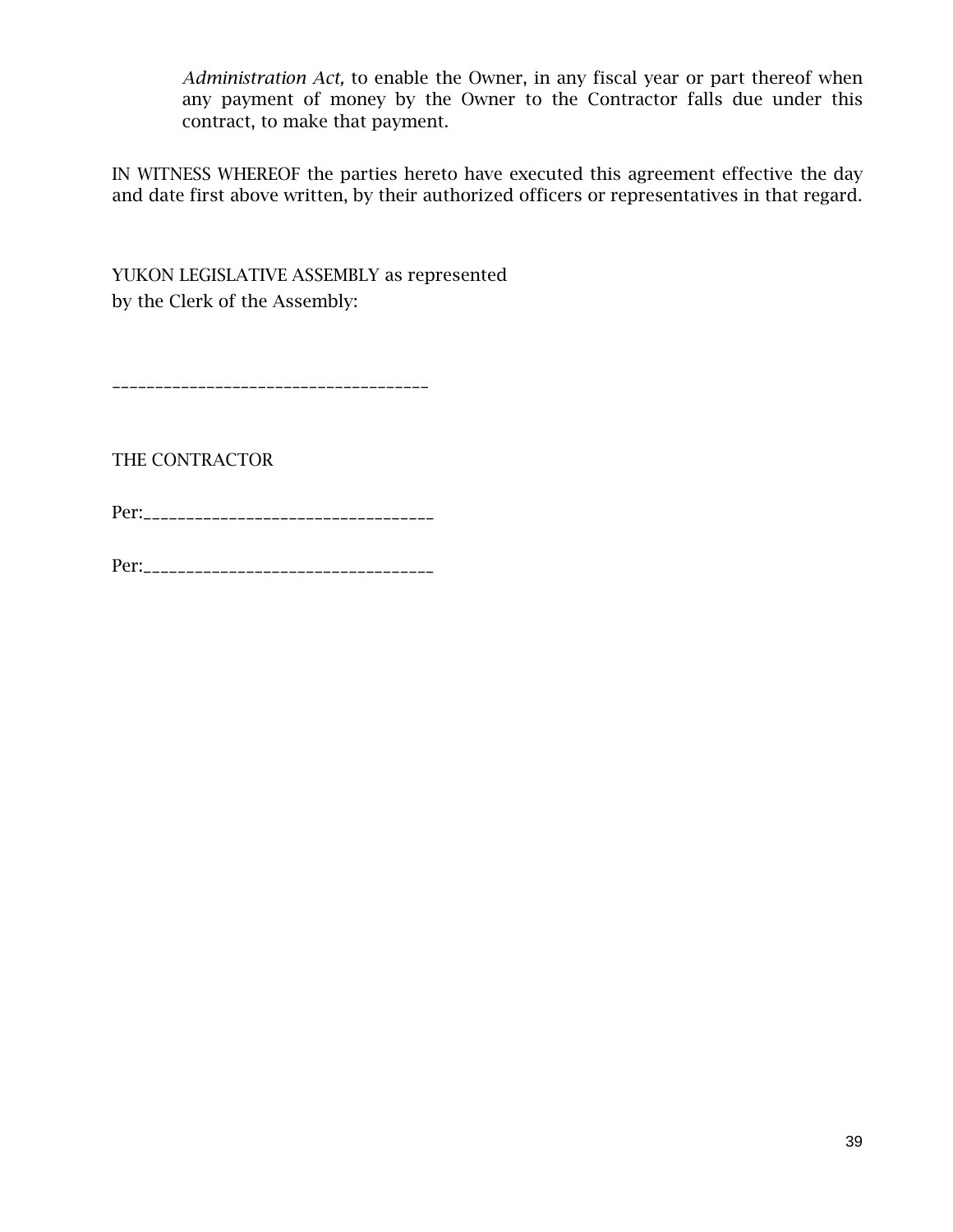SCHEDULES TO DRAFT HANSARD CONTRACT

SCHEDULE "A"

# STANDING ORDER 72 OF THE YUKON LEGISLATIVE ASSEMBLY EDITING GUIDELINES ACCURACY OF HANSARD TEXT ACCURACY OF HANSARD INDEX

SCHEDULE "B"

CONTRACT RATES, BILLING AND PAYMENT PROCEDURES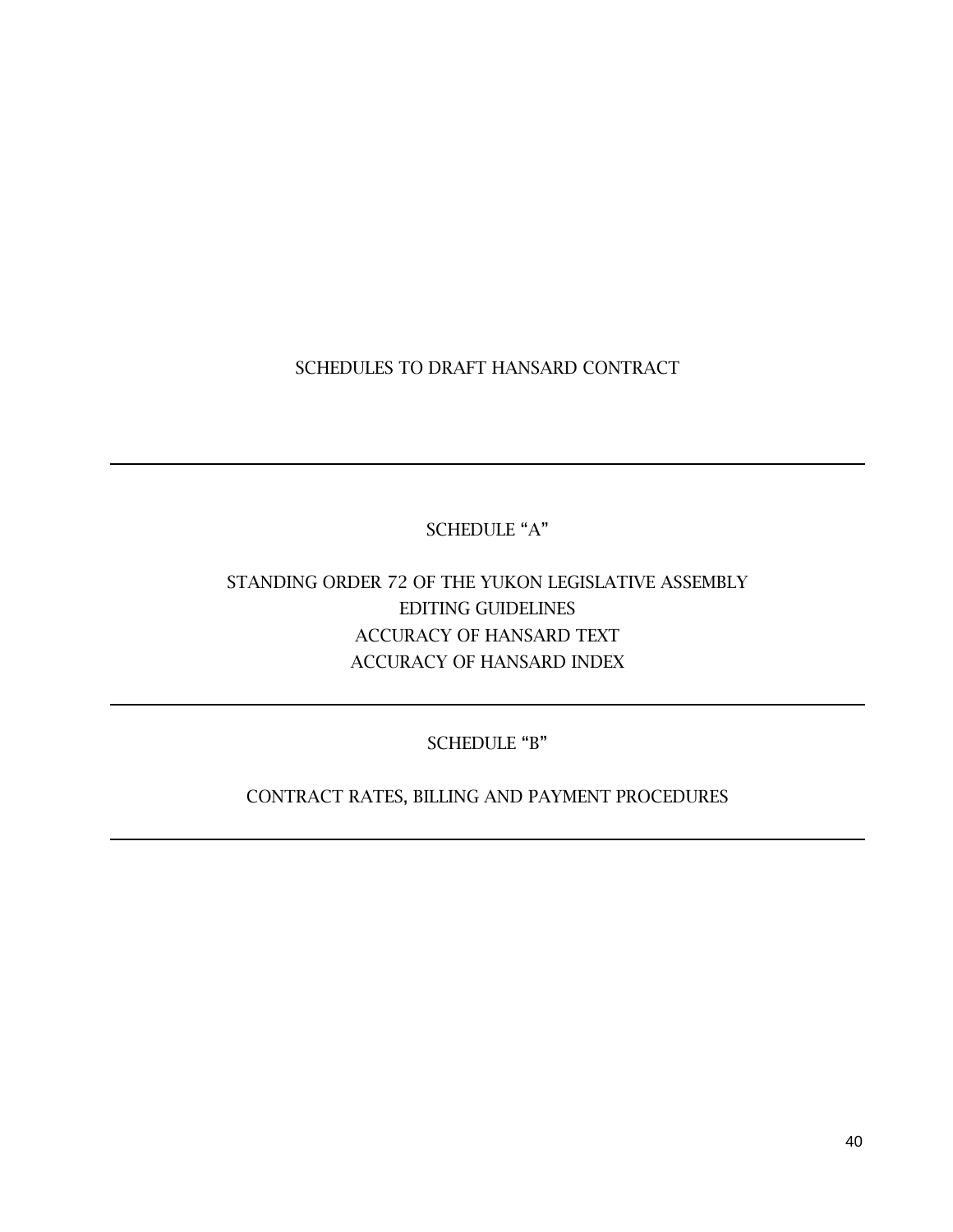# SCHEDULE "A"

# STANDING ORDER 72 OF THE YUKON LEGISLATIVE ASSEMBLY EDITING GUIDELINES ACCURACY OF HANSARD TEXT ACCURACY OF HANSARD INDEX

#### Standing Order 72 of the Yukon Legislative Assembly

- 72(1) There shall be a printed record of the deliberations of the proceedings of the Assembly and Committee of the Whole, to be known as "Hansard," which shall be compiled, edited, printed, and distributed under the authority of the Speaker in accordance with this Standing Order.
	- (2) The Hansard shall be produced for each sitting day and every member shall receive two copies or as specified by the Owner.
	- (3) The Clerk shall provide for the editing of the transcript in accordance with the following:
		- (a) revisions shall be limited to the correction of grammar, spelling, and punctuation, ensuring that the correct parliamentary forms are observed, and minimizing superfluous repetition and redundancies;
		- (b) no material alterations, nor any amendments which would in any way tend to change the sense of what has been spoken, shall be made;
		- (c) the transcript shall remain an accurate and, as far as possible, an exact report of what was said;
		- (d) a member who wishes to suggest a correction must submit it to the Hansard editor by noon of the next sitting day;
		- (e) unless a member can demonstrate, to the satisfaction of the Hansard editor or, upon appeal, the Speaker, that he or she has been misreported, no change shall be made which alters the sense of anything a member has been recorded as saying;
		- (f) no member has a right to make any insertion as an afterthought nor to strike out a passage which he or she regrets having uttered.

#### Editing Guidelines

- 1. The general rule is that if a member makes a grammatical error or uses incorrect parliamentary forms, Hansard corrects those errors. However, the speaking style of a member should always be preferred over any other style.
- 2. If a member uses an awkward word order to express something, Hansard staff must keep in mind that every speech, including any awkward passages in it, belongs to the member, not to the editor.
- 3. Editors should change the word order only if the sense of the member's remarks might be misread if the text were left as said.
- 4. If a member makes a grammatical error, editors are to correct it if they can without changing the sense of what was said and without inserting words a member did not say. Exceptions to this rule are prepositions and conjunctions, which may be inserted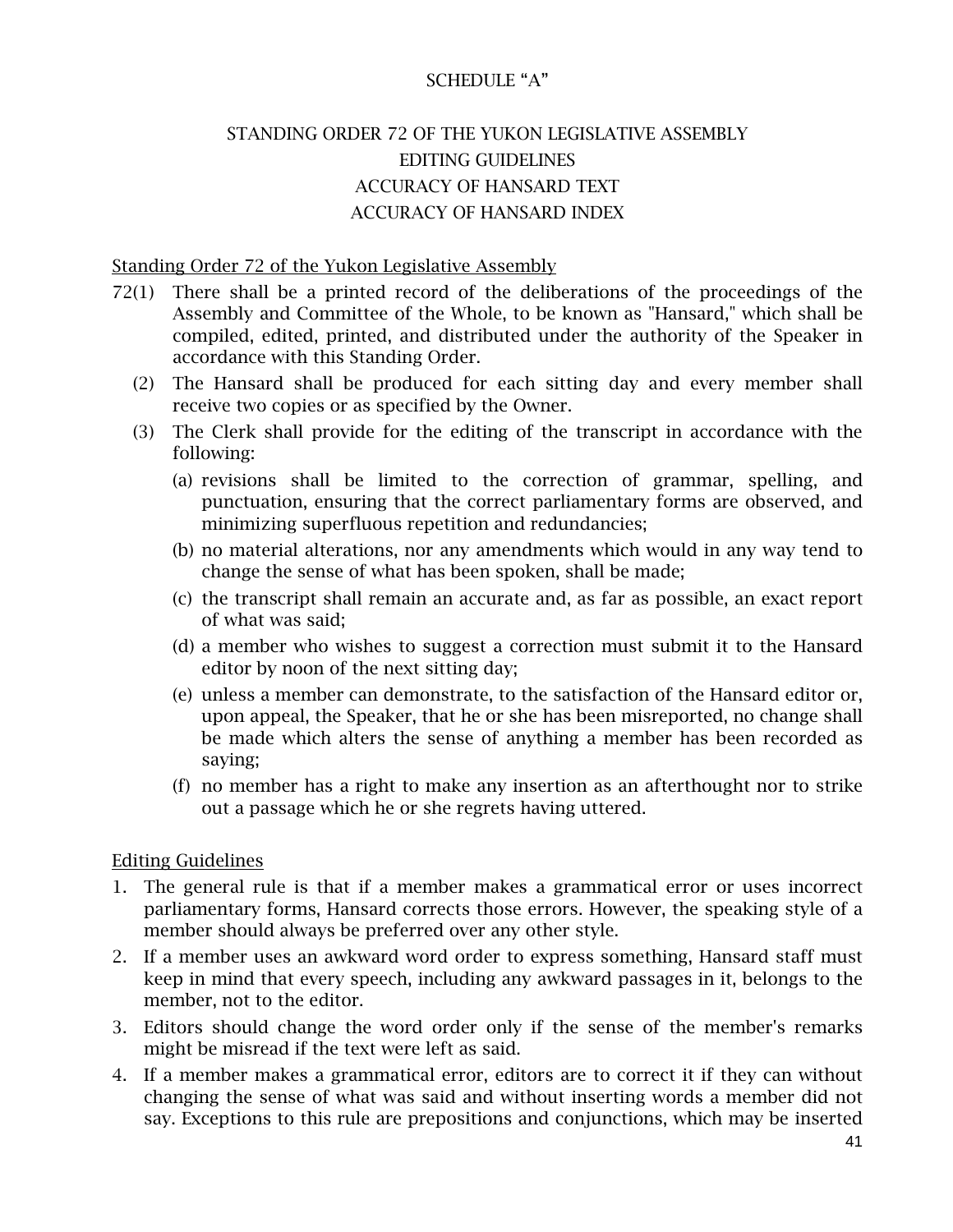to achieve correct idiomatic expression.

- 5. If a member makes an error in parliamentary form, editors are to correct it.
- 6. Many contractions are a normal part of oral English usage and are to be left as said.
- 7. Transitional words and phrases that are common in oral usage are an expression of a member's speaking style. These are to be deleted only when they are overly repetitious. That is, comments like "Well," "Now," or "Mr. Speaker" are included in the text unless they occur several times in a paragraph, in which case redundant occurrences are to be deleted.
- 8. If a member misspeaks and corrects himself or herself while speaking, Hansard includes only the corrected remark in the record but does not, in that process, delete any remarks that are meaningful or politically sensitive.
- 9. Manifest errors, meaning obvious errors, are to be corrected when there is absolutely no doubt about what a member is referring to. Such errors occur a number of times each day and most are routinely corrected (e.g., a member referring to another member by the wrong electoral district; the correct name of the electoral district would be used; e.g., members misreading figures during budget deliberations).
- 10. For debate given in a language other than English, including French or a First Nations language, the transcription of such debate will be included in Hansard if provided by the member. Preference is for the material to be delivered to the Contractor by email. The material provided by the member will be accepted as accurate [If the member does not provide the speech and transcription, the Contractor will obtain a transcription of the debate from an outside source. If transcription services are not available a note will be inserted in the Blues or Hansard indicating the member spoke in a language other than English, identifying the language and stating that transcription is not available].

#### Accuracy of Hansard text

The text must accurately report the member's remarks. Words a member speaks are to be included unless they are redundant, ungrammatical, or erroneous parliamentary form, as indicated in Standing Order 72.

Deficiencies in the Hansard text include but are not restricted to:

- reporting a word a member did not say, and the member's meaning is distorted as a result
- omitting a word a member did say, and the member's meaning is distorted as a result [Note: It is not acceptable to use the word "inaudible" to signify words that have been missed during a speech. Rather, when there is doubt, every effort must be made to determine what was said. This includes reviewing all audio tracks and, if necessary, communicating with the member.]
- spelling or typographical errors that could have been detected by spellcheck
- failure to correct the text when a member makes a grammatical error or an error in parliamentary form
- misspelled proper names
- incorrect titles of reports
- improper titling of acts and regulations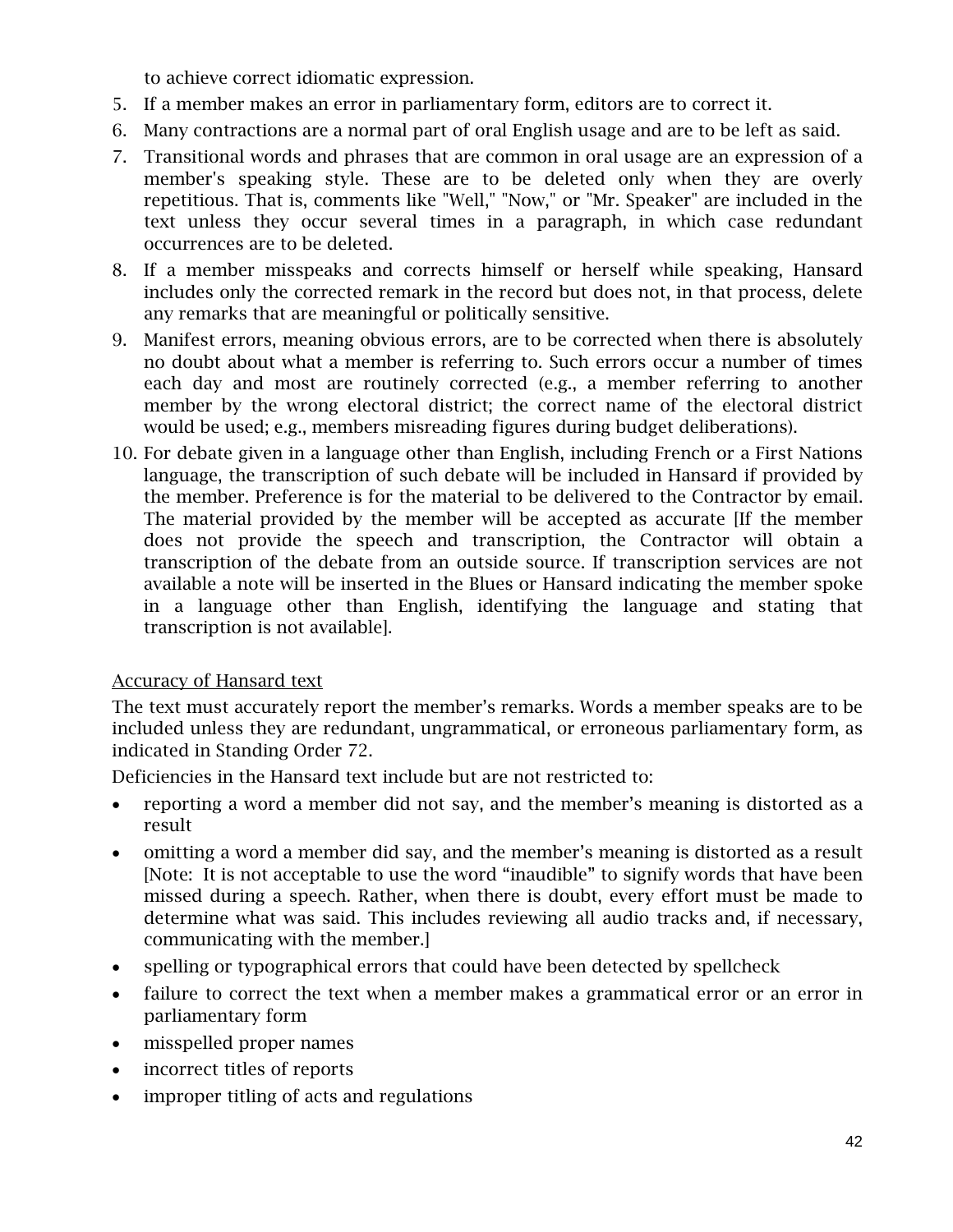- incorrect acronyms (either the acronym alone or in full)
- use of a homophone instead of the word the member meant
- altering the style of a member's remarks (except to avoid misreading)
- failure to delete redundancies
- variations from the required format
- failure to correct manifest errors.

# Accuracy of Hansard index

The index must provide a reliable reference to the content of each Hansard issue. Considerable cross-referencing must be done.

Deficiencies in the Hansard index include but are not restricted to:

- incorrect page references
- failure to index major subjects
- failure to repeat entries in the subject index under the relevant speaker's name
- misspelling
- variations from the required format
- failure to include reference to, and status of, amendments proposed to Bills and motions
- failure to index whether a bill was reported with or without amendment.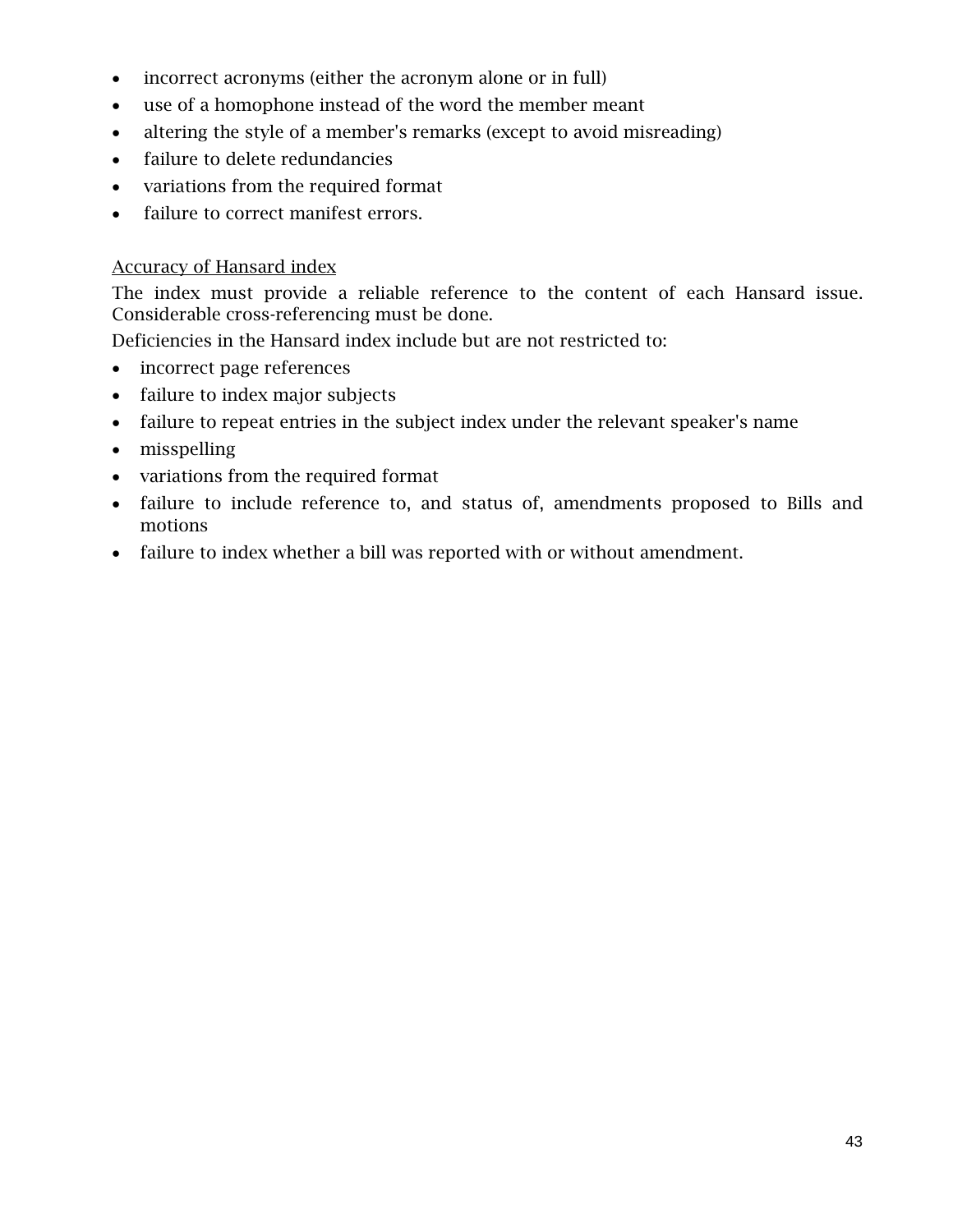## SCHEDULE "B"

# CONTRACT RATES, BILLING AND PAYMENT PROCEDURES

The Owner and the Contractor shall abide by the following terms for billing and payment under the contract:

1.

- (a) The Contractor will be paid \$\_\_\_\_\_\_\_\_ per one-quarter sitting hour for providing Hansard Transcription Services to the Yukon Legislative Assembly. This amount, expressed on a per sitting hour basis, is  $\S$
- (b)The Contractor will be paid \$ \_\_\_\_\_\_\_\_\_ per one-quarter sitting hour (one hour Question Period) for providing subtitling (captioning) services for the Yukon Legislative Assembly.
- 2. At the close of the sitting day the Yukon Legislative Assembly will, on occasion, sit a short time past the normal hour of adjournment (usually to receive the report of the Committee of the Whole and then to adjourn). In recognition of the fact that the Yukon Legislative Assembly will often adjourn prior to the normal hour of adjournment and that recesses are taken when the Yukon Legislative Assembly sits in Committee of the Whole, no payment will be made for the first five minutes of any quarter hour of extended time.

The rules respecting payments to be made in the event of the Yukon Legislative Assembly sitting beyond the normal hour of adjournment (5:30 p.m.) are as follows:

#### (a)First quarter hour of extended time

As stated, no fee will be paid for any extended time beyond the normal hour of adjournment when that time does not exceed five minutes. When the Yukon Legislative Assembly sits for an extended time greater than five minutes and less than 15 minutes, the full regular fee for one-quarter sitting hour will be paid.

#### (b) Second quarter hour of extended time

No fee will be paid for the first five minutes. If the Yukon Legislative Assembly sits for an extended time greater than five minutes and less than 15 minutes in the second quarter, the full regular fee for one-quarter sitting hour will be paid.

## (c) Third quarter hour and each subsequent quarter hour of extended time

Again, no fee will be paid for the first five minutes for the third and subsequent quarter hour. If the Yukon Legislative Assembly sits for more than five minutes and less than 15 minutes in the third and each subsequent quarter hour, the quarterly hour fee will increase to one and one-half times the full regular fee for one-quarter sitting hour and becomes payable from the time when the third and subsequent quarter hour began. This overtime quarter hour fee is payable for any period of sitting between five and 15 minutes in the third and subsequent quarter hour of extended time.

3. The Contractor is guaranteed a minimum of 187 sitting hours during each fiscal year of the Contract based on the rate applicable for the Provision of Hansard Services to the Yukon Legislative Assembly. The amount to be paid for this minimum of 187 sitting hours is calculated by multiplying 187 sitting hours by the sitting hourly rate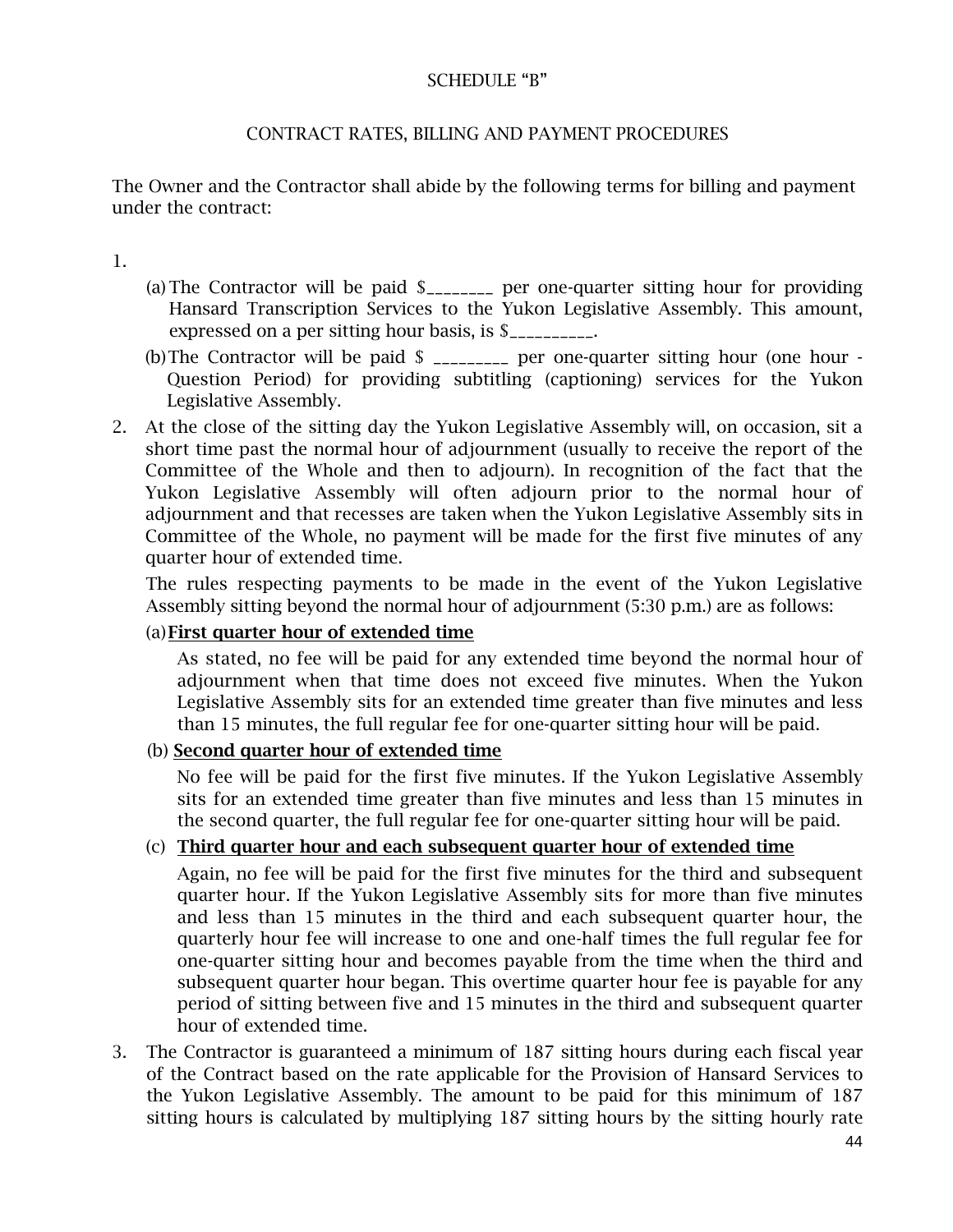set out in Clause 1(a) above. The amount established by this calculation results in the "base price" which is referred to in Clause 6 below.

- 4. The Contractor is guaranteed a minimum of four sitting hours on each sitting day that the Yukon Legislative Assembly sits.
- 5. The Contractor will submit monthly invoices which will show any amounts due the Contractor on per hour or quarterly hour basis for providing Services. The invoices will be emailed to the Director, Administration, Finance & Systems.
- 6. The Owner will agree to pay the Contractor on a monthly instalment basis by dividing the base price into equal monthly payments during each year of the Contract.
- 7. Subject to verification by Owner that all terms and conditions on the part of the Contractor have been complied with, payment of the Contractor's invoice will be due upon receipt of invoice and made not later than 30 days after receipt thereof. As GST does not apply to this Contract, the Contractor's invoice is to show the amount claimed excluding GST.
- 8. Payment by Owner to the Contractor is subject to Section 24(2) of the Yukon *Financial Administration Act*, as follows:

"It is a term of every contract that money that becomes due under the contract is not payable unless a provision of this or another Act authorizes the payment to be made in the fiscal year when the payment falls due."

- 9. The Owner shall give reasons to the Contractor if less than the entire amount claimed by the Contractor is certified as payable.
- 10. If the Owner fails to make payment to the Contractor within 30 days from the date of the satisfactory receipt of an invoice, interest will be paid at the current prime rate of the Bank of Canada on such unpaid accounts provided such accounts are greater than \$100.00. Such interest will be calculated and added to any unpaid amounts monthly.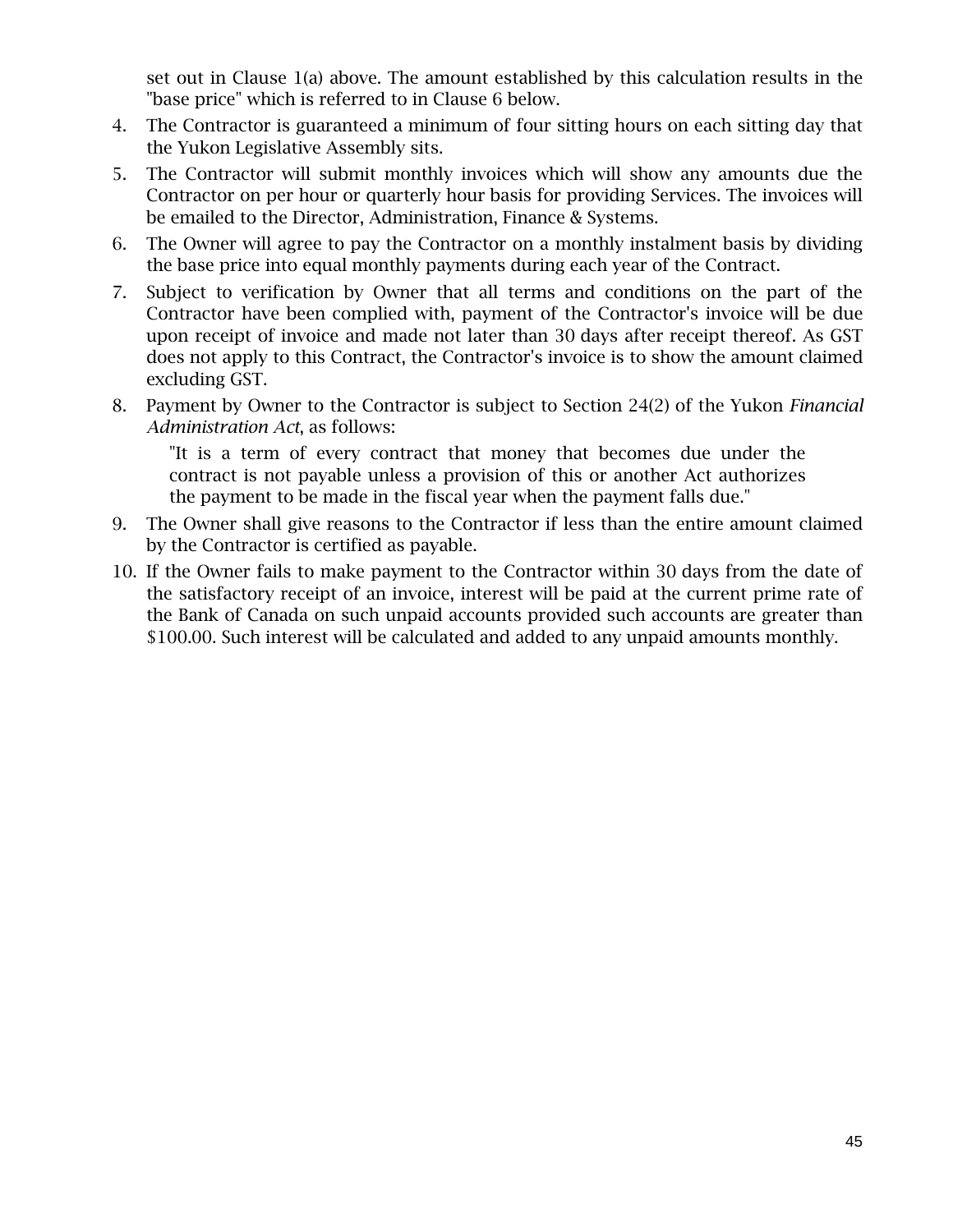# PROPOSAL FORM "A" PROPOSAL NAME: PROVISION OF HANSARD SERVICES TO THE YUKON LEGISLATIVE ASSEMBLY

This document must be enclosed in an envelope, or packaged appropriately because of bulk, and labelled with the information requested in Part B: Instructions to Proponents.

The main focus of this requirement is to provide an indication of experience the proponent has in similar contracts.

a) Describe any similar contract(s) and provide references (1-year minimal experience required per contract and a 5-year minimal accumulative experience).

| <b>Similar Contracts</b> | References | <b>Contract Term</b>       | Reference Phone # |
|--------------------------|------------|----------------------------|-------------------|
| Completed                |            | <b>Start Date/End Date</b> |                   |
|                          |            |                            |                   |
|                          |            |                            |                   |
|                          |            |                            |                   |
|                          |            |                            |                   |
|                          |            |                            |                   |
|                          |            |                            |                   |
|                          |            |                            |                   |
|                          |            |                            |                   |
|                          |            |                            |                   |
|                          |            |                            |                   |
|                          |            |                            |                   |
|                          |            |                            |                   |
|                          |            |                            |                   |
|                          |            |                            |                   |
|                          |            |                            |                   |
|                          |            |                            |                   |
|                          |            |                            |                   |
|                          |            |                            |                   |
|                          |            |                            |                   |
|                          |            |                            |                   |
|                          |            |                            |                   |
|                          |            |                            |                   |
|                          |            |                            |                   |

b) The proponent must submit the required experience and knowledge by completing Proposal Form "A" or by including the information in the Proponent's tender.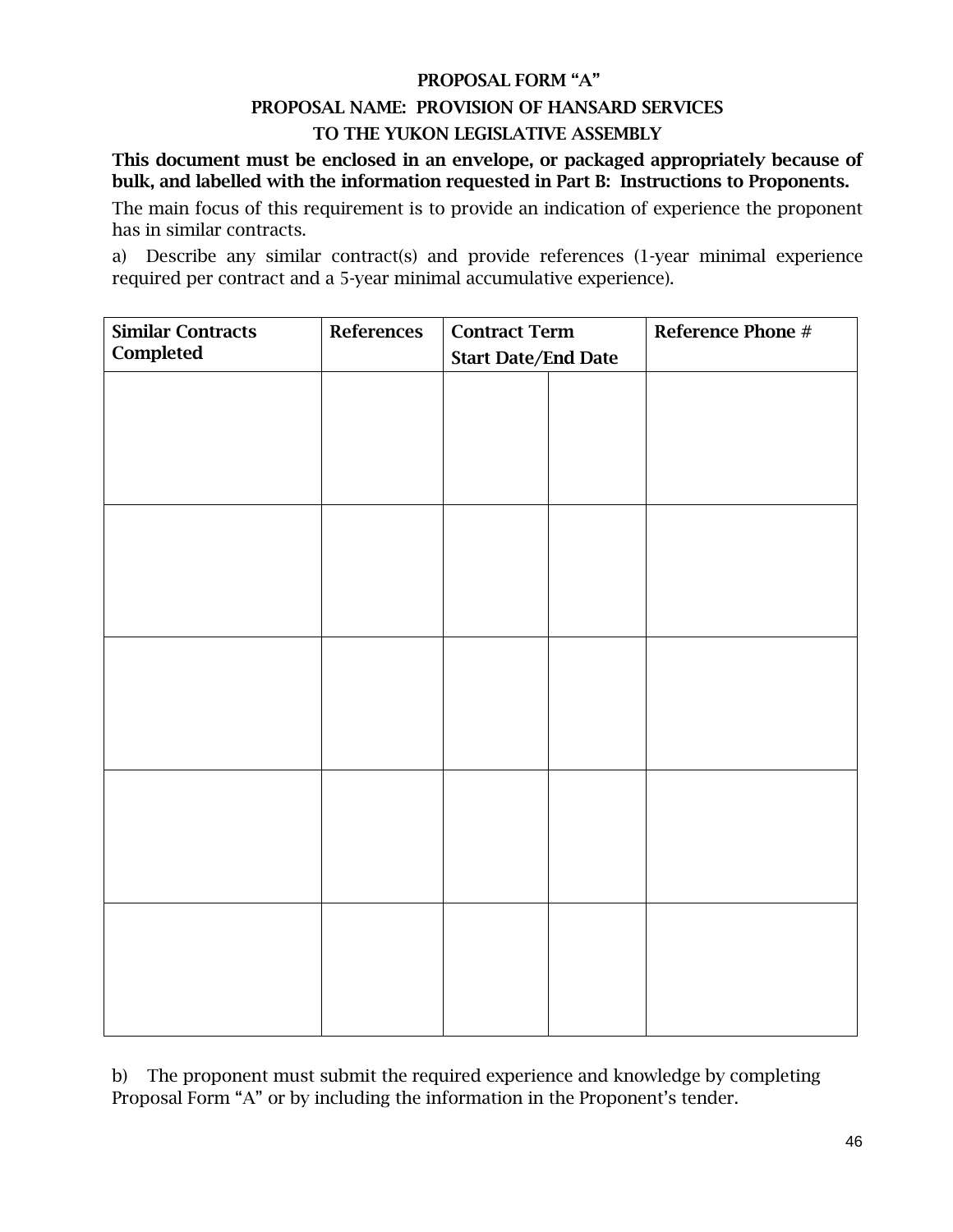# PROPOSAL FORM "B" PROPOSAL NAME: PROVISION OF HANSARD SERVICES TO THE YUKON LEGISLATIVE ASSEMBLY

This document must be submitted in an envelope, or package appropriately because of bulk, and labelled with the information requested in Part B: Instructions to Proponents.

Proposal Form "B" will consist of completing this form or a covering letter (preferably on the proponent's letterhead) signed by an authorized signatory.

- 1. I/We hereby submit a Proposal for the Provision of Hansard Services to the Yukon Legislative Assembly in accordance with this RFP.
- 2. I/We have carefully examined the specifications together with all other factors affecting the work and hereby propose to furnish the services in the manner called for in this RFP.
- 3. In the event of our Proposal being accepted, I/We agree to enter into a contract with the Owner on the Hansard contract provided.

PROPONENT'S FULL BUSINESS NAME:

PROPONENT'S FULL BUSINESS ADDRESS:

Sign this form in the space(s) below as follows:

Sole Proprietorship: Sole Proprietor to sign where indicated. Insert the words "Sole Proprietor" under Title(s).

**Partnership:** Partner(s) to sign where indicated. Insert the word "Partner" against each signature under Title(s).

Limited Company: This form must be signed by duly authorized signing officers of the company, designating beside each signature the official capacity in which the signing officer acts. The Corporate seal of the company, if any, must also be affixed to this Form by a person authorized to do so.

Executed by or on behalf of the Proponent this \_\_\_\_\_\_\_\_\_ day of \_\_\_\_\_\_\_\_\_\_\_\_\_\_\_. 2022.

| SIGNATURE(S): | _______________________________<br>(AND SEAL IF ANY) | TITLE:__________________________________ |
|---------------|------------------------------------------------------|------------------------------------------|
|               | PRINTED NAME: ___________________________            |                                          |
|               |                                                      | TITLE: _________________________________ |
| PRINTED NAME: | _________________________________                    |                                          |

47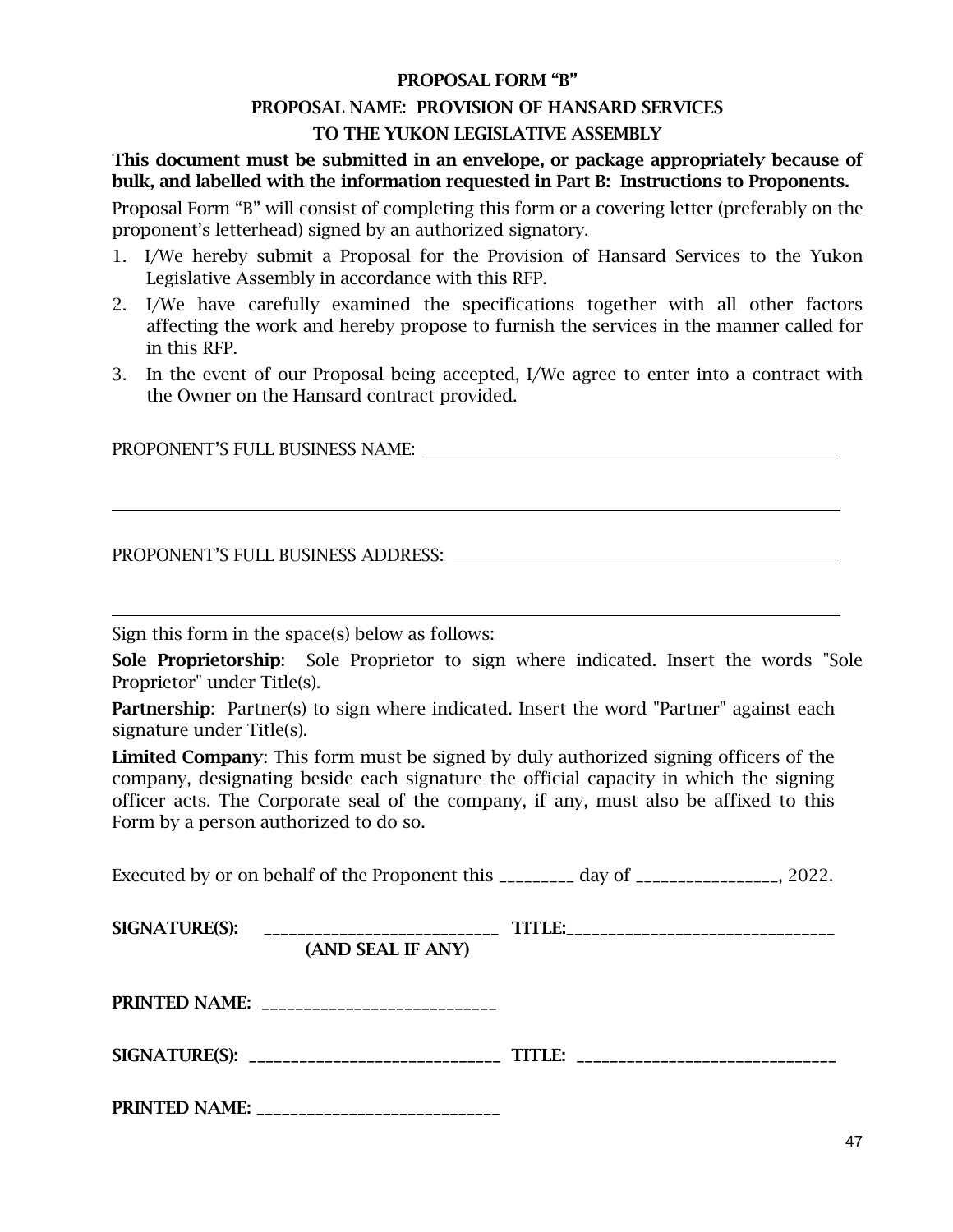## PROPOSAL FORM "C" PROPOSAL NAME: PROVISION OF HANSARD SERVICES TO THE YUKON LEGISLATIVE ASSEMBLY

This document must be submitted in a properly identified separate sealed envelope (Price Envelope) and labelled with the information requested in Part B: Instructions to Proponents (Price).

- 1. I/We hereby submit a Proposal for the Provision of Hansard Services to the Yukon Legislative Assembly in accordance with this RFP.
- 2. I/We have carefully examined the specifications together with all other factors affecting the work and hereby propose to furnish the services in the manner called for in this RFP.

COST PER QUARTER SITTING HOUR IN FIGURES: To provide Hansard Transcription Services

\_\_\_\_\_\_\_\_\_\_\_\_\_\_\_\_\_\_\_\_\_\_\_\_\_\_\_\_\_\_\_\_\_\_\_\_\_\_\_\_\_\_\_\_\_\_\_\_\_\_\_\_\_\_\_\_\_\_\_\_\_\_\_\_\_\_\_\_\_\_\_\_\_\_\_\_\_\_\_\_\_\_\_\_\_\_\_\_\_\_\_\_\_

COST PER QUARTER SITTING HOUR IN FIGURES: To provide Subtitling (Captioning) Services for the Video Recording of the Proceedings of the Legislative Assembly (consists of one hour which includes the full Question Period)

\_\_\_\_\_\_\_\_\_\_\_\_\_\_\_\_\_\_\_\_\_\_\_\_\_\_\_\_\_\_\_\_\_\_\_\_\_\_\_\_\_\_\_\_\_\_\_\_\_\_\_\_\_\_\_\_\_\_\_\_\_\_\_\_\_\_\_\_\_\_\_\_\_\_\_\_\_\_\_\_\_\_\_\_\_\_\_\_\_\_\_\_\_\_

3. In the event of our Proposal being accepted, I/We agree to enter into a Contract with the Owner, which will form part of this Proposal. In the event of a conflict between terms and conditions of this RFP and the Owner's Contract, the terms and conditions of this RFP will prevail.

#### 4. Addenda

I/We acknowledge receipt of, and have taken into consideration the following

Addenda issued during this Request for Proposal:

# # # # .

#### 5. Proposal Closing Date

Before 4:00:00 p.m. Local Time, Thursday, July 21, 2022

6. In consideration of being permitted to tender, I/We agree that this Proposal is irrevocable and open to acceptance by the Owner at any time within thirty (30) days after opening of the Proposal, whether any one Proposal has been accepted or not.